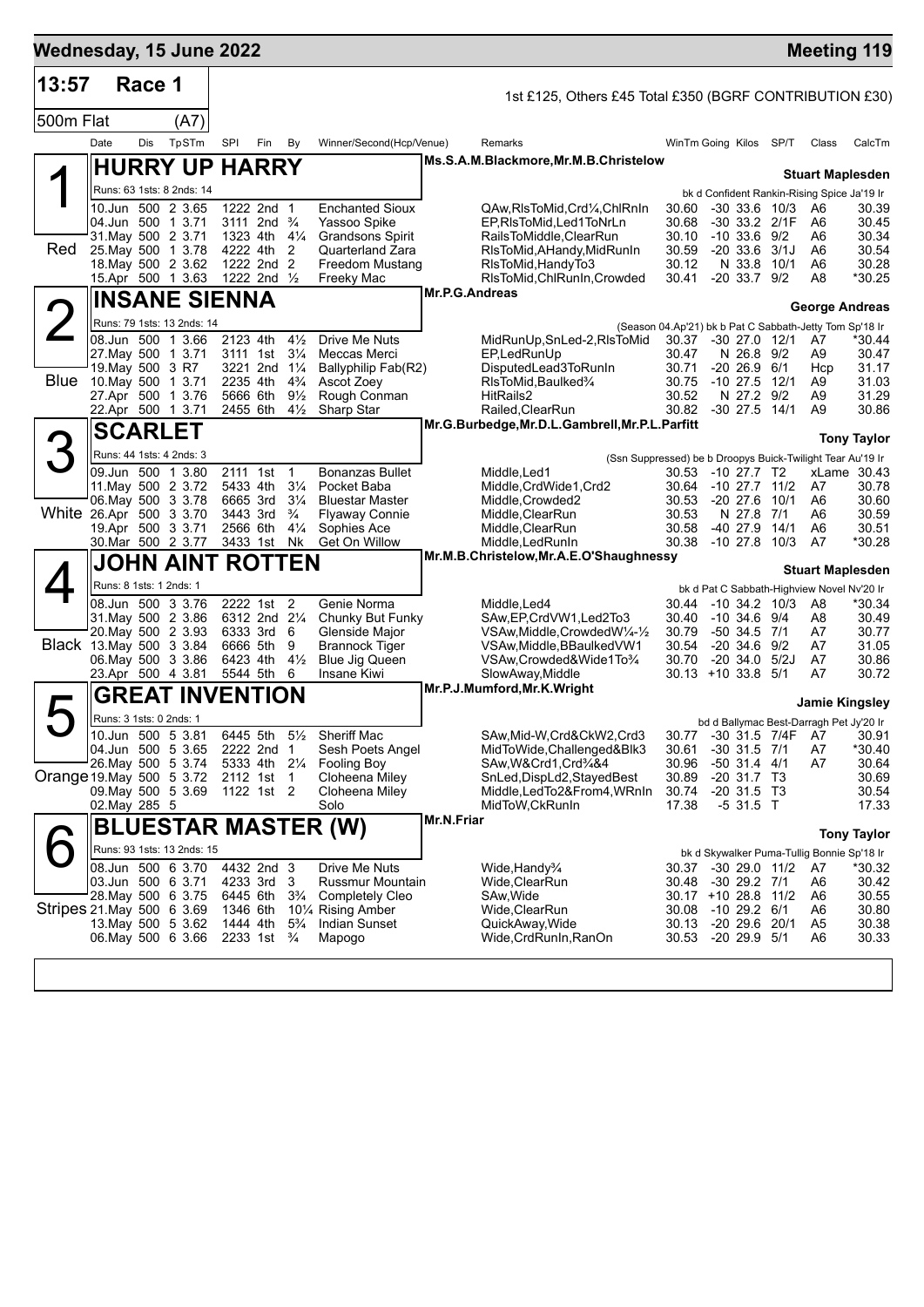| Wednesday, 15 June 2022   |                               |        |                                               |            |                                                      |                |                                                                          |              |                                                                         |                              |               |                                    |                    |                                               | <b>Meeting 119</b>       |
|---------------------------|-------------------------------|--------|-----------------------------------------------|------------|------------------------------------------------------|----------------|--------------------------------------------------------------------------|--------------|-------------------------------------------------------------------------|------------------------------|---------------|------------------------------------|--------------------|-----------------------------------------------|--------------------------|
| 14:12                     |                               | Race 2 |                                               |            |                                                      |                |                                                                          |              | 1st £140, Others £50 Total £390 (BGRF CONTRIBUTION £30)                 |                              |               |                                    |                    |                                               |                          |
| 500m Flat                 |                               |        | (A4)                                          |            |                                                      |                |                                                                          |              |                                                                         |                              |               |                                    |                    |                                               |                          |
|                           | Date                          | Dis    | TpSTm                                         | <b>SPI</b> | Fin                                                  | By             | Winner/Second(Hcp/Venue)                                                 |              | Remarks                                                                 | WinTm Going Kilos SP/T       |               |                                    |                    | Class                                         | CalcTm                   |
|                           |                               |        | LARAVOULTA SHOT                               |            |                                                      |                |                                                                          |              | Miss.B.S.Green, Mr.T.J.Rickeard                                         |                              |               |                                    |                    |                                               | <b>Belinda Green</b>     |
|                           |                               |        | Runs: 10 1sts: 2 2nds: 2                      |            |                                                      |                |                                                                          |              | (Season Unknown) wbebd d Sonic-Laravoulta Hawk Ap'20 Ir                 |                              |               |                                    |                    |                                               |                          |
|                           |                               |        | 04.Jun 500 2 3.69                             |            | 4112 5th                                             | $5\frac{1}{2}$ | <b>Indian Sunset</b>                                                     |              | EP, RIs To Mid, Led 1 To 3                                              | 30.19                        |               |                                    | -30 33.8 2/1F A4   |                                               | 30.31                    |
|                           |                               |        | 27. May 500 1 3.73<br>21. May 500 1 3.66      |            | 6322 2nd 2<br>5222 3rd 1 <sup>3</sup> / <sub>4</sub> |                | Imahappyladdie<br>Insane Kiwi                                            |              | SAw,Crowded1,RanOn<br>RailsToMiddle, ClearRun                           | 29.98<br>30.05               |               | $-10$ 33.8 $3/1$                   | N 33.8 11/4C A4    | A4                                            | 30.14<br>*30.09          |
| Red                       |                               |        | 13. May 500 1 3.80                            |            | 6433 2nd 41/4                                        |                | Get On Hilda                                                             |              | SAw, RIsToMid, Challenged 3                                             | 30.24                        |               |                                    | $-20$ 33.3 10/3    | A4                                            | 30.39                    |
|                           |                               |        | 06. May 500 1 3.65<br>26.Apr 500 2 3.68       |            | 4111 3rd<br>4111 1st Hd                              | $\overline{1}$ | Jofra<br>Adachi Lil Kim                                                  |              | EP, RIsToMid, Led-RnIn, CrdW<br>PeckedStt, EP, Led1, HeldOn             | 30.40<br>30.43               |               | $-2033.29/4$<br>N 33.0 5/2         |                    | A4<br>A5                                      | 30.27<br>30.43           |
|                           |                               |        | <b>INSANE RED CARD</b>                        |            |                                                      |                |                                                                          | Mr.G.Andreas |                                                                         |                              |               |                                    |                    | <b>George Andreas</b>                         |                          |
| 2                         |                               |        | Runs: 39 1sts: 5 2nds: 16                     |            |                                                      |                |                                                                          |              |                                                                         |                              |               |                                    |                    | bk d Skywalker Puma-Dame Iris Oc'19 Ir        |                          |
|                           |                               |        | 07.Jun 500 2 3.69                             |            | 3332 2nd 2                                           |                | <b>Freedom Mustang</b>                                                   |              | Crowded2, RanOn, RIsToMid                                               | 29.96                        | -10 29.9 9/4  |                                    |                    | A4                                            | 30.03                    |
|                           |                               |        | 01.Jun 500 2 3.65<br>27. May 500 2 3.70       |            | 3121 1st DH<br>3555 5th                              | $4\frac{3}{4}$ | <b>Freedom Mustang</b><br>Imahappyladdie                                 |              | RIsToMid, DispLdFr1/4, Crd4<br>Crowded1&1/4&2                           | 30.66<br>29.98               | -10 29.8 6/4  |                                    | N 29.9 11/4C A4    | A <sub>5</sub>                                | 30.56<br>30.34           |
|                           | <b>Blue</b> 21. May 500 5 Scr |        |                                               |            | 6653 2nd 41/2                                        |                | Kilara Petal(R12)                                                        |              | Baulked3, RanOn                                                         | 30.50                        |               |                                    | -10 29.6 11/4C Hcp |                                               | 30.76                    |
|                           |                               |        | 17. May 500 2 3.69<br>03. May 500 2 3.69      |            | 4442 2nd 2<br>3222 2nd 41/4                          |                | Boom Jet<br><b>Blastout Tink</b>                                         |              | Baulked2, RanOn<br>RIsToMid, Challenged4                                | 29.76 +10 29.4 9/4J<br>29.65 |               |                                    | N 29.6 11/2        | A4<br>A4                                      | 30.03<br>*30.00          |
|                           |                               |        | <b>PUNKROCK SWINDLE</b>                       |            |                                                      |                |                                                                          |              | Mr.M.B.Christelow                                                       |                              |               |                                    |                    |                                               |                          |
| З                         |                               |        | Runs: 70 1sts: 9 2nds: 17                     |            |                                                      |                |                                                                          |              |                                                                         |                              |               |                                    |                    | <b>Stuart Maplesden</b>                       |                          |
|                           |                               |        | 10.Jun 500 3 3.76                             |            | 2555 4th                                             | 4              | Luscious Lucy                                                            |              | RIsToMid, Baulked 1, Crd3                                               | 30.64 -30 31.6 11/2          |               |                                    |                    | bk d Over Limit-Highview Pixie My'18 Ir<br>A4 | 30.65                    |
|                           |                               |        | 04.Jun 500 3 3.81                             |            | 5555 4th 4 <sup>3</sup> / <sub>4</sub>               |                | Indian Sunset                                                            |              | SlowAway, MidToRIs                                                      | 30.19                        |               |                                    | $-30$ 31.1 14/1    | A4                                            | *30.26                   |
| White 16.May 500 2 3.79   |                               |        | 23. May 500 2 3.80                            |            | 2222 2nd SH                                          |                | Solo<br><b>Tunnelroad Belle</b>                                          |              | RailsToMiddle<br>Crd1&2,Chl&Crd3,CrdFrom4                               | 30.72<br>31.42               |               | -40 31.4 T<br>$-20$ 32.0 T2        |                    |                                               | 30.32<br>31.23           |
|                           | 09. May 285 2                 |        |                                               |            | 2-2- 2nd $2\frac{1}{4}$                              |                | Glenside Bud                                                             |              | SAw, Rails To Middle                                                    | 16.82                        | $-10$ 32.1 T2 |                                    |                    |                                               | xLame 16.90              |
|                           |                               |        | 02.Mar 500 3 3.80                             |            | 3664 3rd <sup>3</sup> / <sub>4</sub>                 |                | Springside Annie                                                         |              | CrowdedRunUp&4,ChlRunIn<br>Miss.N.E.M.McEllistrim                       | 30.26                        |               |                                    | -10 31.4 15/8F A3  |                                               | 30.21                    |
|                           |                               |        | <b>BALLYDWYER STAR</b>                        |            |                                                      |                |                                                                          |              |                                                                         |                              |               |                                    |                    |                                               | <b>Norah McEllistrim</b> |
|                           |                               |        | Runs: 29 1sts: 4 2nds: 5<br>10.Jun 500 3 3.68 |            | 5111 2nd SH                                          |                | <b>Rockmount Paul</b>                                                    |              | EP, Middle, Led 1 ToNrLn                                                | 30.41                        |               | $-30$ 32.3 $7/2$                   |                    | f d Secreto-Leigh Florence Au'19 Ir<br>A4     | *30.12                   |
|                           |                               |        | 01.Jun 500 4 3.64                             |            | 3111 2nd $\frac{1}{2}$                               |                | Nonanoname                                                               |              | EP,Led1To3,DispLd3ToRunIn                                               | 30.28                        |               | $-10$ 32.6 $9/2$                   |                    | A4                                            | 30.23                    |
| Black 01.May 265 5        |                               |        | 18. May 500 3 3.62                            |            | 3223 6th 9 <sup>3</sup> / <sub>4</sub>               |                | Insane Jagger<br>Solo(CPark)                                             |              | Middle, Baulked1<br>MidWide                                             | 29.90<br>16.73               |               | N 32.6 7/1<br>N 32.3 T             |                    | A4<br>Intro                                   | 30.67<br>16.73           |
|                           |                               |        | 26.Apr 500 4 3.63                             |            | 2233 5th                                             | 3              | Cozys Back                                                               |              | CrowdedRunUp&RunIn                                                      | 30.38                        |               | N 32.5 4/1                         |                    | A3                                            | 30.61                    |
|                           |                               |        | 19.Apr 500 3 3.72                             |            | 6555 6th 91/2                                        |                | Swift Fiachra                                                            |              | SAw, Middle, Baulked1<br>Miss.M.L.Ansbro,Miss.S.L.Elms,Miss.E.J.Whiting | 30.41                        |               |                                    | -40 32.8 11/4F A3  |                                               | 30.77                    |
|                           |                               |        | <b>WHITINGS GHOST (W)</b>                     |            |                                                      |                |                                                                          |              |                                                                         |                              |               |                                    |                    |                                               | Derek Knight             |
|                           |                               |        | Runs: 20 1sts: 4 2nds: 1                      |            |                                                      |                |                                                                          |              | (Season Unknown) wbk b Droopys Sydney-Whitings Gift Mr'20 Ir            |                              |               |                                    |                    |                                               |                          |
|                           |                               |        | 08.Jun 500 5 3.65<br>01.Jun 500 5 3.53        |            | 1112 4th                                             | 2              | 5566 6th 7 <sup>3</sup> / <sub>4</sub> Candolim Cracker<br>Classy Ranger |              | Baulked1, Crowded2<br>QAw, MidToW, LedTo3                               | 30.12                        |               | N 25.0 3/1                         |                    | 30.54 -30 24.8 5/2J A3<br>A <sub>3</sub>      | 30.86<br>30.27           |
|                           |                               |        | 26. May 500 5 3.63                            |            | 3554 4th                                             | $2\frac{3}{4}$ | Get On Hilda                                                             |              | MidToW, Baulked1                                                        | 30.34                        |               | $-40$ 25.0 $5/2$                   |                    | A <sub>3</sub>                                | 30.16                    |
| Orange 20 May 285 5       |                               |        | 16. May 500 5 3.60                            | 4-4-       | 4th<br>1111 1st 5 <sup>1</sup> / <sub>4</sub>        | $5\frac{1}{2}$ | Mineola Elegant<br>Jackpot Reward                                        |              | MidToWide,Crowded&CkVW2<br>MiddleToWide, AlwaysLed                      | 16.93<br>30.08               |               | $-2524.8$<br>$-20$ 25.5 T3         | 4/1                | D <sub>2</sub>                                | 17.12<br>*29.88          |
|                           | 11. May 285 5                 |        |                                               |            | 2-6- 6th 5                                           |                | Skyblues Best                                                            |              | MidToW,Crd1,CkVWide2                                                    | 16.78                        |               | $-5$ 25.3 $9/1$                    |                    | D <sub>2</sub>                                | 17.13                    |
|                           |                               |        | DISTANT CLASS (W)                             |            |                                                      |                |                                                                          |              | Mr.C.Beck, Mr.P.Coker, Mr.J.E.IIIsley, Mrs.J.E.IIIsley                  |                              |               |                                    |                    |                                               | Alma Keppie              |
|                           |                               |        | Runs: 43 1sts: 5 2nds: 8                      |            |                                                      |                |                                                                          |              | (Ssn Suppressed) bk b Droopys Buick-Maid Me County Au'19 Ir             |                              |               |                                    |                    |                                               |                          |
|                           |                               |        | 10.Jun 500 6 3.80                             |            | 1443 3rd                                             | Hd             | Rockmount Paul                                                           |              | Mid-W, Blk1, Crd4, ChlRunIn                                             | 30.41                        |               |                                    | -30 25.8 7/4F      | A4                                            | 30.13                    |
|                           |                               |        | 04.Jun 500 5 3.67<br>28. May 500 5 3.63       |            | 2444 3rd<br>1333 2nd <sup>3</sup> / <sub>4</sub>     | $4\frac{1}{4}$ | <b>Indian Sunset</b><br>Touchdown Trudy                                  |              | MidToWide,RanOn<br>Baulked1,Crd2,RanOn                                  | 30.19<br>29.81               |               | $-30$ 25.9 $4/1$<br>$+20$ 25.9 3/1 |                    | A4<br>A4                                      | 30.23<br>30.08           |
| Stripes 21 May 500 5 3.67 |                               |        |                                               |            | 3553 2nd 3                                           |                | <b>Crokers Velcro</b>                                                    |              | Baulked1, Crowded3, RanOn                                               | 30.27                        |               |                                    | -10 25.8 11/4J A4  |                                               | 30.41                    |
|                           |                               |        | 17 May 500 5 3.68<br>04.Apr 500 6 3.69        |            | 2344 1st 11/4<br>1111 1st $1\frac{1}{2}$             |                | Space Force<br>Glengar Bomber                                            |              | MidToWide,LedNearLine<br>MiddleToWide, AlwaysLed                        | 30.35<br>30.15               |               | -30 25.7 T2                        | N 25.9 2/1J        | A5                                            | 30.35<br>*29.85          |
|                           |                               |        |                                               |            |                                                      |                |                                                                          |              |                                                                         |                              |               |                                    |                    |                                               |                          |
|                           |                               |        |                                               |            |                                                      |                |                                                                          |              |                                                                         |                              |               |                                    |                    |                                               |                          |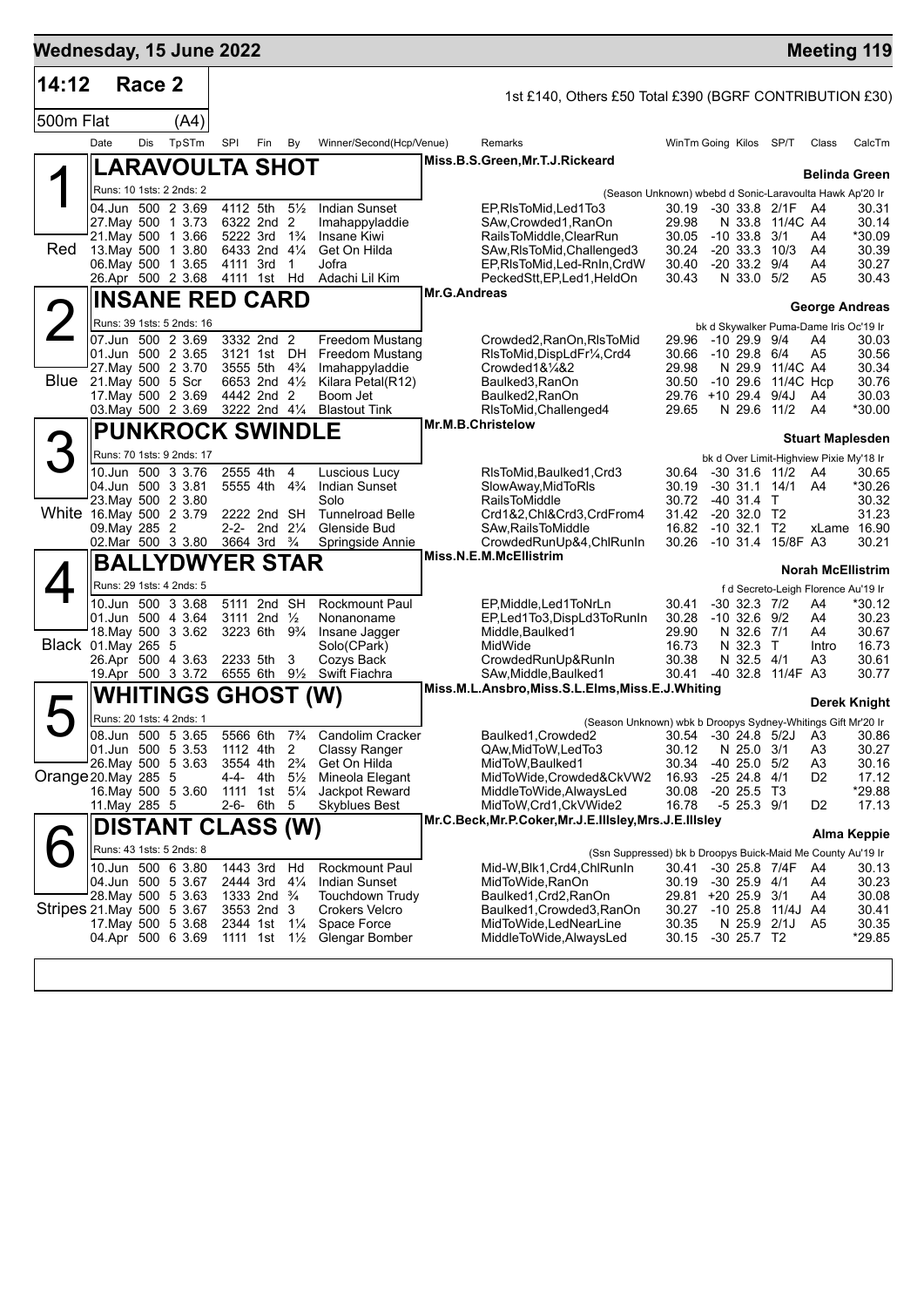| 14:32                     |                  | Race 3 |                                              |                      |                                        |                                  |                                           |                   |                                                                                          |                                           |                                      |      |                                                              |                    |
|---------------------------|------------------|--------|----------------------------------------------|----------------------|----------------------------------------|----------------------------------|-------------------------------------------|-------------------|------------------------------------------------------------------------------------------|-------------------------------------------|--------------------------------------|------|--------------------------------------------------------------|--------------------|
| 500m Flat                 |                  |        | (A9)                                         |                      |                                        |                                  |                                           |                   | 1st £110, Others £40 Total £310 (BGRF CONTRIBUTION £30)                                  |                                           |                                      |      |                                                              |                    |
|                           | Date             | Dis    | TpSTm                                        | SPI                  | Fin                                    | By                               | Winner/Second(Hcp/Venue)                  |                   | Remarks                                                                                  | WinTm Going Kilos                         |                                      | SP/T | Class                                                        | CalcTm             |
|                           |                  |        | <b>FEELING LUCKY</b>                         |                      |                                        |                                  |                                           |                   | Mr.T.Cooper, Mr.I.K.Mellor, Mr.D.J.Staddon, Mr.T.Stroud                                  |                                           |                                      |      |                                                              |                    |
|                           |                  |        | Runs: 0 1sts: 0 2nds: 0                      |                      |                                        |                                  |                                           |                   |                                                                                          |                                           |                                      |      | Gemma Davidson<br>bk d Ballymac Bolger-Shes A Dream Fb'21 Ir |                    |
|                           |                  |        | 02.Jun 500 1 3.85                            |                      | 3111 2nd 2                             |                                  | Icaal Lucy                                |                   | Rails,Crowded&Led1ToRunIn                                                                | 30.86                                     | $-10,38.3$ T3                        |      |                                                              | 30.93              |
|                           | 16. May 285 2    |        | 23. May 500 1 3.77                           |                      | 3332 1st $\frac{3}{4}$                 |                                  | Roses Sparkle<br>Solo                     |                   | RIsToMid, Crowded <sup>1</sup> / <sub>2</sub> , RanOn                                    | 31.17<br>17.14                            | $-40, 38.4, 73$<br>$-10,38.2$ T      |      |                                                              | *30.77<br>17.04    |
| Red                       |                  |        | 11.Apr 500 1 3.78                            |                      | 3211 1st 1½                            |                                  | Neon Sydney                               |                   | SlowAway, Railed<br>Railed, Led2, MidRunIn                                               | 30.81                                     | N 38.2 T3                            |      | Schlg                                                        | 30.81              |
|                           | 04.Apr 285 4     |        | 21.Mar 380 2 3.89                            |                      | 1111 1st 4                             |                                  | Solo<br>Factor Fable(Cryfd)               |                   | Railed<br>EP, SnLd, RIs                                                                  | 17.06<br>24.33                            | $-1538.5$ T<br>38.5 T2               |      | Novice 16.91<br>Sales                                        | 24.33              |
|                           |                  |        | <b>OILEAN TESS</b>                           |                      |                                        |                                  |                                           |                   | Mr.P.J.Mumford, Mr.K. Wright                                                             |                                           |                                      |      |                                                              |                    |
|                           |                  |        |                                              |                      |                                        |                                  |                                           |                   |                                                                                          |                                           |                                      |      | <b>Jamie Kingsley</b>                                        |                    |
|                           |                  |        | Runs: 4 1sts: 1 2nds: 0<br>08.Jun 500 2 3.79 | 6433 3rd             |                                        | $2\frac{1}{4}$                   | Rough Conman                              |                   | (Season Unknown) bk b Droopys Sydney-Rossroe Lady Ap'20 Ir<br>Crowded1, Handy3/4To4, Crd | 30.61 -20 30.1 10/3                       |                                      |      | A9                                                           | 30.59              |
|                           |                  |        | 03.Jun 500 2 3.79                            |                      | 4444 6th                               | $7\frac{1}{4}$                   | Rogue Stingray                            |                   | Crd&CkMid1,Crowded3                                                                      | 30.70 -20 29.9 6/4F                       |                                      |      | A9                                                           | 31.06              |
|                           |                  |        | 28. May 500 2 3.78<br>Blue 17 May 500 2 3.69 | 2111 1st             | 5444 5th                               | $4\frac{3}{4}$<br>$\overline{1}$ | Sly Girl<br><b>Farloe Delta</b>           |                   | MidToRIs, Crowded1<br>EP, RIsToMid, Led RunUp                                            | 30.22 +20 30.0 2/1F<br>30.37 +10 29.8 7/1 |                                      |      | A9<br>A10                                                    | 30.80<br>*30.47    |
|                           |                  |        | 09. May 500 1 3.81                           |                      | 3333 3rd 7 <sup>3</sup> / <sub>4</sub> |                                  | <b>Grandsons Spirit</b>                   |                   | MidRunUp, RIsToMid, CIrRun                                                               | 30.53                                     | $-20$ 29.2 T3                        |      |                                                              | 30.96              |
|                           | 02. May 285 2    |        |                                              |                      |                                        |                                  | Solo                                      | <b>Mr.M.White</b> | <b>MiddleToRails</b>                                                                     | 17.26                                     | $-528.9$ T                           |      |                                                              | 17.21              |
| З                         |                  |        | <b>WHITE ONE</b>                             |                      |                                        |                                  |                                           |                   |                                                                                          |                                           |                                      |      | <b>Richard Rees</b>                                          |                    |
|                           |                  |        | Runs: 6 1sts: 1 2nds: 0                      |                      |                                        |                                  |                                           |                   |                                                                                          |                                           |                                      |      | bk d Portmageewiseguy-Garfiney Bolt My'20 Br                 |                    |
|                           |                  |        | 10.Jun 500 3 3.83<br>25. May 500 3 3.71      |                      | 5555 6th<br>3234 5th                   | $\overline{7}$<br>$9\frac{1}{4}$ | Cloheena Miley<br><b>Ballyblack Queen</b> |                   | Middle, Baulked1<br>Middle,Crowded&Ck1,Crd½                                              | 30.82<br>30.31                            | $-30$ 32.7 $3/1$<br>N 32.1 7/1       |      | A9<br>A8                                                     | 31.06<br>31.04     |
| White 04 May 500 4 3.71   |                  |        | 10 May 500 4 3.71                            |                      | 5432 6th                               | $5\frac{3}{4}$                   | Yassoo Laney                              |                   | CrowdedWide1, BaulkedRunIn                                                               | 30.61                                     | $-10$ 32.1 $9/2$                     |      | A8                                                           | 30.96              |
|                           |                  |        | 28.Apr 500 4 3.75                            | 3221 1st<br>6222 3rd |                                        | $\overline{1}$<br>5              | Night Tango<br>Insane Wildcat             |                   | Middle, Led%<br>Middle, Wide 2, Clear Run                                                | 30.60<br>$30.38 + 20.31.5$ 10/3           | $-10.31.8$                           | 9/4J | A10<br>A <sub>10</sub>                                       | *30.50<br>30.99    |
|                           |                  |        | 16.Apr 500 6 3.68                            | 5555 5th             |                                        | $7\frac{1}{4}$                   | Glenside Judy                             | Mr.G.Andreas      | Middle, Crowded 1&1/4                                                                    | $30.13 + 10.30.7$ 7/1                     |                                      |      | A <sub>10</sub>                                              | 30.81              |
|                           |                  |        | <b>MISFIT BIJOU</b>                          |                      |                                        |                                  |                                           |                   |                                                                                          |                                           |                                      |      | George Andreas                                               |                    |
|                           |                  |        | Runs: 17 1sts: 4 2nds: 3                     |                      |                                        |                                  |                                           |                   |                                                                                          |                                           |                                      |      | (Season 30.Ja'22) f b Magical Bale-Express Hope My'19 Ir     |                    |
|                           |                  |        | 10.Jun 500 4 3.80<br>04.Jun 500 5 3.73       |                      | 1444 2nd Nk<br>3333 1st                | $1\frac{1}{2}$                   | Cloheena Miley<br>Punkrocksiouxsie        |                   | Middle,Baulked1,RanOn<br>Baulked1, Led Run In                                            | 30.82 -30 30.0 3/1<br>30.96 -30 29.4 2/1F |                                      |      | A9<br>A10                                                    | *30.55<br>30.66    |
|                           |                  |        | 28. May 500 5 3.80                           |                      | 5444 1st Hd                            |                                  | Fletchwood Co Co                          |                   | Baulked1/ <sub>4</sub> , RanOn                                                           | $30.64$ +20 29.2 5/2J                     |                                      |      | A10                                                          | 30.84              |
| Black 21. May 500 5 3.81  |                  |        | 17 May 500 5 3.74                            |                      | 6444 2nd 1/2<br>4666 4th               | 4                                | Cushie Blako<br>Oilean Tess               |                   | Baulked1,Mid,RanOn<br>CrowdedRunUp&1                                                     | 30.99<br>30.37 +10 29.6 7/2               | -10 29.0                             | 10/3 | A10<br>A10                                                   | 30.94<br>30.79     |
|                           |                  |        | 04. May 500 4 3.79                           |                      | 5556 5th                               | 2                                | Tyrap Jio                                 |                   | WRunUp, Crowded 2, RanOnLate 30.92 - 20 29.8 9/2                                         |                                           |                                      |      | A9                                                           | 30.86              |
|                           |                  |        | TYRAP JIO                                    | (W)                  |                                        |                                  |                                           | Mr.M.J.Hughes     |                                                                                          |                                           |                                      |      |                                                              | <b>Jason Heath</b> |
|                           |                  |        | Runs: 71 1sts: 10 2nds: 11                   |                      |                                        |                                  |                                           |                   |                                                                                          |                                           |                                      |      | (Season 29.Ap'21) bk b Droopys Cain-Varra Bawn Jy'18 Ir      |                    |
|                           |                  |        | 10.Jun 500 6 3.88<br>03.Jun 500 5 3.91       | 6666 3rd             | 6666 4th                               | $4\frac{1}{2}$<br>$1\frac{3}{4}$ | Cloheena Miley                            |                   | SAw, MidToWide, Crd&VW1<br>SAw, MidToWide, FinWell                                       | 30.82 -30 30.1 9/2                        | $-20, 30.5$                          | 8/1  | A9<br>A <sub>9</sub>                                         | 30.86<br>30.64     |
|                           |                  |        | 27. May 500 5 3.82                           | 6666 4th             |                                        | 4                                | Rogue Stingray<br>Yassoo Mum              |                   | SlowAway, Wide                                                                           | 30.70<br>30.42                            | $-10$ 30.5 11/1                      |      | A <sub>8</sub>                                               | 30.64              |
| Orange 20 May 500 6 3.73  |                  |        |                                              | 4666 3rd             | 1454 3rd                               | $2\frac{1}{2}$<br>$3\frac{1}{4}$ | <b>Insane Mistress</b>                    |                   | Wide, MidRunIn, RanOnLate<br>Baulked3⁄4&RunIn,RanOn                                      | 31.12                                     | $-50$ 30.4 $5/1$<br>$-10$ 29.8 $9/1$ |      | A8<br>A <sub>8</sub>                                         | 30.82<br>30.78     |
|                           |                  |        | 10. May 500 6 3.76<br>13.Apr 500 5 3.75      |                      | 1522 1st 1/2                           |                                  | Yassoo Laney<br>Lisneal Tornado           |                   | Wide, RanOn                                                                              | 30.61<br>30.50                            | N 30.4 4/1                           |      | A <sub>9</sub>                                               | *30.50             |
|                           |                  |        | <b>SHARP STAR (W)</b>                        |                      |                                        |                                  |                                           | <b>Sharp Lads</b> |                                                                                          |                                           |                                      |      | <b>Seamus Cahill</b>                                         |                    |
|                           |                  |        | Runs: 14 1sts: 3 2nds: 0                     |                      |                                        |                                  |                                           |                   |                                                                                          |                                           |                                      |      | bk d Droopys Buick-Ballinakil Biddy Sp'20 Br                 |                    |
|                           |                  |        | 10.Jun 500 6 3.59                            |                      | 1111 3rd 2                             |                                  | Ascot Zoey                                |                   | QAw, Mid-W, Led-4, CrdRnIn                                                               | 30.87                                     | $-30$ 32.7 $5/1$                     |      | A8                                                           | 30.72              |
|                           |                  |        | 04.Jun 500 6 3.69<br>27 May 500 6 3.66       |                      | 5322 4th<br>5334 6th                   | $2\frac{1}{4}$<br>$6\frac{1}{4}$ | <b>Sheriff Mac</b><br>Yassoo Mum          |                   | Wide, Handy 2To 3/4<br>EP, Wide, Challenged 3                                            | 31.20<br>30.42                            | $-30$ 32.0 $7/2$<br>$-10$ 32.4 $9/2$ |      | A8<br>A8                                                     | 31.08<br>30.82     |
| Stripes 20 May 500 5 3.79 |                  |        |                                              | 6222 6th             |                                        | $6\frac{3}{4}$                   | <b>Insane Mistress</b>                    |                   | Wide, Crowded RunUp&1                                                                    | 31.12                                     | $-50$ 32.4 10/3                      |      | A8                                                           | 31.15              |
|                           | 14. May 500 3 R5 |        | 22.Apr 500 6 3.67                            |                      | 3333 4th<br>5332 1st SH                | $7\frac{3}{4}$                   | Seamless Move(R7)<br>Sheriff Mac          |                   | Wide,ClearRun<br>Wide, LedNearLine                                                       | 30.05<br>30.82                            | N 32.3 11/2<br>$-30$ 32.8 $5/2$      |      | Hcp<br>A <sub>9</sub>                                        | 31.08<br>*30.52    |
|                           |                  |        |                                              |                      |                                        |                                  |                                           |                   |                                                                                          |                                           |                                      |      |                                                              |                    |
|                           |                  |        |                                              |                      |                                        |                                  |                                           |                   |                                                                                          |                                           |                                      |      |                                                              |                    |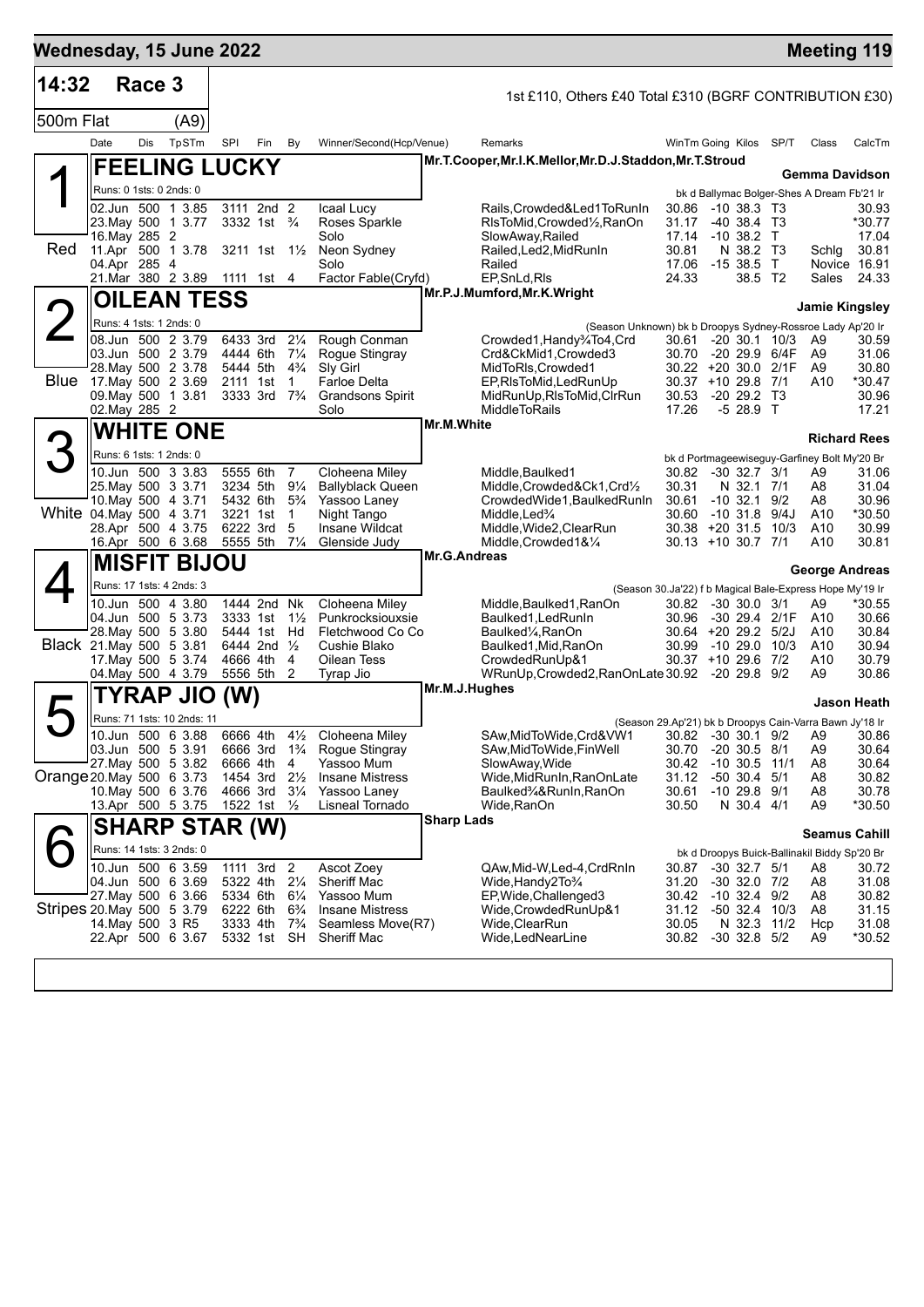| Wednesday, 15 June 2022   |                                |        |                                        |                        |                   |                                  |                                                      |                 |                                                                                        |                              |                                |                          |            | <b>Meeting 119</b>                                    |
|---------------------------|--------------------------------|--------|----------------------------------------|------------------------|-------------------|----------------------------------|------------------------------------------------------|-----------------|----------------------------------------------------------------------------------------|------------------------------|--------------------------------|--------------------------|------------|-------------------------------------------------------|
| 14:52                     |                                | Race 4 |                                        |                        |                   |                                  |                                                      |                 | 1st £100, Others £40 Total £300 (BGRF CONTRIBUTION £30)                                |                              |                                |                          |            |                                                       |
| 285m Flat                 |                                |        | (D4)                                   |                        |                   |                                  |                                                      |                 |                                                                                        |                              |                                |                          |            |                                                       |
|                           | Date                           | Dis    | TpSTm                                  | SPI                    | Fin               | By                               | Winner/Second(Hcp/Venue)                             |                 | Remarks                                                                                | WinTm Going Kilos SP/T       |                                |                          | Class      | CalcTm                                                |
|                           |                                |        | <b>WARNHAM BLUE</b>                    |                        |                   |                                  |                                                      |                 | Mrs.S.Kempshall                                                                        |                              |                                |                          |            |                                                       |
|                           |                                |        | Runs: 38 1sts: 5 2nds: 7               |                        |                   |                                  |                                                      |                 |                                                                                        |                              |                                |                          |            | Jason Heath                                           |
|                           | 10.Jun 285 1                   |        |                                        | 4-5-                   | 5th               | $5\frac{1}{2}$                   | Insane Rocky                                         |                 | RIsToMid, Crowded2                                                                     | 17.08                        |                                | $-15$ 31.7 11/2          | D4         | be d Droopys Roddick-Spirit Secrets Jn'18 Ir<br>17.37 |
|                           | 25. May 285 2                  |        |                                        | $5 - 5 -$              | 4th               | $4\frac{1}{4}$                   | <b>Hunters Rosie</b>                                 |                 | SAw, MidToRIs, Crowded1                                                                | 17.10                        | $-10$ 31.2 3/1                 |                          | D4         | 17.33                                                 |
| Red                       | 20. May 285 2<br>11. May 285 2 |        |                                        | $5 - 4 -$<br>$5 - 5 -$ | 4th<br>5th        | 2<br>$4\frac{3}{4}$              | Riverside Sammy<br>Road To Success                   |                 | RIsToMid, Crowded RunUp&1<br>MidToRIs, Crowded2                                        | 17.14<br>17.00               | $-2531.071$<br>-5 30.5 7/1     |                          | D4<br>D4   | 17.06<br>17.32                                        |
|                           | 04. May 285 1                  |        |                                        | $5 - 5 -$              |                   | 2nd $1\frac{3}{4}$               | Insane Rocky                                         |                 | CrowdedRunUp, RanOn                                                                    | 16.87                        | N 30.2 7/2                     |                          | D4         | 17.01                                                 |
|                           | 16.Apr 285 1                   |        |                                        | $1 - 2 -$              | 2nd <sub>1</sub>  |                                  | Cloheena Scaff                                       |                 | EP, MidToRIs, DispLead                                                                 | 16.80                        | $+5$ 31.0 4/1                  |                          | D4         | *16.93                                                |
|                           |                                |        | <b>INSANE LENA</b>                     |                        |                   |                                  |                                                      | Mr.G.Andreas    |                                                                                        |                              |                                |                          |            | George Andreas                                        |
| <b>2</b>                  |                                |        | Runs: 19 1sts: 2 2nds: 4               |                        |                   |                                  |                                                      |                 | (Season 20.Ap'22) be b Skywalker Farloe-Ballyphilip Ace Jn'19 Ir                       |                              |                                |                          |            |                                                       |
|                           | 28. May 285 3<br>23. May 285 2 |        |                                        | 3-6-<br>$1 - 1 -$      | 6th<br>1st        | $6\frac{1}{4}$<br>$2\frac{1}{4}$ | Road To Success<br>Insane Laura                      |                 | MidToRIs,Crowded1<br>MiddleToRails, AlwaysLed                                          | 16.59 +10 28.5 20/1<br>17.23 | $-20, 28.5, T2$                |                          | D4<br>xSsn | 17.18<br>*17.03                                       |
|                           | 08.Mar 285 2                   |        |                                        | $2 - 2 -$              | 2nd <sub>2</sub>  |                                  | Misfit Game                                          |                 | Middle, ClearRun                                                                       | 17.06                        | $-529.5$ T2                    |                          |            | 17.17                                                 |
| <b>Blue</b>               |                                |        | 04. Mar 500 3 3.73                     | 3666 6th               |                   | $4\frac{1}{4}$                   | Soul Rebel                                           |                 | Baulked1                                                                               | 30.25                        | $-10$ 29.8 $11/4$              |                          | A4         | 30.49                                                 |
|                           |                                |        | 26.Feb 500 4 3.71<br>19.Feb 500 5 3.76 | 4666 3rd<br>6655 3rd   |                   | $6\frac{3}{4}$<br>Nk             | Dognor Havana<br>Kereight Ava                        |                 | Baulked1<br>SAw, Crowded RunUp, RanOn                                                  | 30.23<br>30.18               | $-30$ 29.2 $5/2$<br>N 28.7 5/2 |                          | A4<br>A4   | 30.47<br>30.21                                        |
|                           |                                |        | <b>BUNNY BOY</b>                       |                        |                   |                                  |                                                      |                 | Mr.A.Bunn, Mr.A.Bunn, Mr.L.Bunn, Mr.N.Bunn                                             |                              |                                |                          |            |                                                       |
| З                         |                                |        |                                        |                        |                   |                                  |                                                      |                 |                                                                                        |                              |                                |                          |            | <b>Seamus Cahill</b>                                  |
|                           | 04.Jun 285 3                   |        | Runs: 2 1sts: 0 2nds: 0                | 6-5-                   | 5th               | $7\frac{3}{4}$                   | Nissels Tornado                                      |                 | SAw, Badly Baulked 1                                                                   |                              |                                | $-1532.610/3$            |            | be d Droopys Gold-Westmead Lola Ja'21 Br<br>17.71     |
|                           | 25. May 285 3                  |        |                                        | $6 - 6 -$              | 6th               | $6\frac{1}{2}$                   | <b>Hunters Rosie</b>                                 |                 | SAw, Middle, Crowded1                                                                  | 17.24<br>17.10               |                                | $-10$ 32.5 $1/1F$        | D4<br>D4   | 17.50                                                 |
|                           | 17. May 285 4                  |        |                                        | $\mathbf{2}^-$         |                   | 2nd $4\frac{1}{4}$               | <b>Dinner Nigodimos</b>                              |                 | MiddleToRIs, ClearRun                                                                  | 16.70                        | N 32.7 T3                      |                          |            | *17.04                                                |
| White 02. May 285 3       | 23.Apr 285 3                   |        |                                        | $3 - 2 -$              |                   | 2nd $2\frac{3}{4}$               | Dinner Kyriagou<br>Solo                              |                 | Middle, ClearRun<br><b>MiddleToRails</b>                                               | 16.97<br>17.49               | $-531.7$ T3<br>N 31.3 T        |                          | Nvice      | 17.14<br>17.49                                        |
|                           |                                |        |                                        |                        |                   |                                  |                                                      |                 |                                                                                        |                              |                                |                          |            |                                                       |
|                           |                                |        | QUARTERLAND KARL                       |                        |                   |                                  |                                                      | Mr.S.Pearce     |                                                                                        |                              |                                |                          |            | Alma Keppie                                           |
|                           |                                |        | Runs: 39 1sts: 5 2nds: 3               |                        |                   |                                  |                                                      |                 |                                                                                        |                              |                                |                          |            | bk d Laughil Blake-Quarterland Abby Jn'19 Ir          |
|                           | 07.Jun 285 4                   |        |                                        | 6-6-                   | 6th               | 7                                | His Lordship                                         |                 | SAw, Badly Baulked 1                                                                   | 16.84                        |                                | -10 33.5 11/8F D4        |            | 17.31                                                 |
|                           | 28. May 285 4<br>21. May 285 3 |        |                                        | 4-3-<br>$5 - 3 -$      | 5th<br>3rd        | $5\frac{1}{2}$<br>$4\frac{1}{4}$ | Road To Success<br><b>Punkrock Mystery</b>           |                 | Middle, CrdRunIn<br>Middle, Baulked1                                                   | $16.59 + 10.33.0$<br>16.82   |                                | 15/8F D4<br>-5 32.9 7/4F | D4         | 17.12<br>17.12                                        |
| <b>Black 17.May 285 3</b> |                                |        |                                        | 3-1-                   | 1st               | $2\frac{1}{4}$                   | <b>Punkrock Mystery</b>                              |                 | Middle, Led Run Up                                                                     | 16.65                        | +5 33.1                        | 9/4                      | D4         | *16.70                                                |
|                           | 12. May 285 4                  |        |                                        | $4 - 3 -$              | 3rd               | $5\frac{1}{4}$                   | <b>Crohane Bertie</b>                                |                 | Middle, Crowded 1                                                                      | 16.75                        | $-533.08/1$                    |                          | D3         | 17.11                                                 |
|                           | 07. May 285 4                  |        |                                        | $1 - 2 -$              | 1st Nk            |                                  | <b>Punkrock Mystery</b>                              | Mr.P.R.Richards | Middle, Led RunIn                                                                      | 16.84                        | N 32.9 5/2                     |                          | D4         | 16.84                                                 |
|                           |                                |        | <b>MELBURY</b>                         | <b>APOLLO</b>          |                   |                                  |                                                      |                 |                                                                                        |                              |                                |                          |            | Jason Heath                                           |
|                           |                                |        | Runs: 44 1sts: 6 2nds: 5               |                        |                   |                                  |                                                      |                 |                                                                                        |                              |                                |                          |            | wbk d Taylors Sky-Curryhills Lmont Ap'19 Br           |
|                           | 10.Jun 285 4<br>04.Jun 285 5   |        |                                        | $5 - 2 -$<br>5-3-      | 2nd $\frac{1}{2}$ | 3rd $2\frac{1}{4}$               | Insane Rocky<br>Nissels Tornado                      |                 | SAw, MidTo Wide, Chl&CrdRnIn 17.08 -15 32.6 5/1<br>Middle, Crowded1                    | 17.24                        | $-15$ 32.6 $7/1$               |                          | D4<br>D4   | 16.97<br>17.28                                        |
|                           | 31. May 285                    |        | -4                                     | 6-6-                   | 6th               | 8                                | Glengarlightning                                     |                 | SAw,,Middle,BadlyBaulked1                                                              | 16.99                        | -5 32.4 6/1                    |                          | D4         | 17.57                                                 |
| Orange 24 May 285 4       |                                |        |                                        | 3-4-                   | 5th               | $1\frac{3}{4}$                   | Ri Honcho                                            |                 | MiddleToWide, Baulked1/2                                                               | 17.13                        | $-5$ 32.6 $9/2$                |                          | D4         | 17.22                                                 |
|                           | 18. May 285 4<br>18.Apr 285 5  |        |                                        | 6-4-                   | 4th 4             |                                  | Lexis Lace<br>Solo                                   |                 | SAw, MidToW, Crowded1<br>MiddleToWide                                                  | 16.91<br>16.96               | N 32.6 8/1<br>$-532.5$ T       |                          | D4         | 17.24<br>*16.91                                       |
|                           |                                |        | <b>KILLEACLE AURORA</b>                |                        |                   |                                  |                                                      |                 | <b>Stophers Racing Syndicate</b>                                                       |                              |                                |                          |            |                                                       |
|                           |                                |        | Runs: 0 1sts: 0 2nds: 0                |                        |                   |                                  |                                                      |                 |                                                                                        |                              |                                |                          |            | Gemma Davidson                                        |
|                           | 09.Jun 285 5                   |        |                                        | $1 - 3 -$              | 2nd <sub>1</sub>  |                                  | Lightfoot Cindy                                      |                 | (Season Unknown) bkw b Laughil Blake-Shewhodareswins Jy'20 Ir<br>MiddleToWide,ClearRun | 16.89                        | $-525.4$ T3                    |                          |            | 16.93                                                 |
|                           | 02.Jun 285 5                   |        |                                        | $1 - 1 -$              | 1st 2             |                                  | <b>Lightfoot Cindy</b>                               |                 | QuickAway,MidToWide,Led1/2                                                             | 17.09                        | $-525.0$ T3                    |                          |            | 17.04                                                 |
| Stripes 16.Apr 525 6 3.27 | 23. May 285 6                  |        |                                        | $1 - 1 -$<br>6565 5th  | 1st 6¾            |                                  | Killeacle Orla                                       |                 | QAw, Wide, Always Led<br>(IrishRace)                                                   | 17.09<br>28.68 +20 28.1      | $-20$ 24.9 T2                  | 10/1                     |            | *16.89<br>29.72                                       |
|                           |                                |        | 09.Apr 525 6 3.27                      | 5443 3rd               |                   | 12                               | Hearthill Josie(Trlee)<br>19% Hearthill Josie(Trlee) |                 | (IrishRace)                                                                            | 28.36 +30 27.7 3/1           |                                |                          |            | 30.04                                                 |
|                           |                                |        | 02.Apr 525 4 3.25                      |                        | 3433 2nd 6        |                                  | Gen Pop(Triee)                                       |                 | (IrishRace)                                                                            | 28.99 +10 27.7 2/1           |                                |                          |            | 29.51                                                 |
|                           |                                |        |                                        |                        |                   |                                  |                                                      |                 |                                                                                        |                              |                                |                          |            |                                                       |
|                           |                                |        |                                        |                        |                   |                                  |                                                      |                 |                                                                                        |                              |                                |                          |            |                                                       |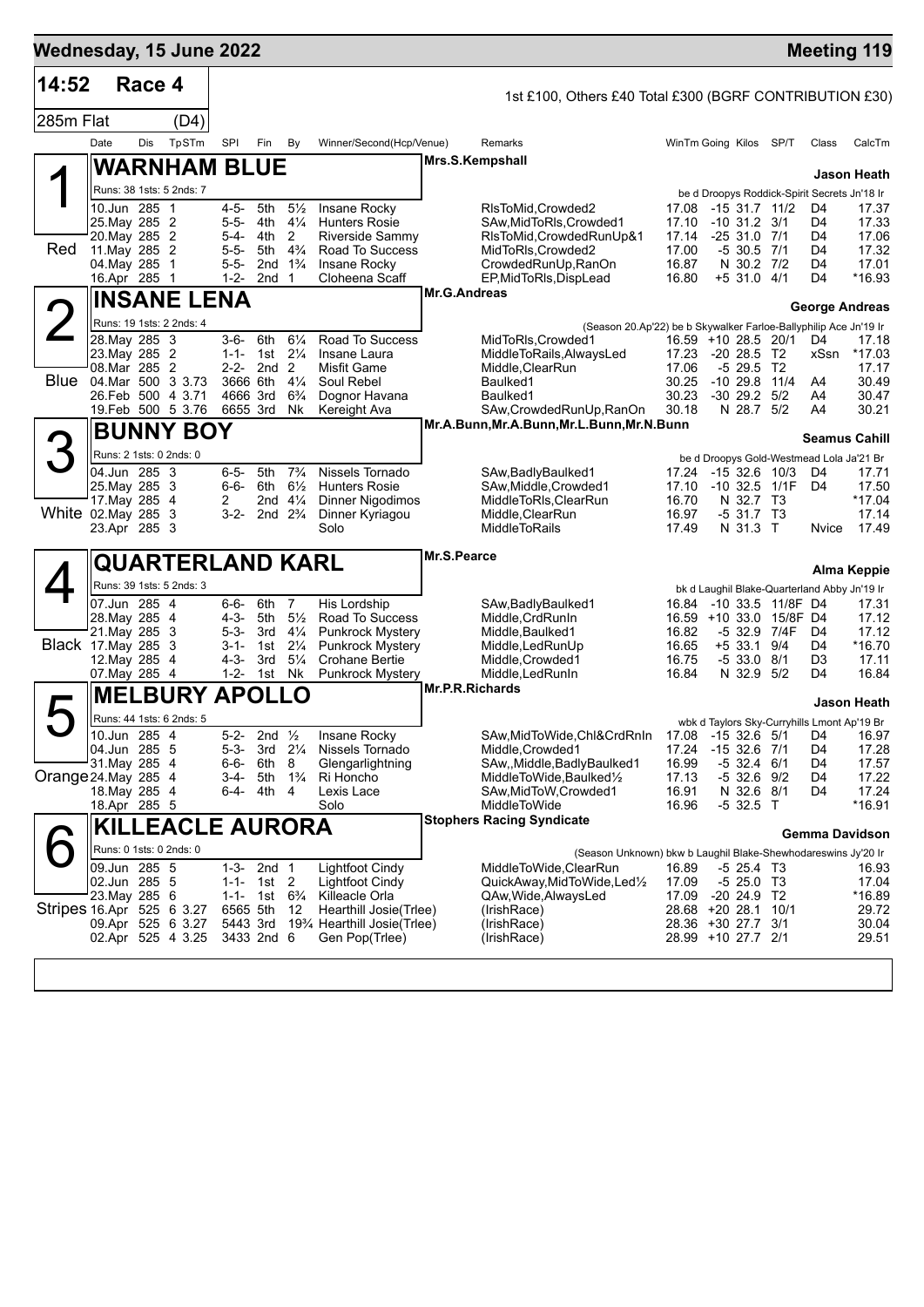| Wednesday, 15 June 2022   |      |             |                                               |                                        |     |                                 |                                              |                                                                                      |                             |                                 |                       | <b>Meeting 119</b>                                    |                 |
|---------------------------|------|-------------|-----------------------------------------------|----------------------------------------|-----|---------------------------------|----------------------------------------------|--------------------------------------------------------------------------------------|-----------------------------|---------------------------------|-----------------------|-------------------------------------------------------|-----------------|
| 15:11                     |      | Race 5      |                                               |                                        |     |                                 |                                              | 1st £120, Others £45 Total £345 (BGRF CONTRIBUTION £30)                              |                             |                                 |                       |                                                       |                 |
| 500m Flat                 |      |             | (A8)                                          |                                        |     |                                 |                                              |                                                                                      |                             |                                 |                       |                                                       |                 |
|                           | Date | Dis         | TpSTm                                         | SPI                                    | Fin | By                              | Winner/Second(Hcp/Venue)                     | Remarks                                                                              | WinTm Going Kilos SP/T      |                                 |                       | Class                                                 | CalcTm          |
|                           |      |             | <b>ROGUE STINGRAY</b>                         |                                        |     |                                 |                                              | <b>Rogue Racing</b>                                                                  |                             |                                 |                       | <b>Belinda Green</b>                                  |                 |
|                           |      |             | Runs: 41 1sts: 6 2nds: 9                      |                                        |     |                                 |                                              | (Ssn Suppressed) bk b Ballymac Eske-Rogue Calypso Oc'18 Br                           |                             |                                 |                       |                                                       |                 |
|                           |      |             | 10.Jun 500 1 3.79                             | 4446 6th                               |     | $5\frac{1}{2}$                  | Ascot Zoey                                   | Railed, Crowded%                                                                     | 30.87                       | $-30, 26.0, 9/4J$               |                       | A8                                                    | 31.00           |
|                           |      |             | 03.Jun 500 1 3.73                             | 3222 1st                               |     | <b>SH</b>                       | <b>Sid Aint Vicious</b>                      | Railed, LedNearLine                                                                  | 30.70                       | $-20\,25.9$                     | 9/2                   | A9                                                    | 30.50           |
| Red                       |      |             | 25. May 500 3 R5<br>20. May 500 1 3.76        | 3346 6th<br>4211 3rd                   |     | $5\frac{1}{2}$<br>$\frac{1}{2}$ | Harry Kilmore(Scr)<br>Imalrightdottie        | Railed, Crowded4<br>Led1/2-3, DispLd3-NrLn                                           | 30.52<br>31.22              | $-20$ 26.1 $7/2$<br>-60 25.7    | 9/4F                  | Hcp<br>A9                                             | 31.16<br>30.66  |
|                           |      |             | 12. May 500 1 3.79                            | 5443 3rd                               |     | Nk                              | Drive Me Nuts                                | Crd&Ck2, Challenged RunIn                                                            | 30.47                       | N 25.3 7/1                      |                       | A8                                                    | 30.50           |
|                           |      |             | 13.Apr 500 1 3.73                             | 5322 2nd 2 <sup>3</sup> / <sub>4</sub> |     |                                 | Roll On Ruby                                 | Railed, MiddleRunIn, CIrRun<br>Mr.A.C.Woods                                          | 30.23                       | N 25.4 7/2                      |                       | A8                                                    | *30.46          |
|                           |      |             | CLOHEENA MILEY                                |                                        |     |                                 |                                              |                                                                                      |                             |                                 |                       | Jamie Kingsley                                        |                 |
|                           |      |             | Runs: 3 1sts: 1 2nds: 1                       |                                        |     |                                 |                                              |                                                                                      |                             |                                 |                       | (Season Unknown) wbk b Soul-Piercestown Lisa Nv'20 Ir |                 |
|                           |      |             | 10.Jun 500 1 3.75<br>03.Jun 500 2 3.81        | 2111 1st<br>6322 2nd                   |     | Nk<br>$\frac{1}{2}$             | Misfit Bijou<br>Cushie Blako                 | EP,RIsToMid,SoonLed<br>SAw, Railed, Chl <sup>3</sup> / <sub>4</sub> To Run In        | 30.82<br>31.06              | $-30, 26.5$                     | -30 26.2 6/4F<br>1/1F | A9<br>A9                                              | *30.52<br>30.80 |
|                           |      |             | 28. May 500 1 3.80                            | 6323 3rd 21/2                          |     |                                 | Sly Girl                                     | SAw, EP, Crowded 3                                                                   | 30.22 +20 26.5 7/1          |                                 |                       | A <sub>9</sub>                                        | 30.63           |
| Blue                      |      |             | 19. May 500 1 3.74                            | 1221 2nd 1<br>2211 2nd 2               |     |                                 | Great Invention<br><b>Great Invention</b>    | Rails, DispLead2ToRunIn<br>RIsToMid, Crd1, Led2To4                                   | 30.89                       | $-20, 26.6$<br>$-20$ 26.3 T3    | T3                    |                                                       | 30.78<br>30.70  |
|                           |      |             | 09. May 500 1 3.87<br>02. May 500 1 3.81      | 2223 3rd                               |     | $5\frac{1}{4}$                  | Harmsworthshaylo                             | MidToRIs, ClearRun                                                                   | 30.74<br>31.13              | $-10, 26.0$ T3                  |                       | xWtVr                                                 | 31.45           |
|                           |      |             | <b>YASSOO BROTHER</b>                         |                                        |     |                                 |                                              | <b>Mr.G.Andreas</b>                                                                  |                             |                                 |                       |                                                       |                 |
|                           |      |             | Runs: 9 1sts: 2 2nds: 0                       |                                        |     |                                 |                                              |                                                                                      |                             |                                 |                       | George Andreas                                        |                 |
|                           |      |             | 08.Jun 500 4 3.74                             | 3333 3rd                               |     | $2\frac{1}{4}$                  | John Aint Rotten                             | Crowded <sub>2</sub>                                                                 | 30.44                       | $-10$ 31.5                      | 11/2                  | bd d Dorotas Wildcat-Cornflower Sal Oc'20 Ir<br>A8    | *30.51          |
|                           |      |             | 01.Jun 500 3 3.75                             | 3232 1st                               |     | $3\frac{1}{4}$                  | Rough Conman                                 | Middle,Crd1&4,LedRunIn                                                               | 30.80                       |                                 | N 31.2 1/1F           | A9                                                    | 30.80           |
|                           |      |             | 27. May 500 3 R7<br>White 18 May 500 4 3.72   | 3324 6th<br>6433 4th                   |     | $2\frac{1}{2}$                  | 101/2 Slippy Bullet(Scr)<br>Punk Rock Stella | Crd1&4,Chl&CrdWide3<br>SAw, Middle, Crowded 1&4                                      | 30.21<br>30.38              | N 31.2 7/1                      | -10 31.4 7/4F         | Hcp<br>A8                                             | 31.52<br>30.57  |
|                           |      |             | 06. May 500 4 3.73                            | 5555 4th                               |     | $6\frac{1}{2}$                  | Old Fort Kansas                              | SAw, MidToRIs, BBaulked1                                                             | 30.47                       |                                 | -20 31.5 9/4F         | A8                                                    | 30.80           |
|                           |      |             | 30.Apr 500 4 3.72                             | 5222 1st                               |     | <b>SH</b>                       | Lisneal Tornado                              | SAw, EP, Crowded 1, LedNrLn<br>Mr.P.J.Mumford                                        | $30.53 + 10.31.1$ 7/2       |                                 |                       | A <sub>9</sub>                                        | 30.63           |
|                           |      |             | <b>BIRCHGROVE GERI</b>                        |                                        |     |                                 |                                              |                                                                                      |                             |                                 |                       | Jamie Kingsley                                        |                 |
|                           |      |             | Runs: 6 1sts: 1 2nds: 1                       |                                        |     |                                 |                                              | (Season Unknown) bk b Droopys Noah-Roseville Liz Sp'20 Ir                            |                             |                                 |                       |                                                       |                 |
|                           |      |             | 07.Jun 500 4 3.82<br>30. May 500 4 3.89       | 3566 5th<br>2333 3rd 71/4              |     | $7\frac{1}{4}$                  | Outa Markham<br><b>Crystal Power</b>         | CrowdedRunUp,BaulkedWide1 30.38 -10 25.0 8/1<br>WRnUp, Crd3&4, RIsRunIn              | 30.33                       | $-10, 24.9$                     | Т3                    | A7                                                    | 30.86<br>*30.81 |
|                           |      | 23. May 285 | 3                                             |                                        |     |                                 | Solo                                         | SAw.Middle                                                                           | 17.36                       | $-20, 25.0$                     | Т                     |                                                       | xLame 17.16     |
|                           |      |             | Black 25.Mar 500 3 3.77                       | 5533 6th                               |     | 7                               | Kata Kia                                     | <b>BaulkedRunIn</b>                                                                  | 30.47                       | $-1024.1$                       | 5/2F                  | A7                                                    | 30.91           |
|                           |      |             | 18. Mar 500 3 3.74<br>04 Mar 500 3 3.76       | 5553 1st<br>3455 4th                   |     | 2<br>$7\frac{1}{4}$             | Fletchwood Co Co<br>Sharp Josh               | Crowded1, Led Run In<br>MidToRIs.Baulked2                                            | 30.53<br>30.32 -10 23.9     | $-1023.9$                       | 11/4<br>4/1           | A8<br>A8                                              | 30.43<br>30.81  |
|                           |      |             | <b>PUNK ROCK HOBBIT</b>                       |                                        |     |                                 | (W)                                          | Mr.M.B.Christelow, Mr.A.E.O'Shaughnessy                                              |                             |                                 |                       |                                                       |                 |
|                           |      |             |                                               |                                        |     |                                 |                                              |                                                                                      |                             |                                 |                       | <b>Stuart Maplesden</b>                               |                 |
|                           |      |             | Runs: 10 1sts: 3 2nds: 4<br>10.Jun 500 5 3.64 | 1111 1st 31/4                          |     |                                 | Awordinedgeways                              | (Season Unknown) bk b Pat C Sabbath-Highview Novel Nv'20 Ir<br>QAw, Wide, Always Led | 30.73                       |                                 | -30 26.9 15/8         | A10                                                   | $*30.43$        |
|                           |      |             | 01.Jun 500 5 3.68                             | 3323 2nd 51/4                          |     |                                 | Yassoo Jet                                   | Wide, Crowded RunUp&4                                                                | 30.35                       | $-10$ 26.7 $9/4$                |                       | A10                                                   | 30.68           |
| Orange 21 May 500 6 3.68  |      |             | 27 May 500 6 3.64                             | 1122 2nd 11/4<br>1111 2nd 1            |     |                                 | Shady Alf<br>Sly Girl                        | EP, Wide, Led To 2, A Handy<br>QAw, Wide, Led To Near Line                           | 31.00<br>30.60              | $-10$ 26.5 $3/1$                | $-10$ 27.1 $1/1F$     | A10<br>A10                                            | 31.00<br>30.59  |
|                           |      |             | 14 May 500 6 3.69                             | 1222 1st 4 <sup>3</sup> / <sub>4</sub> |     |                                 | Punkrocksiouxsie                             | Wide,Led <sup>3</sup> /4                                                             | 30.65                       |                                 | N 26.6 11/8F A11      |                                                       | 30.65           |
|                           |      |             | 06. May 500 5 3.72                            | 4431 4th                               |     | 3                               | Kata Millie                                  | Wide,Crowded1,Chl3To4                                                                | 31.26                       | $-20$ 27.2 $9/1$                |                       | A10                                                   | 31.30           |
|                           |      |             | <b>CUSHIE BLAKO (W)</b>                       |                                        |     |                                 |                                              | Mr.M.J.Hughes                                                                        |                             |                                 |                       |                                                       | Jason Heath     |
|                           |      |             | Runs: 9 1sts: 2 2nds: 0                       |                                        |     |                                 |                                              |                                                                                      |                             |                                 |                       | bk d Laughil Blake-Suzies Daisy De'20 Ir              |                 |
|                           |      |             | 08.Jun 500 6 3.78                             | 6545 6th                               |     | $\overline{7}$                  | John Aint Rotten                             | Wide,ClearRun                                                                        | 30.44 -10 32.3 11/2         |                                 |                       | A8                                                    | 30.89           |
|                           |      |             | 03.Jun 500 6 3.63<br>27 May 500 6 3.68        | 1111 1st $\frac{1}{2}$<br>4244 5th     |     | $8\frac{1}{4}$                  | Cloheena Miley<br>Insane Sienna              | QAw, Wide, Always Led<br>Wide,Crowded3                                               | 31.06<br>30.47              | $-30$ 32.2 $6/1$<br>N 32.0 11/4 |                       | A9<br>A9                                              | 30.76<br>31.14  |
| Stripes 21 May 500 6 3.68 |      |             |                                               | 1111 1st                               |     | $\frac{1}{2}$                   | Misfit Bijou                                 | QuickAway, Wide, ALed                                                                | 30.99                       |                                 | $-10$ 31.7 $9/4F$     | A10                                                   | 30.89           |
|                           |      |             | 17. May 500 6 3.67<br>16.Apr 500 6 3.69       | 3545 6th<br>1332 2nd 81/4              |     | $6\frac{1}{4}$                  | Oilean Tess<br><b>Emlagh Eileen</b>          | CrowdedRunUp, Wide<br>MidToWide, ClearRun                                            | 30.37 +10 31.6 5/2<br>30.02 | N 31.1 T3                       |                       | A10                                                   | 30.97<br>*30.69 |
|                           |      |             |                                               |                                        |     |                                 |                                              |                                                                                      |                             |                                 |                       |                                                       |                 |
|                           |      |             |                                               |                                        |     |                                 |                                              |                                                                                      |                             |                                 |                       |                                                       |                 |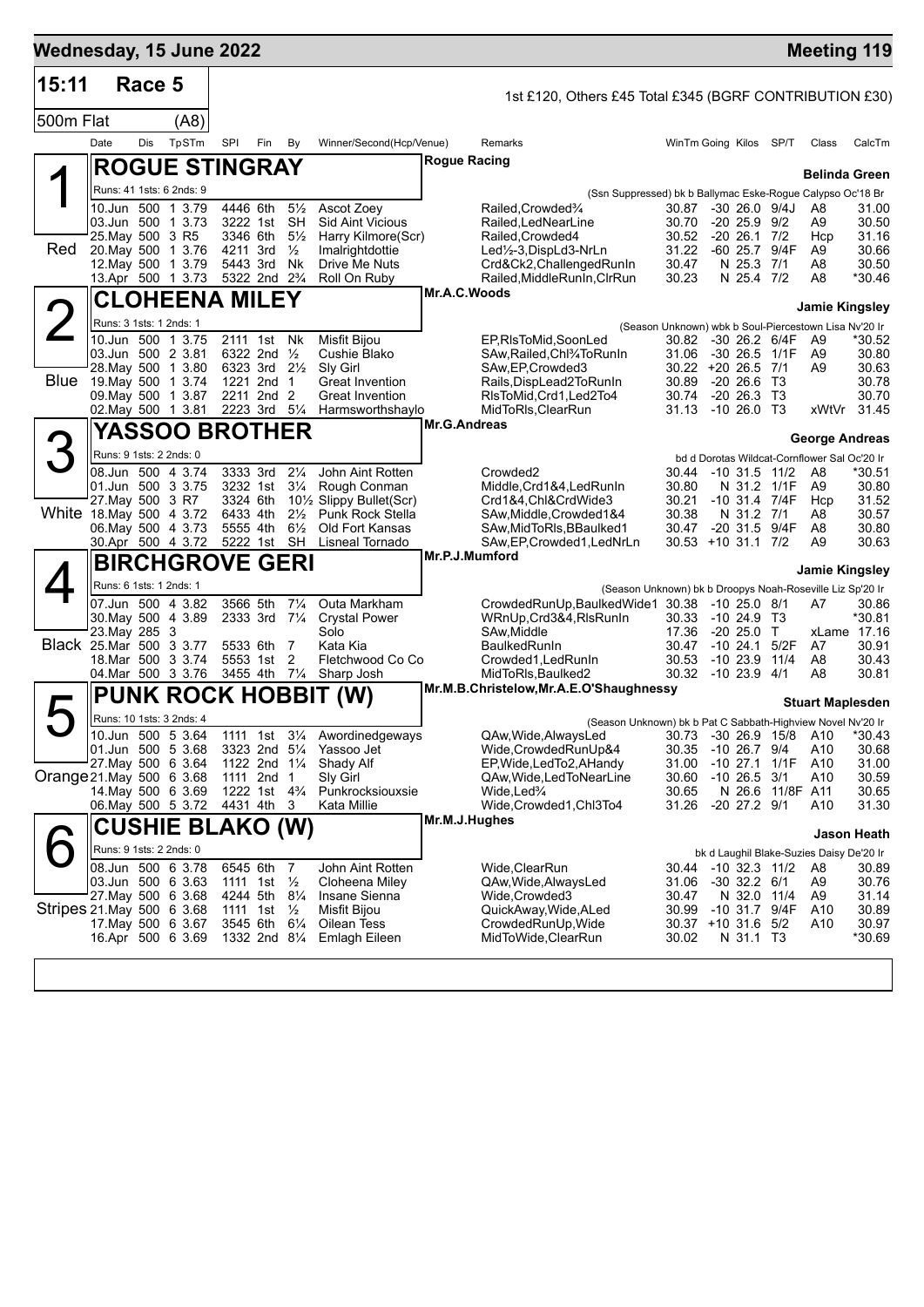|                             |                                | Wednesday, 15 June 2022                       |     |                                                    |                                  |                                          |                                                                           |                                                             |                |                                           |                     | <b>Meeting 119</b>                            |                       |
|-----------------------------|--------------------------------|-----------------------------------------------|-----|----------------------------------------------------|----------------------------------|------------------------------------------|---------------------------------------------------------------------------|-------------------------------------------------------------|----------------|-------------------------------------------|---------------------|-----------------------------------------------|-----------------------|
| 15:28                       |                                | Race 6                                        |     |                                                    |                                  |                                          | 1st £140, Others £50 Total £390 (BGRF CONTRIBUTION £30)                   |                                                             |                |                                           |                     |                                               |                       |
| 500m Flat                   |                                | (A4)                                          |     |                                                    |                                  |                                          |                                                                           |                                                             |                |                                           |                     |                                               |                       |
|                             | Date                           | <b>Dis</b><br>TpSTm                           | SPI | Fin                                                | By                               | Winner/Second(Hcp/Venue)                 | Remarks                                                                   |                                                             |                | WinTm Going Kilos                         | SP/T                | Class                                         | CalcTm                |
|                             |                                | <b>RATTLING CHERRY</b>                        |     |                                                    |                                  |                                          | Mrs.A.R.Keppie                                                            |                                                             |                |                                           |                     |                                               | <b>Alma Keppie</b>    |
|                             |                                | Runs: 49 1sts: 8 2nds: 8                      |     |                                                    |                                  |                                          |                                                                           | (Ssn Suppressed) bk b Kinloch Brae-Bockos Twirl Fb'19 Ir    |                |                                           |                     |                                               |                       |
|                             |                                | 07.Jun 500 1 3.72                             |     | 5445 6th                                           | $9\frac{1}{4}$                   | <b>Freedom Mustang</b>                   | Railed, ClearRun                                                          |                                                             |                | 29.96 -10 27.8 7/1                        |                     | A4                                            | 30.61                 |
|                             |                                | 28. May 500 1 3.74<br>12. May 500 1 3.68      |     | 6455 6th<br>2222 2nd 1 <sup>3</sup> / <sub>4</sub> | $2\frac{3}{4}$                   | <b>Rising Amber</b><br>Jollie Mac        | SAw.Railed<br>Crd1&3/4,Chl&Crowded1/2                                     |                                                             | 30.74          | 30.00 +20 27.7 10/1<br>N 26.8             | 12/1                | A4<br>A3                                      | 30.41<br>30.89        |
| Red                         |                                | 19.Apr 500 2 3.73                             |     | 4666 5th 81/2                                      |                                  | Swift Fiachra                            | BadlyBaulked1                                                             | 30.41                                                       |                | $-40$ 27.7 $8/1$                          |                     | A3                                            | 30.70                 |
|                             |                                | 12.Apr 500 2 3.75                             |     | 4333 4th                                           | 5                                | <b>Kerrs Ruby</b>                        | Crowded1, Crd&Ck3                                                         |                                                             |                | 29.91 +10 27.5                            | 4/1                 | A3                                            | 30.41                 |
|                             |                                | 29. Mar 500 1 3.63                            |     | 4444 4th                                           | 6                                | Da Honey Man                             | Rails, Crowded <sup>1/4</sup><br>Mr.A.C.B.Green, Mr.S.Johnson             |                                                             | 29.83          | N 27.2 5/1                                |                     | A <sub>3</sub>                                | *30.32                |
|                             |                                | <b>AMAZING AIDAN</b>                          |     |                                                    |                                  |                                          |                                                                           |                                                             |                |                                           |                     | <b>Belinda Green</b>                          |                       |
|                             |                                | Runs: 48 1sts: 6 2nds: 5                      |     |                                                    |                                  |                                          |                                                                           |                                                             |                |                                           |                     | bk d Skywalker Farloe-Express Secret Sp'18 Ir |                       |
|                             |                                | 07.Jun 500 2 3.84<br>25. May 500 5 R2         |     | 6555 6th<br>6554 3rd                               | $7\frac{1}{4}$<br>$1\frac{3}{4}$ | Moyola Busy Beag<br>Harry Kilmore(Scr)   | Railed, Crowded2<br>RIsToMid, Crowded1, RanOn                             |                                                             | 30.52          | -20 34.9 7/1                              | 30.42 -30 34.5 12/1 | A4<br>Hcp                                     | 30.71<br>30.62        |
|                             |                                | 19. May 500 2 3.75                            |     | 3666 6th                                           | $9\frac{1}{4}$                   | Crossfield Mya                           | CrowdedMiddle1&2,Crowded4                                                 |                                                             | 30.03          | $-10, 34.1$                               | 16/1                | A4                                            | 30.67                 |
|                             |                                | Blue 12. May 500 4 R2                         |     | 5556 4th                                           | 5                                | Droopys Glad(Scr)                        | SlowAway, RailsToMiddle                                                   |                                                             | 30.09          | $-10, 34.0$                               | 9/1                 | Hcp                                           | 30.55                 |
|                             |                                | 02. May 500 2 3.79<br>06.Apr 500 2 3.89       |     | 1111 1st<br>6443 4th                               | $3\frac{1}{4}$<br>$5\frac{1}{2}$ | Molly Ona Jolly<br>Springside Annie      | RIsToMid.ALed<br>SAw, RIsToMid, BBaulked W1/4                             |                                                             | 30.52<br>30.44 | $-10, 34.1$<br>$-40$ 34.3 11/1            | T2                  | A3                                            | xLame *30.42<br>30.49 |
|                             |                                | <b>OUTDOOR HONEY</b>                          |     |                                                    |                                  |                                          | Mr.R.P.Crockford, Mr.A.C. Taylor                                          |                                                             |                |                                           |                     |                                               |                       |
|                             |                                | Runs: 59 1sts: 13 2nds: 5                     |     |                                                    |                                  |                                          |                                                                           |                                                             |                |                                           |                     |                                               | <b>Tony Taylor</b>    |
|                             |                                | 07.Jun 500 3 3.70                             |     | 4666 5th                                           | $7\frac{1}{2}$                   | Freedom Mustang                          | Crowded <sup>1</sup> /4&3                                                 | (Ssn Suppressed) bk b Skywalker Puma-Outdoor Tina Nv'18 Ir  | 29.96          | $-10$ 28.2 $14/1$                         |                     | A4                                            | 30.46                 |
|                             |                                | 28. May 500 3 3.75                            |     | 5655 5th                                           | $4\frac{1}{4}$                   | Touchdown Trudy                          | Crowded <sub>2</sub>                                                      |                                                             |                | 29.81 +20 28.8 8/1                        |                     | A4                                            | 30.36                 |
|                             |                                | 20. May 500 2 3.77                            |     | 5331 1st 5 <sup>1</sup> / <sub>2</sub>             |                                  | Sesh Poets Angel                         | Middle, CrdRunUp, Led <sup>3</sup> /4                                     |                                                             | 30.58          | -50 29.0 6/1                              |                     | A6                                            | *30.08                |
|                             |                                | White 11 May 500 3 3 71<br>03. May 500 3 3.72 |     | 2556 5th<br>2223 1st                               | $8\frac{3}{4}$<br>$\frac{1}{2}$  | Slippy Bruno<br><b>Slippery Lilly</b>    | MidToRIs, Crd1, Blk1/2<br>MidToRIs, LedNearLine                           |                                                             | 30.41          | $-1028.5$<br>30.57 -10 28.6 7/1           | 10/1                | A6<br>A6                                      | 30.99<br>30.47        |
|                             |                                | 23.Apr 500 3 3.74                             |     | 2666 5th                                           | $8\frac{1}{4}$                   | Get On Hilda                             | Crowded1, Baulked1/4                                                      |                                                             |                | 30.10 +10 28.8 16/1                       |                     | A <sub>5</sub>                                | 30.86                 |
|                             |                                | <b>OLIVE TREE</b>                             |     |                                                    |                                  |                                          | Ms.S.A.M.Blackmore, Mrs.L.Groom, Mrs.A.J.Ingram, Mrs.P.J.Lloyd            |                                                             |                |                                           |                     |                                               | Derek Knight          |
|                             |                                | Runs: 24 1sts: 4 2nds: 4                      |     |                                                    |                                  |                                          |                                                                           | (Ssn Suppressed) bk b Droopys Sydney-Leezie Dunbar Au'19 Ir |                |                                           |                     |                                               |                       |
|                             |                                | 07.Jun 500 4 3.59                             |     | 1223 4th                                           | 6                                | <b>Freedom Mustang</b>                   | Middle, Crowded2                                                          |                                                             | 29.96          | $-10$ 29.3 $5/1$                          |                     | A4                                            | 30.35                 |
|                             |                                | 01.Jun 500 4 3.66                             |     | 3111 2nd Hd                                        |                                  | <b>Bambis Hero</b>                       | Middle, Led2ToNearLine                                                    |                                                             | 30.50          | -10 29.1 4/1                              |                     | A4                                            | 30.42                 |
|                             |                                | 21. May 500 4 3.65<br>Black 13 May 500 4 3.63 |     | 2344 3rd<br>3344 4th                               | -5<br>5                          | <b>Crokers Velcro</b><br>Get On Hilda    | Middle, Crowded 1&2<br>Middle, Crowded <sup>1</sup> / <sub>4</sub> &RunIn |                                                             | 30.27<br>30.24 | $-20$ 29.6 6/1                            | -10 28.9 11/4J A4   | A4                                            | 30.58<br>30.44        |
|                             |                                | 29.Apr 500 4 3.72                             |     | 5433 3rd                                           | $5\frac{1}{4}$                   | Sharp Butch                              | Middle, Crowded RunUp                                                     |                                                             | 30.07          | $-20$ 29.9 $9/2$                          |                     | A3                                            | 30.29                 |
|                             |                                | 29. Mar 500 3 3.59                            |     | 1333 3rd                                           | $2\frac{3}{4}$                   | Da Honey Man                             | WideRunUp, EPace, Chl3, Crd<br><b>Mr.G.Andreas</b>                        |                                                             | 29.83          | N 29.5                                    | 9/4F                | A3                                            | *30.06                |
|                             |                                | <b>RUSSMUR MOUNTAIN</b>                       |     |                                                    |                                  |                                          |                                                                           |                                                             |                |                                           |                     | George Andreas                                |                       |
|                             |                                | Runs: 12 1sts: 2 2nds: 4                      |     |                                                    |                                  |                                          |                                                                           |                                                             |                |                                           |                     | bd d Kinloch Brae-Alls Well My'19 Ir          |                       |
|                             |                                | 08.Jun 500 5 3.71<br>03.Jun 500 5 3.71        |     | 2443 1st<br>2322 1st                               | $1\frac{1}{4}$<br>$\frac{3}{4}$  | Olwinn Babs                              | Crowded4, LedRunIn<br>Middle, RanOn                                       |                                                             | 30.49<br>30.48 | $-30$ 32.6 $9/2$<br>$-30$ 32.8 10/3       |                     | A5<br>A6                                      | 30.19<br>$*30.18$     |
|                             |                                | 27 May 500 5 3.76                             |     | 5655 2nd 11/4                                      |                                  | <b>Slaheny Sandy</b><br>Dave On A Rave   | CrdRunUp&RunIn,RanOn                                                      | 30.41                                                       |                | N 32.2 9/4J                               |                     | A6                                            | 30.52                 |
|                             |                                | Orange 21 May 500 5 3.78                      |     | 4555 2nd 61/4                                      |                                  | <b>Rising Amber</b>                      | Crowded <sup>1</sup> / <sub>2</sub> , RanOn                               |                                                             | 30.08          |                                           | $-10$ 31.2 $10/3$   | A6                                            | 30.49                 |
|                             |                                | 17 May 500 5 3.67<br>10. May 500 5 3.76       |     | 5655 4th 5 <sup>3</sup> / <sub>4</sub><br>6655 3rd | - 5                              | <b>Centre Fold</b><br>Sharp Josh         | Baulked <sup>1</sup> / <sub>4</sub><br>SlowAway, Crowded3                 |                                                             |                | 30.10 +10 31.4 7/2<br>29.95 -10 31.8 10/1 |                     | A6<br>A5                                      | 30.66<br>30.26        |
|                             |                                |                                               |     |                                                    |                                  |                                          | <b>TDC Global Investors</b>                                               |                                                             |                |                                           |                     |                                               |                       |
|                             |                                | <b>DINNER KYRIAGOU</b>                        |     |                                                    |                                  |                                          |                                                                           |                                                             |                |                                           |                     | Seamus Cahill                                 |                       |
|                             |                                | Runs: 4 1sts: 0 2nds: 1                       |     |                                                    |                                  |                                          |                                                                           | (Season 07.Fb'22) bk b Candlelight King-Quare Day Au'19 Ir  |                |                                           |                     |                                               |                       |
|                             | 11.Jan                         | 10.Jun 500 5 3.74                             |     | 5645 4th 7½                                        |                                  | NAME CHANGED from<br>Touchdown Baby      | Astrid<br>Wide,Crowded3,Baulked4                                          |                                                             | 30.32          | $-3029.010/3$                             |                     | A4                                            | 30.62                 |
|                             |                                | 06.Jun 500 5 3.75                             |     |                                                    |                                  | Solo                                     | MiddleToWide                                                              |                                                             | 30.42          | -40 28.7 T                                |                     |                                               | *30.02                |
| <b>Stripes 28.May 285 5</b> |                                |                                               |     | 6-5- 4th 5                                         |                                  | Road To Success                          | SAw, Wide                                                                 |                                                             |                | 16.59 +10 29.2 2/1                        |                     | D4                                            | 17.08                 |
|                             | 21. May 285 5<br>14. May 285 5 |                                               |     | 2-2- 2nd 1<br>$2-3-2nd3$                           |                                  | <b>Punkrock Mystery</b><br>Glengar Rogue | Crowded1, Wide, RanOn<br>Wide,ClearRun                                    |                                                             | 16.82<br>16.65 | -5 29.4 9/2<br>N 29.6 T3                  |                     | D4<br>xWtVr                                   | 16.85<br>16.89        |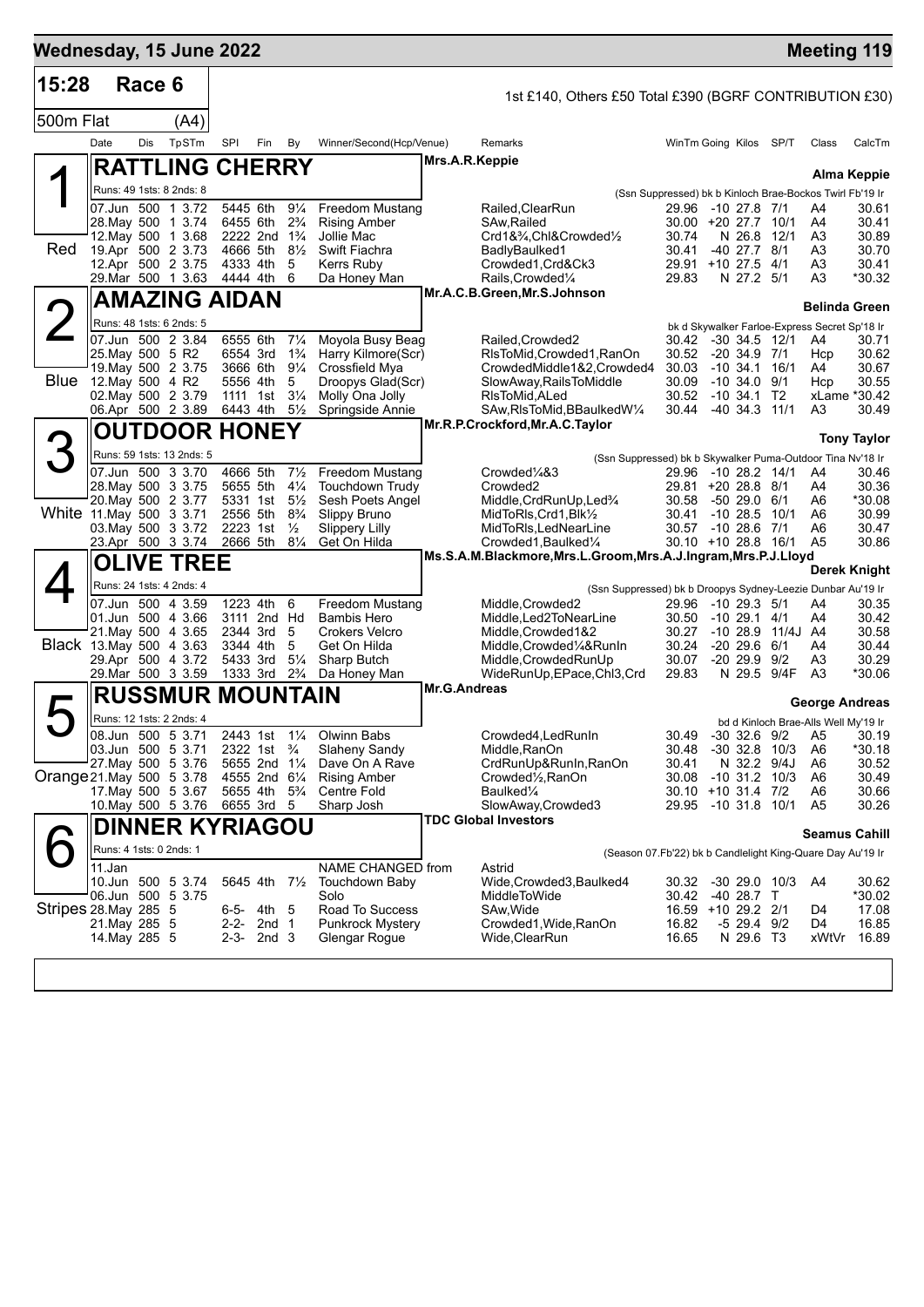| Race 7<br>500m Flat<br>Date<br>Dis<br>23. May 500 2 3.81<br><b>Blue</b> 18. May 285 3 | (A6)<br>TpSTm<br><b>KILLEACLE AVA</b><br>Runs: 14 1sts: 5 2nds: 0<br>26. May 500 2 3.68<br>19. May 500 1 3.58<br>10. May 500 1 3.66<br>28.Apr 500 1 3.67<br>12.Apr 500 2 3.68<br>04.Apr 500 1 3.81<br><b>DRUMCROW TOBY</b><br>Runs: 0 1sts: 0 2nds: 0<br>06.Jun 500 2 3.79<br>30. May 500 1 3.77 | SPI<br>1114 6th      | Fin<br>1111 1st 11/4<br>1111 1st $\frac{1}{2}$<br>3112 6th 8<br>3322 5th 41/4<br>2111 1st 3                                                                                                                                                                                          | By                                                                                                                   | Winner/Second(Hcp/Venue)<br>Yassoo Spike<br><b>Boyneside Bailey</b><br>Insane Barney<br>Clairkeith Kayla<br>121/ <sub>2</sub> Space Force<br>Neon Sydney |                                                                                                          | 1st £130, Others £45 Total £355 (BGRF CONTRIBUTION £30)<br>Remarks<br><b>Bexhill Bounds Syndicate</b><br>(Season 08.Jy'21) bk b Laughil Blake-Killeacle Tammy De'19 Ir<br>QAw,RIsToMid,ALed<br>QuickAway,Clear2,HeldOn | WinTm Going Kilos SP/T<br>30.58 -20 28.2 8/1<br>30.53                                                                                           |                         |                                       |                   | Class<br><b>Gemma Davidson</b>                                                                                                                                                                                  | CalcTm                                                                                                                                                     |
|---------------------------------------------------------------------------------------|--------------------------------------------------------------------------------------------------------------------------------------------------------------------------------------------------------------------------------------------------------------------------------------------------|----------------------|--------------------------------------------------------------------------------------------------------------------------------------------------------------------------------------------------------------------------------------------------------------------------------------|----------------------------------------------------------------------------------------------------------------------|----------------------------------------------------------------------------------------------------------------------------------------------------------|----------------------------------------------------------------------------------------------------------|------------------------------------------------------------------------------------------------------------------------------------------------------------------------------------------------------------------------|-------------------------------------------------------------------------------------------------------------------------------------------------|-------------------------|---------------------------------------|-------------------|-----------------------------------------------------------------------------------------------------------------------------------------------------------------------------------------------------------------|------------------------------------------------------------------------------------------------------------------------------------------------------------|
|                                                                                       |                                                                                                                                                                                                                                                                                                  |                      |                                                                                                                                                                                                                                                                                      |                                                                                                                      |                                                                                                                                                          |                                                                                                          |                                                                                                                                                                                                                        |                                                                                                                                                 |                         |                                       |                   |                                                                                                                                                                                                                 |                                                                                                                                                            |
|                                                                                       |                                                                                                                                                                                                                                                                                                  |                      |                                                                                                                                                                                                                                                                                      |                                                                                                                      |                                                                                                                                                          |                                                                                                          |                                                                                                                                                                                                                        |                                                                                                                                                 |                         |                                       |                   |                                                                                                                                                                                                                 |                                                                                                                                                            |
|                                                                                       |                                                                                                                                                                                                                                                                                                  |                      |                                                                                                                                                                                                                                                                                      |                                                                                                                      |                                                                                                                                                          |                                                                                                          |                                                                                                                                                                                                                        |                                                                                                                                                 |                         |                                       |                   |                                                                                                                                                                                                                 |                                                                                                                                                            |
|                                                                                       |                                                                                                                                                                                                                                                                                                  |                      |                                                                                                                                                                                                                                                                                      |                                                                                                                      |                                                                                                                                                          |                                                                                                          |                                                                                                                                                                                                                        |                                                                                                                                                 |                         |                                       |                   |                                                                                                                                                                                                                 |                                                                                                                                                            |
|                                                                                       |                                                                                                                                                                                                                                                                                                  |                      |                                                                                                                                                                                                                                                                                      |                                                                                                                      |                                                                                                                                                          |                                                                                                          |                                                                                                                                                                                                                        |                                                                                                                                                 |                         |                                       |                   |                                                                                                                                                                                                                 |                                                                                                                                                            |
|                                                                                       |                                                                                                                                                                                                                                                                                                  |                      |                                                                                                                                                                                                                                                                                      |                                                                                                                      |                                                                                                                                                          |                                                                                                          |                                                                                                                                                                                                                        |                                                                                                                                                 |                         |                                       | N 28.0 10/3       | A6<br>A7                                                                                                                                                                                                        | *30.38<br>30.53                                                                                                                                            |
|                                                                                       |                                                                                                                                                                                                                                                                                                  |                      |                                                                                                                                                                                                                                                                                      |                                                                                                                      |                                                                                                                                                          |                                                                                                          | EP,LedRunUp-3/4,Blk&CrdRnIn                                                                                                                                                                                            | 30.27                                                                                                                                           |                         | $-10$ 28.2 $7/1$                      |                   | A7                                                                                                                                                                                                              | 30.81                                                                                                                                                      |
|                                                                                       |                                                                                                                                                                                                                                                                                                  |                      |                                                                                                                                                                                                                                                                                      |                                                                                                                      |                                                                                                                                                          |                                                                                                          | Challenged1/2To3/4, CrdRunIn                                                                                                                                                                                           | 30.36 +20 28.4 7/1                                                                                                                              |                         |                                       |                   | A7                                                                                                                                                                                                              | 30.90                                                                                                                                                      |
|                                                                                       |                                                                                                                                                                                                                                                                                                  |                      |                                                                                                                                                                                                                                                                                      |                                                                                                                      |                                                                                                                                                          |                                                                                                          | EP.LedTo3.Crd.Bmp4<br>Railed, Led Run Up                                                                                                                                                                               | 30.33 +10 28.5 14/1<br>30.95 -30 28.8 T2                                                                                                        |                         |                                       |                   | A6                                                                                                                                                                                                              | 31.44<br>30.65                                                                                                                                             |
|                                                                                       |                                                                                                                                                                                                                                                                                                  |                      |                                                                                                                                                                                                                                                                                      |                                                                                                                      |                                                                                                                                                          | <b>Mr.M.Curtis</b>                                                                                       |                                                                                                                                                                                                                        |                                                                                                                                                 |                         |                                       |                   | <b>Jamie Kingsley</b>                                                                                                                                                                                           |                                                                                                                                                            |
|                                                                                       |                                                                                                                                                                                                                                                                                                  |                      |                                                                                                                                                                                                                                                                                      |                                                                                                                      |                                                                                                                                                          |                                                                                                          |                                                                                                                                                                                                                        |                                                                                                                                                 |                         |                                       |                   | bk d Dorotas Wildcat-Drumcrow Clara Au'20 Ir                                                                                                                                                                    |                                                                                                                                                            |
|                                                                                       |                                                                                                                                                                                                                                                                                                  |                      | 3333 1st 1 <sup>3</sup> / <sub>4</sub>                                                                                                                                                                                                                                               |                                                                                                                      | Droopys Comaneci                                                                                                                                         |                                                                                                          | MidToRIs, Crd3, RanOn                                                                                                                                                                                                  | 30.70                                                                                                                                           |                         | $-40,30.9$ T <sub>3</sub>             |                   |                                                                                                                                                                                                                 | *30.30                                                                                                                                                     |
|                                                                                       |                                                                                                                                                                                                                                                                                                  |                      | 3333 2nd 9<br>3222 3rd 2                                                                                                                                                                                                                                                             |                                                                                                                      | Pilgrim Hill                                                                                                                                             |                                                                                                          | MidToRIs, Crd&Ck4, Crd3                                                                                                                                                                                                | 29.71<br>30.79                                                                                                                                  |                         | $-10$ 31.3 T <sub>3</sub>             |                   |                                                                                                                                                                                                                 | 30.34                                                                                                                                                      |
|                                                                                       |                                                                                                                                                                                                                                                                                                  |                      |                                                                                                                                                                                                                                                                                      |                                                                                                                      | Pilgrim Hill<br>Solo                                                                                                                                     |                                                                                                          | SAw, RIs, Chl&Crd4<br>Middle                                                                                                                                                                                           | 16.99                                                                                                                                           |                         | $-40,32.0$ T <sub>3</sub><br>N 31.9 T |                   | Nvice                                                                                                                                                                                                           | 30.55<br>16.99                                                                                                                                             |
|                                                                                       | 24.Mar 525 3                                                                                                                                                                                                                                                                                     |                      | 1st                                                                                                                                                                                                                                                                                  | $\overline{1}$                                                                                                       | Drumcrow Aussie(Dndlk)                                                                                                                                   |                                                                                                          | (IrishTrial)                                                                                                                                                                                                           | 29.66                                                                                                                                           |                         | N 31.7 T2                             |                   |                                                                                                                                                                                                                 | 29.66                                                                                                                                                      |
|                                                                                       | 20.Jan 400 3 7.42                                                                                                                                                                                                                                                                                |                      | 1st                                                                                                                                                                                                                                                                                  | 2                                                                                                                    | Drumcrow Japan(Dndlk)                                                                                                                                    | Mr.M.W.Rogers                                                                                            | (IrishTrial)                                                                                                                                                                                                           | 22.06                                                                                                                                           |                         | N 32.6 T2                             |                   |                                                                                                                                                                                                                 | 22.06                                                                                                                                                      |
|                                                                                       | <b>SPARTADASH</b>                                                                                                                                                                                                                                                                                |                      |                                                                                                                                                                                                                                                                                      |                                                                                                                      |                                                                                                                                                          |                                                                                                          |                                                                                                                                                                                                                        |                                                                                                                                                 |                         |                                       |                   | <b>Richard Rees</b>                                                                                                                                                                                             |                                                                                                                                                            |
|                                                                                       | Runs: 22 1sts: 2 2nds: 7                                                                                                                                                                                                                                                                         |                      |                                                                                                                                                                                                                                                                                      |                                                                                                                      |                                                                                                                                                          |                                                                                                          | (Season Unknown) bk b Droopys Jet-Sparta Fantasy Mr'19 Ir                                                                                                                                                              |                                                                                                                                                 |                         |                                       |                   |                                                                                                                                                                                                                 |                                                                                                                                                            |
|                                                                                       | 07 Jun 480 1 4.58<br>03.Jun 500 4 3.71                                                                                                                                                                                                                                                           |                      | 3333 3rd 3<br>1344 2nd 2                                                                                                                                                                                                                                                             |                                                                                                                      | Lenson On Ice(Monm)<br>Get On Rosie                                                                                                                      |                                                                                                          | Rails, EvCh<br>Mid.Crd1&2&4.Crd&Ck3                                                                                                                                                                                    | 28.89<br>30.56                                                                                                                                  |                         | $-20$ 26.6 T3                         | -20 26.5 15/8F A6 | Qlfyg                                                                                                                                                                                                           | 28.94<br>30.52                                                                                                                                             |
|                                                                                       | 25. May 500 4 3.76                                                                                                                                                                                                                                                                               |                      | 4433 2nd 1                                                                                                                                                                                                                                                                           |                                                                                                                      | Usetheforce Luke                                                                                                                                         |                                                                                                          | Middle, RanOn                                                                                                                                                                                                          | 29.96                                                                                                                                           |                         | N 26.5 11/4                           |                   | A6                                                                                                                                                                                                              | *30.04                                                                                                                                                     |
|                                                                                       | White 19 May 500 4 3.70                                                                                                                                                                                                                                                                          | 3443 3rd             |                                                                                                                                                                                                                                                                                      | $\frac{3}{4}$                                                                                                        | <b>Slippery Lilly</b>                                                                                                                                    |                                                                                                          | Middle, CrdRunIn, RanOn                                                                                                                                                                                                | 30.24                                                                                                                                           |                         |                                       | N 26.2 15/8F A6   |                                                                                                                                                                                                                 | 30.29                                                                                                                                                      |
|                                                                                       | 13. May 500 4 3.90<br>05. May 500 6 3.75                                                                                                                                                                                                                                                         |                      | 3666 3rd 21/4<br>3333 2nd <sup>3</sup> / <sub>4</sub>                                                                                                                                                                                                                                |                                                                                                                      | Kereight Ava<br><b>Bambis Hero</b>                                                                                                                       |                                                                                                          | BaulkedStart, Mid-RIs, RnOn<br>Middle, RanOn                                                                                                                                                                           | 30.31<br>30.41                                                                                                                                  |                         | $-20, 26.1$<br>$-10$ 26.3 T3          | 6/1               | A6                                                                                                                                                                                                              | 30.28<br>30.38                                                                                                                                             |
|                                                                                       | <b>SLAHENY SANDY</b>                                                                                                                                                                                                                                                                             |                      |                                                                                                                                                                                                                                                                                      |                                                                                                                      |                                                                                                                                                          |                                                                                                          | Mr.J.J.Coleman, Mr.D.T.P.Eland                                                                                                                                                                                         |                                                                                                                                                 |                         |                                       |                   |                                                                                                                                                                                                                 |                                                                                                                                                            |
|                                                                                       | Runs: 37 1sts: 5 2nds: 5                                                                                                                                                                                                                                                                         |                      |                                                                                                                                                                                                                                                                                      |                                                                                                                      |                                                                                                                                                          |                                                                                                          |                                                                                                                                                                                                                        |                                                                                                                                                 |                         |                                       |                   |                                                                                                                                                                                                                 | <b>Derek Knight</b>                                                                                                                                        |
|                                                                                       | 03.Jun 500 4 3.64                                                                                                                                                                                                                                                                                |                      | 1111 2nd <sup>3</sup> / <sub>4</sub>                                                                                                                                                                                                                                                 |                                                                                                                      | <b>Russmur Mountain</b>                                                                                                                                  |                                                                                                          | QAw, Middle, Led To Run In                                                                                                                                                                                             | 30.48                                                                                                                                           |                         | $-30$ 34.4 $7/2$                      |                   | bd d Pat C Sabbath-Farranrory Fay Jn'19 Ir<br>A6                                                                                                                                                                | *30.25                                                                                                                                                     |
|                                                                                       | 24. May 500 4 3.69                                                                                                                                                                                                                                                                               |                      | 3344 4th                                                                                                                                                                                                                                                                             | $1\frac{3}{4}$                                                                                                       | <b>Glenduff Savvi</b>                                                                                                                                    |                                                                                                          | Middle, Crowded RunUp                                                                                                                                                                                                  | 30.47                                                                                                                                           |                         | $-10, 34.2, 9/2$                      |                   | A6                                                                                                                                                                                                              | 30.52                                                                                                                                                      |
|                                                                                       | 17. May 500 3 3.62                                                                                                                                                                                                                                                                               |                      | 4233 3rd 51/2                                                                                                                                                                                                                                                                        |                                                                                                                      | <b>Centre Fold</b><br>Insane Kiwi                                                                                                                        |                                                                                                          | QAw,LedTo1/4,Blk,Crowded2                                                                                                                                                                                              | $30.10 + 10.34.5$ 8/1                                                                                                                           |                         |                                       |                   | A6                                                                                                                                                                                                              | 30.65                                                                                                                                                      |
|                                                                                       | Black 04. May 500 4 3.66<br>26.Apr 500 3 3.62                                                                                                                                                                                                                                                    | 3566 6th<br>3222 4th |                                                                                                                                                                                                                                                                                      | 9<br>$1\frac{1}{2}$                                                                                                  | Laravoulta Shot                                                                                                                                          |                                                                                                          | BadlyBaulked2<br>EarlyPace,SoonLedTo1                                                                                                                                                                                  | 30.07<br>30.43                                                                                                                                  |                         | N 34.3 11/1<br>N 34.2 7/1             |                   | A6<br>A5                                                                                                                                                                                                        | 30.79<br>30.55                                                                                                                                             |
|                                                                                       | 15.Apr 500 3 3.72                                                                                                                                                                                                                                                                                | 4344 5th             |                                                                                                                                                                                                                                                                                      | $7\frac{1}{4}$                                                                                                       | Jofra                                                                                                                                                    |                                                                                                          | Middle, Crowded <sup>1</sup> / <sub>2</sub>                                                                                                                                                                            | 30.26                                                                                                                                           |                         | $-20.33.8$                            | 11/4              | A5                                                                                                                                                                                                              | 30.63                                                                                                                                                      |
|                                                                                       | <b>GLASSMOSS JUDE</b>                                                                                                                                                                                                                                                                            |                      |                                                                                                                                                                                                                                                                                      |                                                                                                                      | (W)                                                                                                                                                      | Mr.L.Brooks                                                                                              |                                                                                                                                                                                                                        |                                                                                                                                                 |                         |                                       |                   | <b>Gemma Davidson</b>                                                                                                                                                                                           |                                                                                                                                                            |
|                                                                                       | Runs: 21 1sts: 4 2nds: 3                                                                                                                                                                                                                                                                         |                      |                                                                                                                                                                                                                                                                                      |                                                                                                                      |                                                                                                                                                          |                                                                                                          |                                                                                                                                                                                                                        | wbk d Skywalker Farloe-Boynepark Light Ap'19 Ir                                                                                                 |                         |                                       |                   |                                                                                                                                                                                                                 |                                                                                                                                                            |
|                                                                                       | 09.Jun 500 6 3.74                                                                                                                                                                                                                                                                                |                      | 4211 4th 1/2                                                                                                                                                                                                                                                                         |                                                                                                                      | Glengar Holly                                                                                                                                            |                                                                                                          | Crowded1, Led1/2To4                                                                                                                                                                                                    |                                                                                                                                                 |                         |                                       |                   |                                                                                                                                                                                                                 | 30.57                                                                                                                                                      |
|                                                                                       |                                                                                                                                                                                                                                                                                                  |                      |                                                                                                                                                                                                                                                                                      |                                                                                                                      |                                                                                                                                                          |                                                                                                          |                                                                                                                                                                                                                        |                                                                                                                                                 |                         |                                       |                   |                                                                                                                                                                                                                 | *30.56<br>30.77                                                                                                                                            |
|                                                                                       |                                                                                                                                                                                                                                                                                                  |                      |                                                                                                                                                                                                                                                                                      |                                                                                                                      |                                                                                                                                                          |                                                                                                          | MiddleToWide,Crowded1&1⁄4                                                                                                                                                                                              | 30.34                                                                                                                                           |                         |                                       | 5/1               | A6                                                                                                                                                                                                              | 31.04                                                                                                                                                      |
|                                                                                       |                                                                                                                                                                                                                                                                                                  |                      |                                                                                                                                                                                                                                                                                      | 9                                                                                                                    | Greenys Magic                                                                                                                                            |                                                                                                          | SAw, Baulked 1, Badly Blk 1/4                                                                                                                                                                                          |                                                                                                                                                 |                         |                                       |                   | A6                                                                                                                                                                                                              | 30.65<br>31.11                                                                                                                                             |
|                                                                                       |                                                                                                                                                                                                                                                                                                  |                      |                                                                                                                                                                                                                                                                                      |                                                                                                                      |                                                                                                                                                          |                                                                                                          |                                                                                                                                                                                                                        |                                                                                                                                                 |                         |                                       |                   |                                                                                                                                                                                                                 |                                                                                                                                                            |
|                                                                                       |                                                                                                                                                                                                                                                                                                  |                      |                                                                                                                                                                                                                                                                                      |                                                                                                                      |                                                                                                                                                          |                                                                                                          |                                                                                                                                                                                                                        |                                                                                                                                                 |                         |                                       |                   |                                                                                                                                                                                                                 |                                                                                                                                                            |
|                                                                                       |                                                                                                                                                                                                                                                                                                  |                      |                                                                                                                                                                                                                                                                                      |                                                                                                                      |                                                                                                                                                          |                                                                                                          |                                                                                                                                                                                                                        | 30.61                                                                                                                                           |                         |                                       |                   |                                                                                                                                                                                                                 | 30.48                                                                                                                                                      |
|                                                                                       |                                                                                                                                                                                                                                                                                                  |                      |                                                                                                                                                                                                                                                                                      | $\overline{1}$                                                                                                       | Grandsons Spirit                                                                                                                                         |                                                                                                          | Wide, Crd1, Chl&CrdRunIn                                                                                                                                                                                               | 30.10                                                                                                                                           |                         |                                       |                   | A6                                                                                                                                                                                                              | *30.09                                                                                                                                                     |
|                                                                                       |                                                                                                                                                                                                                                                                                                  |                      |                                                                                                                                                                                                                                                                                      |                                                                                                                      | Rough Wildfire                                                                                                                                           |                                                                                                          | Baulked1⁄4, Crowded2&4                                                                                                                                                                                                 | 30.21                                                                                                                                           |                         |                                       |                   | A5                                                                                                                                                                                                              | 30.68                                                                                                                                                      |
|                                                                                       |                                                                                                                                                                                                                                                                                                  |                      |                                                                                                                                                                                                                                                                                      |                                                                                                                      |                                                                                                                                                          |                                                                                                          |                                                                                                                                                                                                                        |                                                                                                                                                 |                         |                                       |                   |                                                                                                                                                                                                                 | 30.59<br>31.00                                                                                                                                             |
|                                                                                       |                                                                                                                                                                                                                                                                                                  |                      |                                                                                                                                                                                                                                                                                      |                                                                                                                      | Nonanoname                                                                                                                                               |                                                                                                          | SlowAway, Wide, RanOn                                                                                                                                                                                                  | 30.21                                                                                                                                           |                         |                                       |                   | A <sub>5</sub>                                                                                                                                                                                                  | 30.19                                                                                                                                                      |
|                                                                                       |                                                                                                                                                                                                                                                                                                  |                      | 24. May 500 5 3.71<br>17. May 500 5 3.92<br>Orange 10 May 500 5 3.73<br>28.Apr 500 6 3.70<br>21.Apr 500 6 3.68<br>Runs: 15 1sts: 2 2nds: 3<br>08.Jun 500 6 3.76<br>31. May 500 6 3.68<br>24. May 500 6 3.71<br>Stripes 18.May 500 6 3.73<br>11. May 500 6 3.75<br>06. May 500 6 3.71 | 6633 4th<br>4435 6th<br>5433 4th<br>6335 6th<br><b>SHARP JOE (W)</b><br>4444 3rd<br>6432 2nd<br>6444 5th<br>1555 5th | 5222 3rd 31/2<br>$\overline{7}$<br>- 10<br>-13<br>$2\frac{1}{4}$<br>6666 5th 7<br>$8\frac{1}{4}$<br>6443 2nd 21/4                                        | Slippery Lilly<br>Pennys Studio<br><b>Bluestar Gold</b><br><b>Ballyblack Bella</b><br>131/2 Cashel Biddy | <b>Forever Memories</b><br><b>Touchdown Cammy</b>                                                                                                                                                                      | MiddleToWide,ClearRun<br>VSAw,MiddleToWide<br>SAw, Wide, Crd1, Blk&Ck3<br><b>Sharp Lads</b><br>Wide, RanOn<br>Wide, Crowded 2<br>Wide,BlkVWide¼ | 30.38<br>29.92<br>30.02 |                                       |                   | -10 37.5 9/1<br>30.10 +10 37.5 12/1<br>-10 37.8<br>29.73 +20 37.8 7/1<br>29.87 +20 37.7 7/1<br>$-30$ 33.4 $2/1$<br>$-10$ 33.2 $4/1$<br>$-10$ 33.4 $7/1$<br>N 33.3 7/1<br>$-10$ 33.3 $11/4$<br>$-20, 33.4, 10/3$ | 30.63 -10_37.4 10/1 A6<br>A <sub>5</sub><br>A6<br>A <sub>5</sub><br><b>Seamus Cahill</b><br>bk d Droopys Buick-Ballinakil Biddy Sp'20 Br<br>A6<br>A5<br>A5 |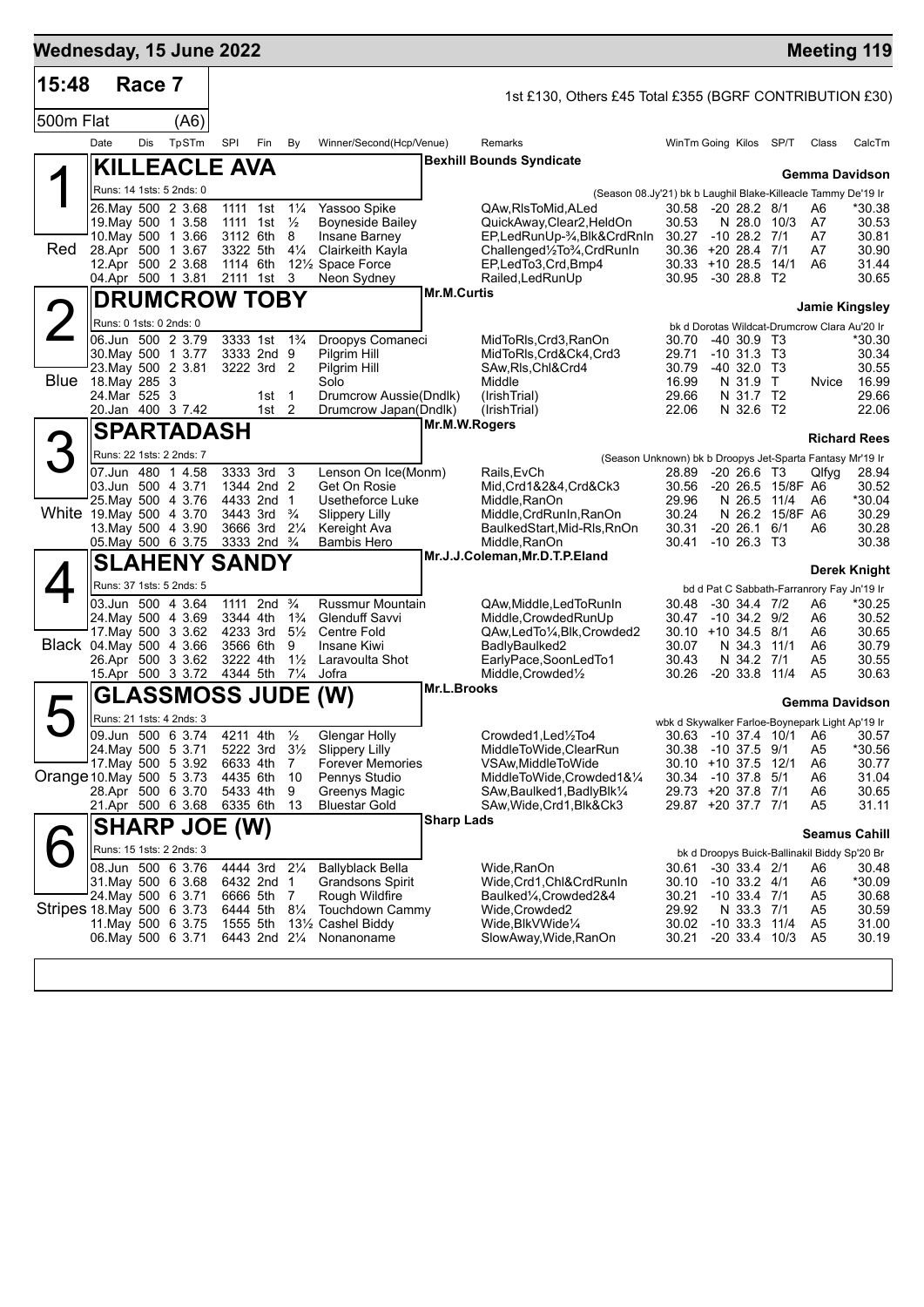| 16:08                    |                                   | Race 8 |                                               |                   |                                    |                                  |                                            |               |                                                                                       |                                              |                             |                  |                                    |                                                   |                     |
|--------------------------|-----------------------------------|--------|-----------------------------------------------|-------------------|------------------------------------|----------------------------------|--------------------------------------------|---------------|---------------------------------------------------------------------------------------|----------------------------------------------|-----------------------------|------------------|------------------------------------|---------------------------------------------------|---------------------|
|                          |                                   |        |                                               |                   |                                    |                                  |                                            |               | 1st £150, Others £50 Total £400 (BGRF CONTRIBUTION £30)                               |                                              |                             |                  |                                    |                                                   |                     |
| 500m Flat                | Date                              | Dis    | (A3)<br>TpSTm                                 | SPI               | Fin                                | By                               | Winner/Second(Hcp/Venue)                   |               | Remarks                                                                               | WinTm Going Kilos SP/T                       |                             |                  |                                    | Class                                             | CalcTm              |
|                          |                                   |        |                                               |                   |                                    |                                  |                                            |               | Mr.J.P.Garner, Mr.J.T.Garner, Mr.S.J.Porter, Mrs.J.K.Porter                           |                                              |                             |                  |                                    |                                                   |                     |
|                          |                                   |        | <b>WATSONS AVENUE</b>                         |                   |                                    |                                  |                                            |               |                                                                                       |                                              |                             |                  |                                    |                                                   | <b>Derek Knight</b> |
|                          | Runs: 4 1sts: 2 2nds: 0           |        | 03.Jun 500 1 3.75                             |                   | 5333 4th                           | 6                                | Sharp Teddy                                |               | SAw, Railed, Clear Run                                                                | 30.02 -20 29.7 3/1                           |                             |                  |                                    | wbk d Magical Bale-Maireads Shauna Sp'20 Ir<br>A3 | 30.31               |
|                          |                                   |        | 24 May 500 1 3.68                             |                   | 5111 1st                           | $\frac{3}{4}$                    | <b>Brewery Time</b>                        |               | EarlyPace,Led1,Clear2                                                                 | 30.23                                        |                             |                  | -10 29.6 7/4F                      | A4                                                | *30.13              |
| <b>Red</b>               |                                   |        | 14. May 500 1 3.76<br>07 May 500 1 3.66       |                   | 5222 3rd                           | $3\frac{1}{4}$                   | <b>Pocket Pard</b><br>Solo                 |               | Railed, ClearRun<br>Railed                                                            | 30.23<br>30.52                               | $-10, 29.4$ T               |                  | N 29.7 11/4                        | A4                                                | 30.50<br>30.42      |
|                          | 02. May 285 1                     |        |                                               |                   | 1-1- 1st $4\frac{1}{2}$            |                                  | Roses Rachel                               |               | Railed, ALed                                                                          | 17.00                                        |                             | $-529.7$ T2      |                                    | xCgh                                              | 16.95               |
|                          | 04.Apr 285 1                      |        |                                               |                   |                                    |                                  | Solo                                       | Mr.M.J.Hughes | SlowAway, Railed                                                                      | 17.19 -15 29.3 T                             |                             |                  |                                    | xOffC                                             | 17.04               |
|                          |                                   |        | <b>EMLAGH EILEEN</b>                          |                   |                                    |                                  |                                            |               |                                                                                       |                                              |                             |                  |                                    |                                                   | Jason Heath         |
|                          | Runs: 5 1sts: 1 2nds: 1           |        | 07.Jun 500 2 3.58                             |                   | 1222 2nd 1                         |                                  | Southdowns Gypsy                           |               | (Season Unknown) wbk b Droopys Sydney-Hilight Lucy My'20 Ir<br>QAw,LedTo1/4,ChlRunIn  | 30.20 -20 31.8 11/4                          |                             |                  |                                    | A3                                                | 30.09               |
|                          |                                   |        | 01.Jun 500 1 3.68                             |                   | 5344 3rd $\frac{3}{4}$             |                                  | <b>Classy Ranger</b>                       |               | SAw, Railed, ChlRnIn, Crd                                                             | 30.12                                        |                             |                  | N 31.6 11/2                        | A3                                                | 30.17               |
|                          |                                   |        | 25. May 500 2 3.74<br>Blue 10 May 500 1 3.68  | 4445 6th          | 5444 4th 71/4                      | $5\frac{1}{2}$                   | <b>Ballyblack Rebel</b><br>Pennys Cuisle   |               | SAw, Railed, Baulked <sup>1/4</sup><br>Railed, Baulked 1, Crowded 1/4                 | 29.77<br>30.32                               |                             | $-20$ 31.4 $9/4$ | N 31.7 11/4                        | A3<br>A3                                          | 30.36<br>30.55      |
|                          |                                   |        | 04. May 500 1 3.60                            |                   | 2111 1st 1                         |                                  | Insane Fly                                 |               | EP, RIsToMid, SoonLed                                                                 | 30.02                                        |                             | N 31.7 6/1       |                                    | A4                                                | *30.02              |
|                          |                                   |        | 26.Apr 500 2 3.67                             |                   |                                    |                                  | Solo                                       |               | Railed<br>Mr.M.B.Christelow, Mr.A.E.O'Shaughnessy                                     | 30.32                                        |                             | N 31.8 T         |                                    |                                                   | 30.32               |
| З                        |                                   |        | <b>PUNK ROCK HIPPY</b>                        |                   |                                    |                                  |                                            |               |                                                                                       |                                              |                             |                  |                                    | <b>Stuart Maplesden</b>                           |                     |
|                          | Runs: 1 1sts: 0 2nds: 0<br>29.Apr |        |                                               |                   |                                    |                                  | NAME CHANGED from                          |               | Killavarrig Foam                                                                      |                                              |                             |                  |                                    | bk d Magical Bale-Rising Spice My'20 Ir           |                     |
|                          |                                   |        | 07.Jun 500 3 3.64                             |                   | 2334 5th                           | $3\frac{3}{4}$                   | Southdowns Gypsy                           |               | Crowded1.Middle                                                                       | 30.20                                        |                             | $-20, 36.2, 7/1$ |                                    | A3                                                | 30.29               |
| White 23. May 500 4 3.71 |                                   |        | 30. May 500 3 3.69                            |                   | 2211 1st                           | $9\frac{1}{2}$                   | Solo<br><b>Punkrock Peaches</b>            |               | Middle, Wide Run In<br>MidToRls,Led½,WideToRunIn                                      | 30.25<br>30.38                               | $-10,36.2$ T<br>-40 36.3 T3 |                  |                                    | xWtVr                                             | 30.15<br>*29.98     |
|                          |                                   |        | 16 May 500 2 3.84                             |                   | 3333 2nd 21/2                      |                                  | Glenside Bud                               |               | SAw, Wide&CrdRnIn                                                                     | 30.41                                        |                             | $-20$ 35.1 T3    |                                    |                                                   | 30.42               |
|                          |                                   |        | 23.Mar 525 6 4.26                             | 5111 1st 2½       |                                    |                                  | Russian Jet(Yghal)                         |               | (IrishRace)<br><b>Touchdown Racing</b>                                                | 29.83                                        | $-30$ 35.4 $2/1$            |                  |                                    |                                                   | 29.53               |
|                          |                                   |        | <b>TOUCHDOWN TRUDY</b>                        |                   |                                    |                                  |                                            |               |                                                                                       |                                              |                             |                  |                                    | <b>Belinda Green</b>                              |                     |
|                          |                                   |        | Runs: 25 1sts: 6 2nds: 1<br>08.Jun 500 4 3.66 | 4655 5th          |                                    | $4\frac{3}{4}$                   | Candolim Cracker                           |               | (Ssn Suppressed) wf b Bull Run Bolt-Sportsmans Holly Mr'20 Ir<br>Middle,BadlyBaulked1 | 30.54                                        |                             | $-30$ 28.0 $5/1$ |                                    | A3                                                | 30.63               |
|                          |                                   |        | 02.Jun 500 4 3.67                             |                   | 2223 3rd                           | $5\frac{1}{4}$                   | <b>Gatchells Davey</b>                     |               | EarlyPace, Middle, Crowded3                                                           | 29.96                                        | -10 27.7 10/1               |                  |                                    | A <sub>2</sub>                                    | 30.28               |
| Black 17 May 500 4 3.73  |                                   |        | 28. May 500 4 3.60                            |                   | 2111 1st $\frac{3}{4}$<br>4212 5th | 5                                | <b>Distant Class</b><br>Mandingos Flyer    |               | EP, Middle, SoonLed<br>Middle, Led 2To 3/4                                            | 29.81 +20 27.4 11/2<br>$30.03 + 10.27.7$ 7/2 |                             |                  |                                    | A4<br>A4                                          | *30.01<br>30.52     |
|                          |                                   |        | 26.Apr 500 3 3.89                             | 6666 6th          |                                    | 10                               | Pennys Cuisle                              |               | StbStart, Baulked <sup>1</sup> / <sub>4</sub> &2                                      | 30.02                                        |                             | N 27.2 9/2       |                                    | A4                                                | 30.83               |
|                          | 16.Apr 500 3 R2                   |        |                                               |                   | 4432 2nd 1                         |                                  | Punk Rock Cinder(Scr)                      | Mr.A.B.Benson | Middle, ChlRunIn                                                                      | $30.13 + 1026.8$                             |                             |                  | -5/1                               | Hcp                                               | 30.48               |
|                          |                                   |        | <b>BAMBIS HERO</b>                            |                   |                                    |                                  |                                            |               |                                                                                       |                                              |                             |                  |                                    |                                                   | <b>Richard Rees</b> |
|                          | Runs: 5 1sts: 2 2nds: 0           |        | 07.Jun 500 5 3.66                             |                   | 6645 6th                           | $3\frac{3}{4}$                   | Tolpuddle Adam                             |               | CrowdedRunUp&4,MidToWide 30.10 -10 30.9 5/1                                           |                                              |                             |                  |                                    | bk d Candlelight King-Lemon Steff Jy'20 Ir        | A3 30.31            |
|                          |                                   |        | 01.Jun 500 5 3.72                             | 4322 1st Hd       |                                    |                                  | Olive Tree                                 |               | SAw, MidToWide, Crd1, RanOn                                                           | 30.50                                        | $-10$ 30.9 $4/1$            |                  |                                    | A4                                                | 30.40               |
| Orange 19 May 500 4 3 71 |                                   |        | 25. May 500 4 3.74                            |                   | 6555 5th 81/2<br>3311 1st          | $3\frac{3}{4}$                   | <b>Betsys Bullet</b><br><b>Glory Poppy</b> |               | Middle, Blk1, Crd1/4&4&RunIn<br>Middle, Led <sub>2</sub>                              | 29.93<br>30.26                               | $-1029.8$                   | $-20$ 30.5 $7/1$ | 6/5F                               | A4<br>A <sub>5</sub>                              | 30.42<br>30.16      |
|                          |                                   |        | 13. May 500 4 3.71                            |                   | 4555 5th 71/4                      |                                  | <b>Indian Sunset</b>                       |               | Middle, Crowded Wide1To2                                                              | 30.13                                        | -20 29.9 2/1                |                  |                                    | A5                                                | 30.51               |
|                          |                                   |        | 28.Apr 500 4 3.66                             |                   | 2322 2nd 1                         |                                  | <b>Black Edition</b>                       | Mr.D.Teevan   | Middle, Crowded 1&4                                                                   | 29.89 +10 29.8 T3                            |                             |                  |                                    |                                                   | *30.07              |
|                          |                                   |        | <b>HELSINKI JET (W)</b>                       |                   |                                    |                                  |                                            |               |                                                                                       |                                              |                             |                  |                                    | <b>Seamus Cahill</b>                              |                     |
|                          |                                   |        | Runs: 37 1sts: 7 2nds: 6                      |                   |                                    |                                  |                                            |               |                                                                                       |                                              |                             |                  |                                    | wbebd d Ardnasool Jet-Dundrum Pearl Oc'19 Ir      |                     |
|                          |                                   |        | 10.Jun 500 5 3.73<br>04.Jun 500 6 3.70        |                   | 5333 4th<br>5554 6th               | $1\frac{1}{4}$<br>8              | Insane Tyson<br>Icaal Frankie              |               | MidToWide, Handy4<br>MidToWide, ClearRun                                              | 30.39<br>30.02                               |                             |                  | $-30$ 32.5 12/1<br>$-30$ 31.9 12/1 | A2<br>A2                                          | 30.19<br>30.36      |
|                          |                                   |        | 28. May 500 6 3.79                            |                   | 2111 1st 2                         |                                  | Glengar Cruisin                            |               | EP, Wide, Led 1                                                                       | 29.80                                        |                             | N 31.9 T2        |                                    |                                                   | *29.80              |
| Stripes 19. May 285 5    | 06. May 285 6                     |        |                                               | 6-5-<br>$1 - 1 -$ | 5th<br>1st                         | $4\frac{3}{4}$<br>$3\frac{1}{2}$ | So Delighted<br><b>Betsys Bullet</b>       |               | VerySlowAway, Wide<br>QAw, Wide, AlwaysLed                                            | 16.71<br>16.93                               |                             | $-10$ 31.5 $9/2$ | $-5$ 32.0 11/1                     | D1<br>D2                                          | 17.04<br>16.83      |
|                          | 30.Apr 285 6                      |        |                                               | 5-5-              | 6th                                | $5\frac{1}{2}$                   | Nancys Girl                                |               | SAw, Wide, Baulked1                                                                   | 16.75                                        |                             |                  | +5 31.1 11/4                       | D <sub>2</sub>                                    | 17.23               |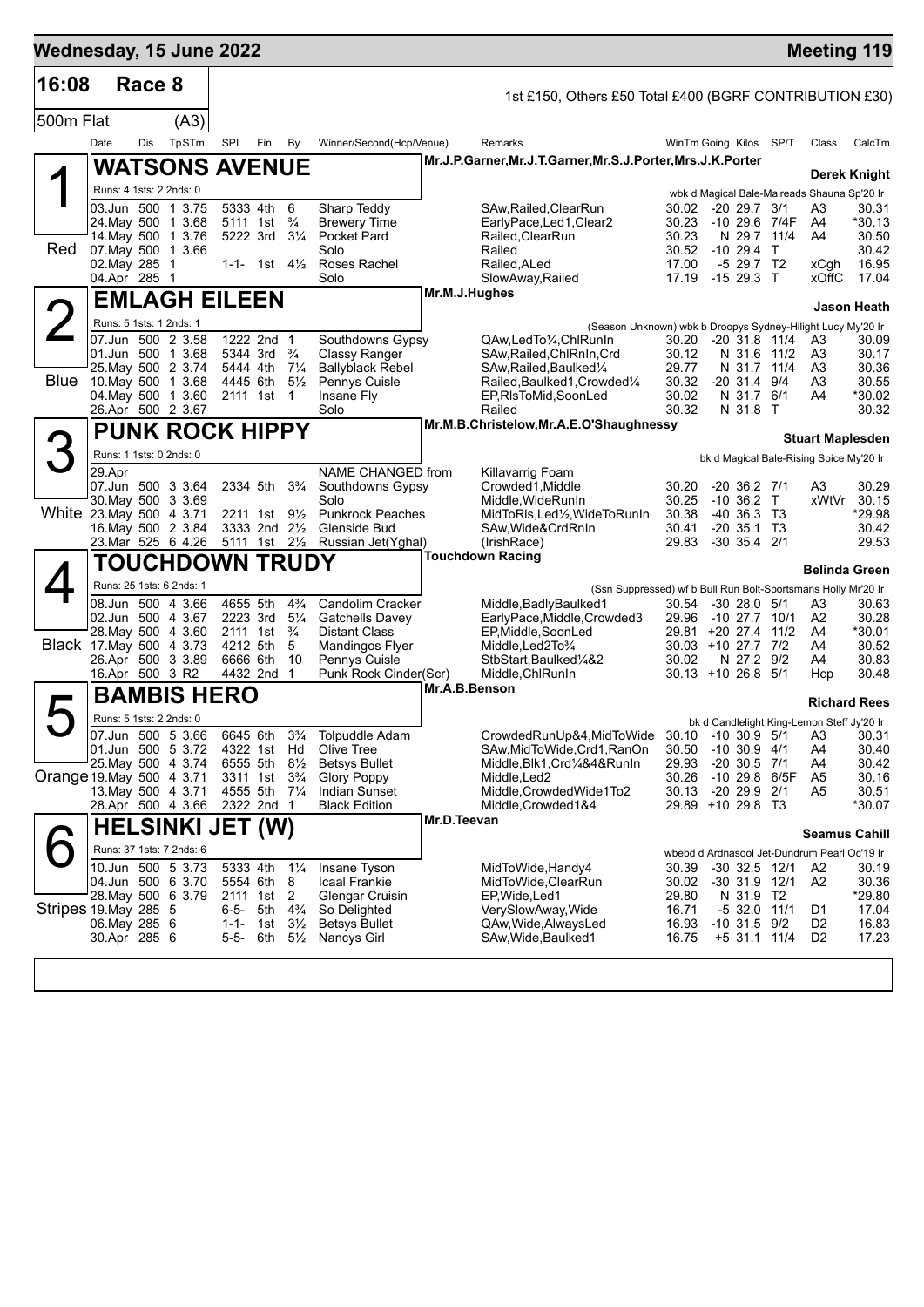| Wednesday, 15 June 2022   |                                     |        |                                               |                      |                                        |                                  |                                               |                     |                                                              |                            |                                       |                    | <b>Meeting 119</b>                               |                      |
|---------------------------|-------------------------------------|--------|-----------------------------------------------|----------------------|----------------------------------------|----------------------------------|-----------------------------------------------|---------------------|--------------------------------------------------------------|----------------------------|---------------------------------------|--------------------|--------------------------------------------------|----------------------|
| 16:28                     |                                     | Race 9 |                                               |                      |                                        |                                  |                                               |                     | 1st £160, Others £55 Total £435 (BGRF CONTRIBUTION £30)      |                            |                                       |                    |                                                  |                      |
| 500m Flat                 |                                     |        | (A2)                                          |                      |                                        |                                  |                                               |                     |                                                              |                            |                                       |                    |                                                  |                      |
|                           | Date                                | Dis    | TpSTm                                         | SPI                  | Fin                                    | By                               | Winner/Second(Hcp/Venue)                      |                     | Remarks                                                      | WinTm Going Kilos SP/T     |                                       |                    | Class                                            | CalcTm               |
|                           |                                     |        | <b>CHURCHTOWN TYSON</b>                       |                      |                                        |                                  |                                               | Mr.A.P.Johnston     |                                                              |                            |                                       |                    |                                                  |                      |
|                           |                                     |        | Runs: 32 1sts: 4 2nds: 4                      |                      |                                        |                                  |                                               |                     |                                                              |                            |                                       |                    |                                                  | <b>Tony Taylor</b>   |
|                           |                                     |        | 08.Jun 500 1 3.63                             |                      | 2244 3rd                               | $2\frac{3}{4}$                   | Sharp Teddy                                   |                     | Crowded1, Baulked3, Railed                                   | 29.88                      | $-10$ 30.8 11/4                       |                    | bk d Droopys Jet-Dower Bud Ap'19 Ir<br>A2        | 30.01                |
|                           |                                     |        | 27. May 500 1 3.70                            |                      | 3444 2nd 11/4                          |                                  | Newinn Crypto                                 |                     | Mid&Crd1, RanOn, Railed                                      | 29.91                      | $-10$ 31.3 11/4                       |                    | A <sub>2</sub>                                   | *29.92               |
| Red                       |                                     |        | 20. May 500 1 3.72<br>13. May 500 1 3.72      |                      | 4655 2nd 1<br>3666 5th                 | $7\frac{1}{2}$                   | Crystal Impact<br>Soul Intention              |                     | Railed, Crd&Ck3, RanOn<br>Railed, Crowded&Eased1             | 30.27<br>30.04             | -40 31.4 7/2<br>$-30$ 31.6 8/1        |                    | A2<br>A1                                         | 29.95<br>30.33       |
|                           |                                     |        | 07. May 500 2 3.73                            | 5666 6th             |                                        | $4\frac{1}{4}$                   | <b>Bodhis Bullet</b>                          |                     | Railed, ClearRun                                             | 29.66                      | N 31.9 10/1                           |                    | A1                                               | 30.00                |
|                           |                                     |        | 28.Apr 500 2 3.74                             | 5666 6th             |                                        | $3\frac{3}{4}$                   | Da Honey Man                                  |                     | CrowdedRunUp<br>Miss.G.L.Davidson, Mr.C.Sliney               | 29.68 +20 32.2 7/1         |                                       |                    | A1                                               | 30.17                |
|                           |                                     |        | <b>ZENAS STOPHER</b>                          |                      |                                        |                                  |                                               |                     |                                                              |                            |                                       |                    | Gemma Davidson                                   |                      |
|                           |                                     |        | Runs: 28 1sts: 5 2nds: 6                      |                      |                                        |                                  |                                               |                     |                                                              |                            |                                       |                    | bk d Laughil Blake-Forest Bell Jn'19 Ir          |                      |
|                           | 07.Jun 500 2 3.59                   |        | 31 May 500 2 3.53                             |                      | 1222 3rd<br>1111 1st                   | $3\frac{3}{4}$<br>$\frac{3}{4}$  | <b>Ballyblack Rebel</b><br>Droopys Dramatic   |                     | QAw,RIsToMid,ClearRun<br>QAw, RIsToMid, AlwaysLed            | 30.01<br>30.03             | $-10, 34.4, 5/2$                      | -10 34.3 13/8F A2  | A3                                               | 30.22<br>*29.93      |
|                           | 24. May 500 1 3.57                  |        |                                               | 1111 4th             |                                        | $3\frac{3}{4}$                   | Insane Tyson                                  |                     | EP, Middle1, Led To Run In                                   | 30.12                      |                                       | $-10$ 33.8 $5/4F$  | A <sub>3</sub>                                   | 30.31                |
| <b>Blue</b>               | 16. May 500 1 3.68<br>10. May 285 1 |        |                                               | 4-4-                 | 4th                                    | $5\frac{3}{4}$                   | Solo<br>Headford Lad                          |                     | <b>RailsToMiddle</b><br>Railed, Badly Baulked <sup>1/2</sup> | 30.17<br>16.49             | $-20, 34.3$ T<br>$-5$ 34.2 3/1        |                    | D1                                               | 29.97<br>16.89       |
|                           | 05. May 285 1                       |        |                                               |                      | 2-2- 2nd 11/2                          |                                  | <b>Pocket Elvis</b>                           |                     | Rails, Clear Run                                             | 16.53                      |                                       | $-5$ 34.2 $11/2$   | D1                                               | 16.61                |
|                           |                                     |        | YASSOO PIKACHU                                |                      |                                        |                                  |                                               | <b>Mr.G.Andreas</b> |                                                              |                            |                                       |                    | <b>George Andreas</b>                            |                      |
| 3                         |                                     |        | Runs: 10 1sts: 3 2nds: 0                      |                      |                                        |                                  |                                               |                     |                                                              |                            |                                       |                    | bd d Dorotas Wildcat-Cornflower Sal Oc'20 Ir     |                      |
|                           |                                     |        | 09.Jun 515 4 4.62                             | 6666 5th             |                                        | $8\frac{3}{4}$                   | Cochise                                       |                     | SAw, Rails To Middle, Crd& Ck3                               | 30.33                      | N 30.3 25/1                           |                    | OR <sub>3</sub>                                  | 31.02                |
|                           |                                     |        | 29. May 500 1 4.33<br>22. May 480 1 3.34      | 6666 6th             | 5655 4th                               | $5\frac{1}{2}$<br>$8\frac{1}{4}$ | Attaboy Clarence(CPark)<br>Bogger Duke(CPark) |                     | Rls, SAw, Crd3, RanOn<br>MidRls, SAw                         | 30.36<br>29.09             | $-10$ 29.3 $5/1$<br>$-20$ 29.3 20/1   |                    | 0R<br>0R                                         | 30.70<br>29.55       |
| White 15 May 480 3 3.36   |                                     |        |                                               | 2222 1st             |                                        | $\frac{3}{4}$                    | Insane Trader(CPark)                          |                     | SAw,MidRls,LdRnIn                                            | 29.39                      | N 29.3 T2                             |                    | Intro                                            | 29.39                |
|                           |                                     |        | 10. May 500 4 3.77                            | 6653 3rd             | 4333 1st <sup>3</sup> / <sub>4</sub>   | 1                                | Moanteen Evie                                 |                     | SAw, Crowded 1&2& RunIn, RnOn 29.99                          | 29.76                      | N 29.5 7/1                            | $-10$ 29.7 $11/4J$ | A2<br>A3                                         | 29.96<br>*29.76      |
|                           |                                     |        | 03. May 500 4 3.68<br><b>DROOPYS SKIPPER</b>  |                      |                                        |                                  | Classy Ranger                                 |                     | MidToRIs, LedNear Line<br>Mr.A.D.Skipper, Mrs.M.C.Skipper    |                            |                                       |                    |                                                  |                      |
|                           |                                     |        |                                               |                      |                                        |                                  |                                               |                     |                                                              |                            |                                       |                    |                                                  | Jason Heath          |
|                           |                                     |        | Runs: 27 1sts: 5 2nds: 7<br>08.Jun 500 3 3.68 | 3556 6th             |                                        | $7\frac{1}{2}$                   | Sharp Teddy                                   |                     | BaulkedWide1                                                 | 29.88                      |                                       | $-10$ 34.7 $10/3$  | wbe d Cable Bay-Droopys Rhiona Ja'20 Ir<br>A2    | 30.39                |
|                           |                                     |        | 02.Jun 500 4 3.67                             |                      | 5454 5th                               | $2\frac{1}{2}$                   | Landenstown King                              |                     | Middle, Crowded1, RanOnLate                                  | 30.13                      | -10 34.5 8/1                          |                    | A2                                               | 30.22                |
| Black 21. May 500 4 3.69  |                                     |        | 26. May 500 3 3.72                            | 6444 4th<br>4222 3rd |                                        | $6\frac{1}{2}$<br>$4\frac{1}{4}$ | <b>Sound Structure</b><br>Quickdraw           |                     | SAw, Bumped1<br>Middle, Crowded1                             | 29.98<br>29.74             | $-20, 34.5, 3/1$<br>$-10$ 34.3 $10/1$ |                    | A2<br>A1                                         | 30.30<br>29.99       |
|                           |                                     |        | 12. May 500 4 3.67                            |                      | 2222 3rd                               | $1\frac{1}{2}$                   | Footfield Ruby                                |                     | Middle, Challenged 3                                         | 29.79                      | N 33.7 9/4                            |                    | A1                                               | 29.92                |
|                           |                                     |        | 20.Apr 500 3 3.58                             |                      | 1111 1st 3 <sup>3</sup> / <sub>4</sub> |                                  | <b>Gatchells Davey</b>                        |                     | QAw, Middle, Always Led                                      | 29.72                      | N 33.2 4/1                            |                    | A2                                               | *29.72               |
|                           |                                     |        | <b>CROHANE BERTIE</b>                         |                      |                                        |                                  | (W)                                           | Mr.J.Muller         |                                                              |                            |                                       |                    | <b>Norah McEllistrim</b>                         |                      |
| $\blacktriangleright$     |                                     |        | Runs: 55 1sts: 9 2nds: 12                     |                      |                                        |                                  |                                               |                     |                                                              |                            |                                       |                    | bk d Head Bound-Laughil Iris Jn'18 Ir            |                      |
|                           | 30. May 500 5 3.74                  |        | 08.Jun 500 6 3.65                             |                      |                                        |                                  | 6322 2nd 11/4 Sharp Teddy<br>Solo             |                     | Crowded1, Always Handy<br>Wide                               | 29.88<br>29.90             | $-10$ 35.4 T                          | -10 35.5 10/3 A2   |                                                  | 29.88<br>*29.80      |
|                           | 24. May 285 5                       |        |                                               | 1-5-                 | 3rd 41⁄4                               |                                  | Roark                                         |                     | BaulkedRunUp, Crowded1/2                                     | 16.50                      | $-5$ 35.1 4/1                         |                    | D <sub>2</sub>                                   | 16.79                |
| Orange 12. May 285 6      |                                     |        |                                               | 1-2-                 | 1st Nk                                 |                                  | <b>Blackmagic Girl</b>                        |                     | DisputedLeadTo2,CameAgain                                    | 16.75                      | -5 34.8 4/1                           |                    | D3                                               | 16.70                |
|                           | 30.Apr 285 6<br>18.Apr 285 5        |        |                                               | 1-2-                 | 3rd 3                                  |                                  | <b>Kilkenny Santy</b><br>Solo                 |                     | Wide,ClearRun<br>MiddleToWide                                | 16.46 +10 35.3 T3<br>16.94 | $-535.7$ T                            |                    |                                                  | 16.80<br>xLame 16.89 |
|                           |                                     |        | DA HONEY MAN (W)                              |                      |                                        |                                  |                                               |                     | Mr.J.R.Hayes, Mr.B.A.McDonald, Mr.S.Milner, Mr.R.P.Rees      |                            |                                       |                    |                                                  |                      |
|                           |                                     |        | Runs: 62 1sts: 11 2nds: 7                     |                      |                                        |                                  |                                               |                     |                                                              |                            |                                       |                    |                                                  | <b>Richard Rees</b>  |
|                           |                                     |        | 09.Jun 500 6 3.69                             | 5666 5th             |                                        | 4                                | Headford Lad                                  |                     | Wide, ClearRun                                               | 29.69                      | $-10$ 35.4 $12/1$                     |                    | bkw d Top Honcho-Ballydoyle Honey Ja'18 Ir<br>A2 | 29.92                |
|                           |                                     |        | 02.Jun 500 6 3.75                             | 6665 4th             |                                        | $6\frac{3}{4}$                   | Bockos Newman                                 |                     | SAw,CrdVWide1,RanOnLate                                      | 29.97                      | $-20$ 35.6 16/1                       |                    | A1                                               | 30.31                |
| Stripes 19 May 500 6 3.83 |                                     |        | 25. May 500 6 3.82                            | 6665 1st<br>6665 5th |                                        | $1\frac{1}{4}$<br>$4\frac{3}{4}$ | Demand Note<br>Moanteen Eddie                 |                     | SAw, Wide, RanOn<br>SlowAway, Wide                           | 30.22<br>29.94             | $-10$ 35.7 $4/1$<br>$-10$ 35.3 $11/2$ |                    | A1<br>A1                                         | 30.12<br>30.22       |
|                           |                                     |        | 07. May 500 6 3.70                            | 6555 4th             |                                        | $3\frac{1}{2}$                   | <b>Bodhis Bullet</b>                          |                     | SlowAway, Wide                                               | 29.66                      | N 35.3 7/1                            |                    | A1                                               | 29.95                |
|                           |                                     |        | 07.Apr 500 5 3.77                             |                      | 5521 1st                               | $1\frac{1}{4}$                   | <b>Slippy Hilary</b>                          |                     | Wide, Middle4, Led Run In                                    | 29.75                      | N 34.0 7/2                            |                    | A <sub>2</sub>                                   | $*29.75$             |
|                           |                                     |        |                                               |                      |                                        |                                  |                                               |                     |                                                              |                            |                                       |                    |                                                  |                      |
|                           |                                     |        |                                               |                      |                                        |                                  |                                               |                     |                                                              |                            |                                       |                    |                                                  |                      |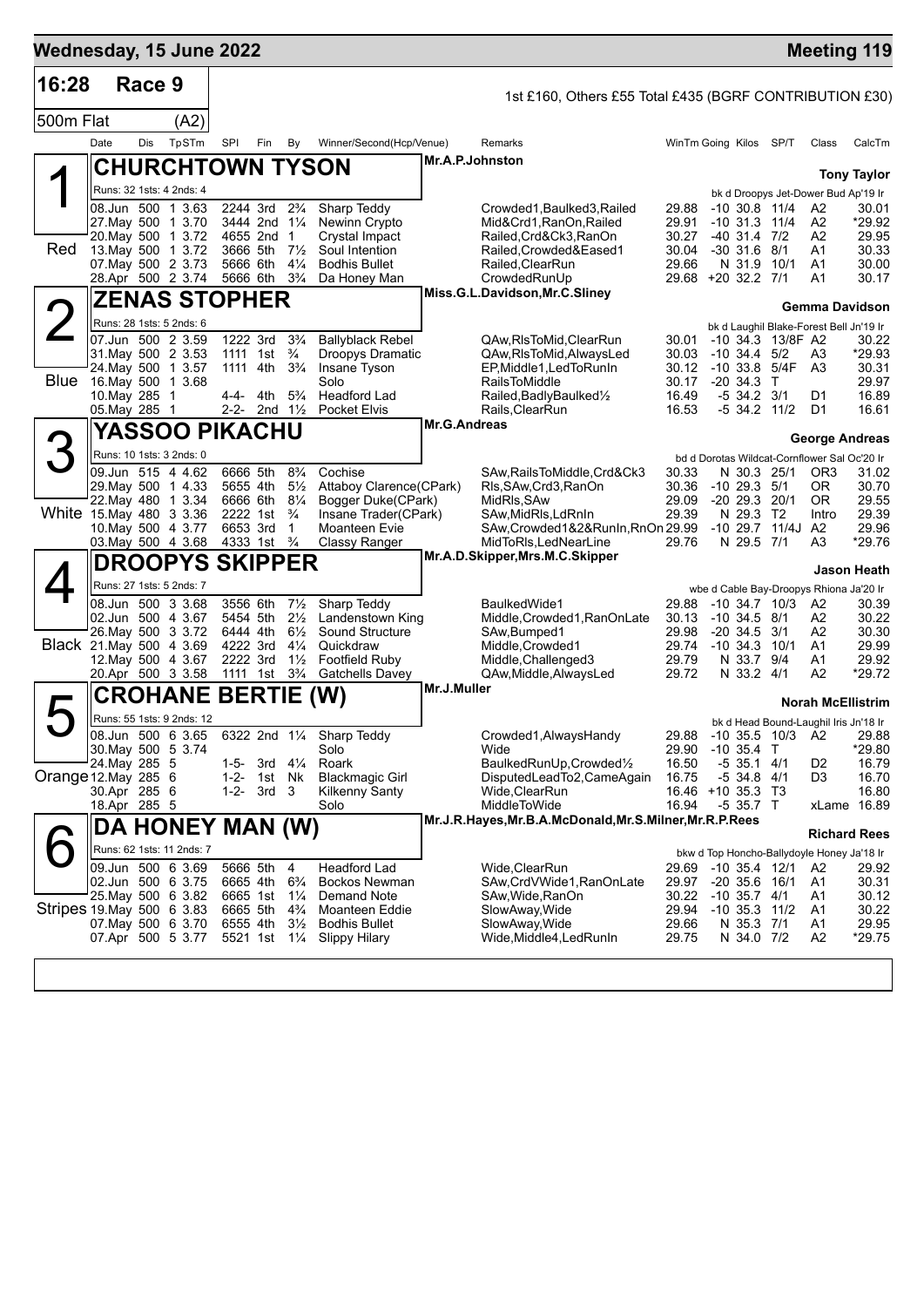| 16:48 Race 10         |                                |     |                            |                        |                           |                                  |                                                          |               |                                                                 |                              |                            |                                   |                                                                                      |                 |
|-----------------------|--------------------------------|-----|----------------------------|------------------------|---------------------------|----------------------------------|----------------------------------------------------------|---------------|-----------------------------------------------------------------|------------------------------|----------------------------|-----------------------------------|--------------------------------------------------------------------------------------|-----------------|
|                       |                                |     |                            |                        |                           |                                  |                                                          |               | 1st £100, Others £40 Total £300 (BGRF CONTRIBUTION £30)         |                              |                            |                                   |                                                                                      |                 |
| 285m Flat             | Date                           | Dis | (D3)                       | SPI                    |                           |                                  |                                                          |               |                                                                 |                              |                            |                                   |                                                                                      |                 |
|                       |                                |     | TpSTm                      |                        | Fin                       | By                               | Winner/Second(Hcp/Venue)                                 | Mr.A.G.Bell   | Remarks                                                         | WinTm Going Kilos SP/T       |                            |                                   | Class                                                                                | CalcTm          |
|                       |                                |     | <b>SENAHEL GENT</b>        |                        |                           |                                  |                                                          |               |                                                                 |                              |                            |                                   | Gemma Davidson                                                                       |                 |
|                       | 26. May 285 2                  |     | Runs: 25 1sts: 5 2nds: 6   | $2 - 2 -$              | 2nd SH                    |                                  | <b>Final Sauce</b>                                       |               | Led2ToNearLine                                                  | 17.04                        |                            | -15 35.1 11/4                     | bk d Laughil Blake-Senahel Jen Ja'19 Ir<br>D <sub>3</sub>                            | 16.90           |
|                       | 12. May 285 2                  |     |                            | $6 - 5 -$              | 5th                       | $8\frac{3}{4}$                   | Crohane Bertie                                           |               | Baulked1/2&RunIn                                                | 16.75                        | $-5$ 35.3 $5/2$            |                                   | D3                                                                                   | 17.39           |
|                       | 03. May 285 2                  |     |                            | 5-6-                   | 5th 6                     |                                  | Tunnelroad Star                                          |               | Crd&Ck1, Crowded2                                               | 16.84                        |                            | -5 35.7 2/1F                      | D <sub>3</sub>                                                                       | 17.27           |
| Red                   | 27.Apr 285 2<br>18.Apr 285 2   |     |                            |                        | 1-1- 1st $\frac{1}{2}$    |                                  | Solo<br>United Eye                                       |               | Railed<br>RIsToMid, AlwaysLed                                   | 16.93<br>17.13               | N 36.4 T<br>$-537.0$ T3    |                                   |                                                                                      | 16.93<br>17.08  |
|                       | 04.Apr 285 3                   |     |                            |                        |                           |                                  | Solo                                                     |               | Railed                                                          | 16.88 -15 36.6 T             |                            |                                   |                                                                                      | *16.73          |
|                       |                                |     | <b>NISSELS TORNADO</b>     |                        |                           |                                  |                                                          | Mrs.J.A.Cutts |                                                                 |                              |                            |                                   | <b>Maria Collins</b>                                                                 |                 |
|                       |                                |     | Runs: 44 1sts: 10 2nds: 4  |                        |                           |                                  |                                                          |               |                                                                 |                              |                            |                                   | bd d Droopys Roddick-Headleys Folly Au'18 Ir                                         |                 |
|                       | 04.Jun 285 1                   |     |                            | $4 - 1 -$              | 1st                       | $\frac{1}{2}$                    | Insane Tilt                                              |               | EP,RIsToMid,Blk&Led1                                            | 17.24                        | -15 32.2 5/2               |                                   | D4                                                                                   | 17.09           |
|                       | 18. May 285 2<br>13. May 285 1 |     |                            | $5 - 5 -$<br>6-4-      | 5th<br>3rd                | $4\frac{1}{4}$                   | 12 <sup>3</sup> / <sub>4</sub> Lexis Lace<br>Insane Luke |               | RIsToMid, Badly Blk Wide 1<br>SAw, RIsToMid, Crowded1           | 16.91<br>16.81               | N 32.6 7/2                 | $-10$ 32.6 $1/1F$                 | D4<br>D4                                                                             | 17.93<br>17.05  |
|                       | <b>Blue</b> 05. May 285 1      |     |                            | $4 - 3 -$              | 5th                       | 6                                | Punkrock Rampage                                         |               | Rails, Crowded <sup>1</sup> / <sub>2</sub>                      | 16.72                        | $-5$ 32.6 6/1              |                                   | D <sub>3</sub>                                                                       | 17.16           |
|                       | 29.Apr 285 2<br>19.Apr 285 1   |     |                            | $5 - 3 -$<br>4-4-      | 2nd $\frac{1}{2}$<br>5th  | 6                                | <b>Droopys Dramatic</b>                                  |               | RIsToMid, LedBrflyRunIn                                         | 16.94<br>16.78 -15 32.6 7/2  | $-10$ 32.4 $12/1$          |                                   | D <sub>3</sub><br>D <sub>3</sub>                                                     | $*16.88$        |
|                       |                                |     |                            |                        |                           |                                  | Dunbolg Gemini                                           |               | Crowded&Middle1/2<br><b>The Chip Leaders</b>                    |                              |                            |                                   |                                                                                      | 17.10           |
|                       |                                |     | <b>INSANE JOE</b>          |                        |                           |                                  |                                                          |               |                                                                 |                              |                            |                                   | George Andreas                                                                       |                 |
|                       |                                |     | Runs: 25 1sts: 5 2nds: 4   |                        |                           |                                  |                                                          |               |                                                                 |                              |                            |                                   | bk d Lenson Panda-Pantone Minnie Au'19 Ir                                            |                 |
|                       | 08.Jun 285 3<br>27. May 285 3  |     |                            | $2 - 4 -$<br>6-5-      | 4th<br>5th                | $1\frac{1}{2}$<br>$5\frac{1}{2}$ | Newinn Conrad<br>Mineola Lion                            |               | MidToWide, ClearRun<br>SAw, Crowded <sup>1</sup> / <sub>2</sub> | 16.80<br>16.56               | $-10, 33.6, 4/1$<br>N 34.1 | 10/1                              | D3<br>D <sub>2</sub>                                                                 | 16.83<br>17.00  |
|                       | 20. May 285 4                  |     |                            | 5-6-                   | 6th                       | $7\frac{1}{2}$                   | Mineola Elegant                                          |               | Middle,BaulkedVeryWide½                                         | 16.93                        | $-2534.07/1$               |                                   | D <sub>2</sub>                                                                       | 17.27           |
| White 14. May 285 4   |                                |     |                            | $1 - 3 -$              | 5th                       | $6\frac{1}{4}$                   | Icaal Eddie                                              |               | QAw,Middle,WideRunIn                                            | 16.48                        | N 33.1                     | 11/4                              | D <sub>2</sub>                                                                       | 16.99           |
|                       | 07. May 285 4<br>20.Apr 285 4  |     |                            | $5 - 5 -$<br>2-1-      | 5th<br>1st $3\frac{3}{4}$ | $4\frac{3}{4}$                   | Precede<br><b>Blackmagic Girl</b>                        |               | Middle, ClearRun<br>EP,SoonLed,MsdTrouble1st                    | 16.57<br>16.42               | N 33.5<br>+5 34.2 11/4     | 4/1                               | D1<br>D <sub>2</sub>                                                                 | 16.95<br>*16.47 |
|                       |                                |     | <b>BLACKMAGIC GIRL (W)</b> |                        |                           |                                  |                                                          |               | <b>The Golden Girls Syndicate</b>                               |                              |                            |                                   |                                                                                      |                 |
|                       |                                |     | Runs: 32 1sts: 9 2nds: 5   |                        |                           |                                  |                                                          |               |                                                                 |                              |                            |                                   | <b>Norah McEllistrim</b><br>(Ssn Suppressed) bk b Laughil Blake-Confey Lace Mr'19 Ir |                 |
|                       | 08.Jun 285 4                   |     |                            | 4-6-                   | 6th                       | $4\frac{1}{2}$                   | <b>Newinn Conrad</b>                                     |               | Middle, Badly Baulked1                                          | 16.80                        | -10 24.1 11/4              |                                   | D3                                                                                   | 17.07           |
|                       | 04.Jun 285 4                   |     |                            | $2 - 2 -$              | 1st $\frac{3}{4}$         |                                  | Get On Kylie                                             |               | MidToWide, LedRunIn                                             | 16.84                        |                            | -15 23.9 15/8F D3                 |                                                                                      | 16.69           |
| Black 20. May 285 4   | 27. May 285 5                  |     |                            | $5 - 4 -$<br>$3-6-$    | 3rd<br>6th                | 3<br>3                           | Riverside Heart<br>Get On Kylie                          |               | Baulked1, MiddleToWide<br>MiddleToWide,Crowded1/2               | 16.79<br>17.22               |                            | $-5$ 24.0 $5/2J$<br>-30 24.2 7/4F | D3<br>D <sub>3</sub>                                                                 | 16.99<br>17.15  |
|                       | 12. May 285 5                  |     |                            | $2 - 1 -$              | 2nd Nk                    |                                  | Crohane Bertie                                           |               | DispLead,Led2ToNearLine                                         | 16.75                        | -5 23.8 9/4F               |                                   | D <sub>3</sub>                                                                       | 16.73           |
|                       | 25.Mar 285 5                   |     |                            | $1 - 1 -$              | 1st $3\frac{1}{2}$        |                                  | <b>Punkrock Mystery</b>                                  |               | QAw, Wide, Always Led                                           | 16.68                        | $-5$ 23.5 15/8             |                                   | D4                                                                                   | *16.63          |
|                       |                                |     | <b>WALKAWAY CHARLIE</b>    |                        |                           |                                  |                                                          |               | Miss.M.C.B.Collins                                              |                              |                            |                                   | <b>Maria Collins</b>                                                                 |                 |
|                       |                                |     | Runs: 40 1sts: 6 2nds: 5   |                        |                           |                                  |                                                          |               |                                                                 |                              |                            |                                   | bk d Droopys Roddick-Headleys Folly Au'18 Ir                                         |                 |
|                       | 08.Jun 285 5                   |     |                            | $6 - 5 -$              | 5th                       | $3\frac{3}{4}$                   | Newinn Conrad                                            |               | SAw, Baulked 1, Mid To Wide                                     |                              |                            | 16.80 -10 30.5 8/1                | D3 17.02                                                                             |                 |
|                       | 27. May 285 5<br>20.May 285 6  |     |                            | 4-4-<br>6-5-           | 3rd<br>5th                | $4\frac{3}{4}$<br>$7\frac{1}{4}$ | Mineola Lion<br>Mineola Elegant                          |               | MidToWide, ClearRun<br>SAw, MidRunUp, Crd&CkVW1/2               | 16.56<br>16.93               | N 31.2 12/1<br>$-2531.5$   | 8/1                               | D <sub>2</sub><br>D <sub>2</sub>                                                     | 16.94<br>17.26  |
| Orange 14. May 285 6  |                                |     |                            | $4 - 4 -$              | 4th                       | $4\frac{1}{2}$                   | Icaal Eddie                                              |               | MidToWide, ClearRun                                             | 16.48                        | N 30.8 4/1                 |                                   | D <sub>2</sub>                                                                       | 16.85           |
|                       | 07. May 285 5                  |     |                            | 3-3-                   | 4th                       | 4                                | Precede                                                  |               | MidToWide, ClearRun                                             | 16.57                        | N 30.8 9/1                 |                                   | D1                                                                                   | 16.89           |
|                       | 29.Mar 285 5                   |     |                            | $1 - 2 -$              | 2nd Nk                    |                                  | <b>Hunters Smokey</b>                                    | Mr.C.Mumford  | DisputedLead                                                    | 16.65                        | N 30.4 T3                  |                                   |                                                                                      | *16.68          |
|                       |                                |     | <b>HIS LORDSHIP (W)</b>    |                        |                           |                                  |                                                          |               |                                                                 |                              |                            |                                   | Jamie Kingsley                                                                       |                 |
|                       |                                |     | Runs: 10 1sts: 2 2nds: 0   |                        |                           |                                  |                                                          |               |                                                                 |                              |                            |                                   | bd d Mottos Moon-Ace Queen Jn'20 Br                                                  |                 |
|                       | 07.Jun 285 6<br>31. May 285 5  |     |                            | $2 - 1 -$<br>$5 - 5 -$ | 1st<br>5th                | $\frac{1}{2}$<br>$7\frac{1}{4}$  | Chadwell Havana<br>Glengarlightning                      |               | EP,Wide,Led1<br>MidToWide, Badly Baulked 1                      | 16.84<br>16.99               | $-10$ 33.0 3/1             | -5 32.4 15/8F D4                  | D4                                                                                   | *16.74<br>17.50 |
|                       | 26. May 285 4                  |     |                            | $3 - 3 -$              | 4th                       | $1\frac{1}{2}$                   | <b>Final Sauce</b>                                       |               | MidToW, ClearRun                                                | 17.04                        | $-1532.98/1$               |                                   | D <sub>3</sub>                                                                       | 17.01           |
| Stripes 18. May 285 5 |                                |     |                            | 5-4-                   | 6th                       | 6                                | Newinn Conrad                                            |               | SAw, Crowded 2, MidRnIn                                         | 16.72                        | N 32.5 6/1                 |                                   | D <sub>3</sub>                                                                       | 17.21           |
|                       | 09. May 285 6                  |     |                            |                        |                           |                                  | Solo<br>111/2 Yassoo Brother                             |               | Middle,WideRunIn                                                | 16.96<br>30.53 +10 32.1 5/4F | $-10$ 32.6 T               |                                   | xLame 16.86<br>A <sub>9</sub>                                                        | 31.54           |
|                       |                                |     | 30.Apr 500 6 3.70          | 4366 6th               |                           |                                  |                                                          |               | Wide,Crowded1To¼,Blk2                                           |                              |                            |                                   |                                                                                      |                 |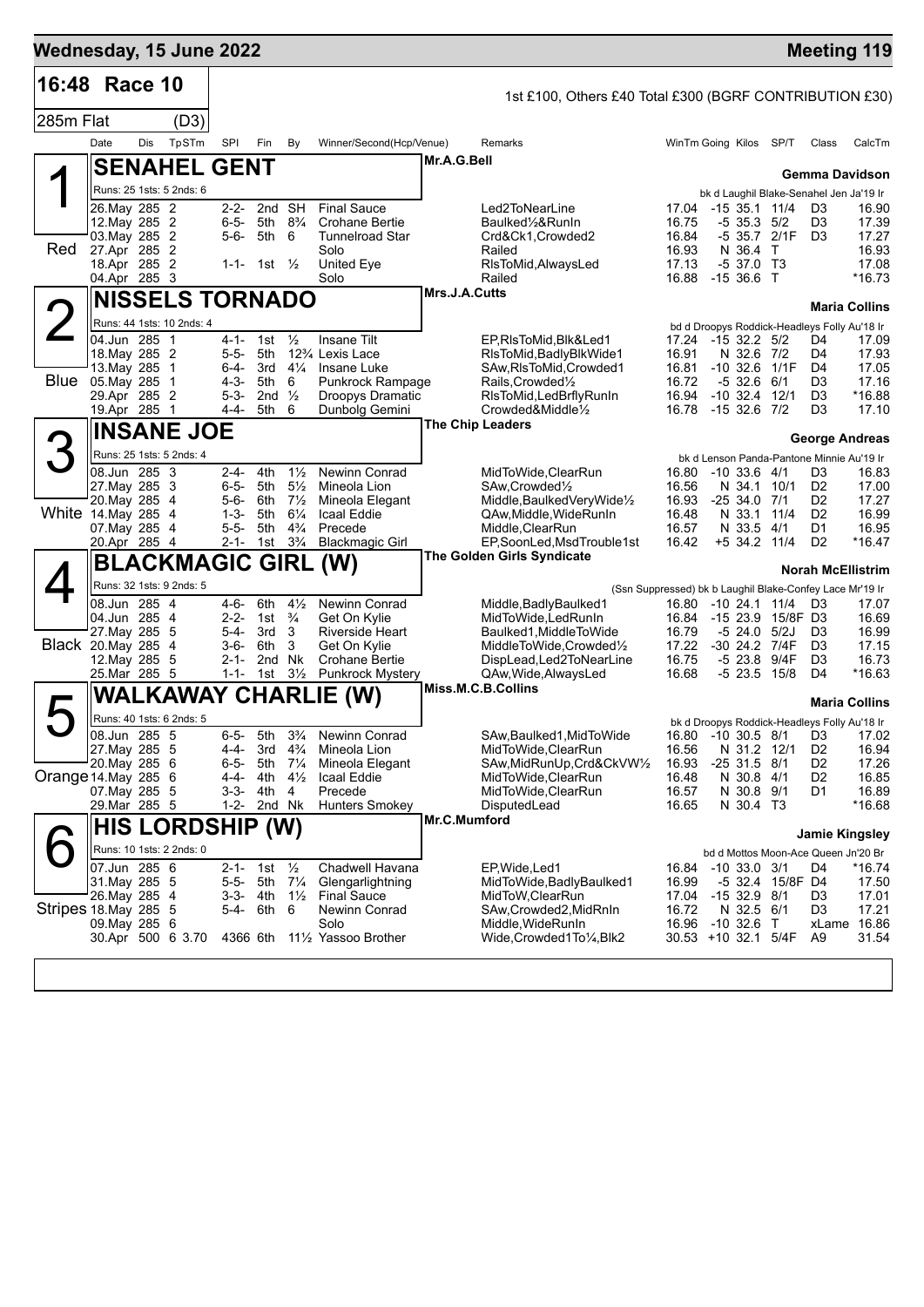| Wednesday, 15 June 2022   |                          |     |                                         |          |                                                      |                                  |                                                 |                                                                                   |                                              |                                       |                                     |                      | <b>Meeting 119</b>    |
|---------------------------|--------------------------|-----|-----------------------------------------|----------|------------------------------------------------------|----------------------------------|-------------------------------------------------|-----------------------------------------------------------------------------------|----------------------------------------------|---------------------------------------|-------------------------------------|----------------------|-----------------------|
| 17:08 Race 11             |                          |     |                                         |          |                                                      |                                  |                                                 | 1st £150, Others £50 Total £400 (BGRF CONTRIBUTION £30)                           |                                              |                                       |                                     |                      |                       |
| 500m Flat                 |                          |     | (A3)                                    |          |                                                      |                                  |                                                 |                                                                                   |                                              |                                       |                                     |                      |                       |
|                           | Date                     | Dis | TpSTm                                   | SPI      | Fin                                                  | By                               | Winner/Second(Hcp/Venue)                        | Remarks                                                                           | WinTm Going Kilos SP/T                       |                                       |                                     | Class                | CalcTm                |
|                           |                          |     | <b>NEWINN BEANIE</b>                    |          |                                                      |                                  |                                                 | Mr.M.J.Hughes, Mr.A.R.Poulter                                                     |                                              |                                       |                                     |                      |                       |
|                           |                          |     | Runs: 12 1sts: 2 2nds: 2                |          |                                                      |                                  |                                                 |                                                                                   |                                              |                                       |                                     |                      | Jason Heath           |
|                           |                          |     | 10.Jun 500 1 3.77                       |          | 6555 5th 7                                           |                                  | Can We Pretend                                  | (Season Unknown) bk b Droopys Sydney-Clares Queen Sp'20 Ir<br>Railed, Crowded 1&4 | 29.95 -30 29.7 7/1                           |                                       |                                     | A2                   | 30.22                 |
|                           |                          |     | 28. May 500 1 3.79                      |          | 6555 6th 61/2                                        |                                  | Insane Chef                                     | UpWithTrap, Railed                                                                | 29.59 +20 29.3 9/4                           |                                       |                                     | A2                   | 30.32                 |
| Red                       | 23. May 500 1 3.82       |     | 17 May 500 1 3.69                       |          | 1466 5th 7                                           |                                  | Solo<br>Killeacle Amelia                        | <b>RailsToMiddle</b><br>CrowdedRunUp, BBlk1                                       | 30.45<br>29.77 +10 28.7 15/8                 | $-4029.3$ T                           |                                     | A2                   | 30.05<br>30.43        |
|                           |                          |     | 11 May 500 1 3.79                       |          | 6433 3rd                                             | - 6                              | Maireads Lion                                   | SAw, Railed, Baulked1                                                             | 29.56                                        | N 28.7                                | 5/2J                                | A <sub>2</sub>       | 30.05                 |
|                           |                          |     | 13.Apr 500 2 3.80                       |          | 6666 4th 21/4                                        |                                  | Freeky Nala                                     | Railed, Hit Rails 1, Crd Run In<br><b>Touchdown Racing</b>                        | 29.78                                        | N 29.1 7/1                            |                                     | A1                   | *29.96                |
|                           |                          |     | TOUCHDOWN CAMMY                         |          |                                                      |                                  |                                                 |                                                                                   |                                              |                                       |                                     |                      | Belinda Green         |
|                           |                          |     | Runs: 12 1sts: 5 2nds: 4                |          |                                                      |                                  |                                                 | (Ssn Suppressed) bebdw b Droopys Sydney-Aghaburren Model Ap'20 Ir                 |                                              |                                       |                                     |                      |                       |
|                           |                          |     | 10.Jun 500 2 3.71<br>01.Jun 500 2 3.72  |          | 3222 2nd 1<br>4321 1st 1 <sup>1</sup> / <sub>2</sub> |                                  | Insane Jagger<br>Punkrock Rampage               | Railed, Challenged RunIn<br>RIsToMid, Crd&Mid1, Led%                              | 30.25 -30 28.9 2/1<br>30.12 -10 29.2 1/1F A4 |                                       |                                     | A3                   | 30.03<br>30.02        |
|                           |                          |     | 24. May 500 2 3.68                      |          | 6322 2nd SH                                          |                                  | Kerrs Bruno                                     | SlowAway, Challenged From 4                                                       | 30.23                                        |                                       | -10 29.2 10/11FA4                   |                      | 30.14                 |
|                           | Blue 18 May 500 1 3.70   |     | 10. May 500 1 3.63                      | 2222 4th | 5211 1st 6 <sup>3</sup> / <sub>4</sub>               | $5\frac{1}{4}$                   | Carmac Ardfert<br>Sharp Josh                    | Railed, Led 2, Clear4<br>Railed, ClearRun                                         | 29.92<br>29.95                               |                                       | N 29.2 15/8J A5<br>-10 29.2 11/4 A5 |                      | *29.92<br>30.28       |
|                           |                          |     | 28.Apr 500 1 3.71                       | 2111 1st |                                                      | $4\frac{1}{4}$                   | Ragtime Louie                                   | Rails, SoonLed                                                                    | 30.04 +10 29.1 T2                            |                                       |                                     |                      | 30.14                 |
|                           |                          |     | <b>SENAHEL LASS</b>                     |          |                                                      |                                  |                                                 | <b>Stophers Racing Syndicate</b>                                                  |                                              |                                       |                                     |                      |                       |
|                           |                          |     | Runs: 34 1sts: 10 2nds: 7               |          |                                                      |                                  |                                                 | (Season Unknown) bk b Laughil Blake-Senahel Jen Ja'19 Ir                          |                                              |                                       |                                     |                      | <b>Gemma Davidson</b> |
|                           |                          |     | 07.Jun 500 4 3.66                       | 5554 5th |                                                      | 3                                | <b>Tolpuddle Adam</b>                           | Crowded2&4                                                                        | 30.10                                        | -10 29.6 5/2                          |                                     | A3                   | 30.25                 |
|                           |                          |     | 31. May 500 4 3.68                      | 4555 5th |                                                      | 12                               | Zenas Stopher                                   | Baulked1&1⁄4&2                                                                    | 30.03                                        | -10 29.9 9/2                          |                                     | A3                   | 30.89                 |
| White 17 May 500 3 3.57   | 24. May 500 3 3.71       |     |                                         | 5543 6th | 2111 2nd                                             | $1\frac{1}{2}$                   | 10% Sadie Girl<br><b>Sheriffs Flame</b>         | MsdBreak,Crd&Wide1,Crd4<br>EP, Middle, SoonLedToRnIn                              | 29.94 -10 30.1 7/2<br>$29.81 + 10.30.2$      |                                       | 15/8                                | A2<br>A2             | 30.71<br>30.03        |
|                           |                          |     | 10. May 500 3 3.55                      |          | 1111 2nd $\frac{3}{4}$                               |                                  | Rathcoole Rocco                                 | QAw,Middle,LedRunIn                                                               | 29.97                                        | $-10,30.5$                            | 9/2                                 | A2                   | *29.94                |
|                           |                          |     | 03. May 500 3 3.57                      |          | 2111 1st                                             | SH                               | Forest Mel                                      | EP, Middle, SnLed, HeldOn<br>Miss.M.C.B.Collins                                   | 30.10                                        | N 30.8 3/1                            |                                     | A <sub>3</sub>       | 30.10                 |
|                           |                          |     | <b>FLEMISH LYNDA</b>                    |          |                                                      |                                  |                                                 |                                                                                   |                                              |                                       |                                     |                      | <b>Maria Collins</b>  |
|                           |                          |     | Runs: 28 1sts: 4 2nds: 2                |          |                                                      |                                  |                                                 | (Season 05.Au'21) bk b Farloe Blitz-Mays Magician Jn'19 Ir                        |                                              |                                       |                                     |                      |                       |
|                           |                          |     | 08.Jun 500 4 3.64<br>31. May 500 4 3.68 |          | 1555 4th<br>5665 4th                                 | $5\frac{3}{4}$<br>$3\frac{1}{2}$ | Cloudy Ozzie<br>Cooly Oyster                    | MidToWide, ClearRun<br>Crowded <sub>3</sub>                                       | 30.14<br>30.20                               | $-30$ 30.1 11/4                       | -10 30.2 7/4F                       | A3<br>A3             | 30.30<br>30.38        |
|                           |                          |     | 25. May 500 4 3.64                      |          | 3445 4th                                             | $5\frac{3}{4}$                   | Zazzeras Turk                                   | Middle, Crowded 1&4                                                               | 29.91                                        | $-20$ 30.2 $8/1$                      |                                     | A3                   | 30.18                 |
|                           | Black 20 May 500 3 3.69  |     | 11 May 500 4 3.63                       |          | 3222 2nd <sup>3</sup> / <sub>4</sub><br>2111 1st     | $1\frac{1}{4}$                   | Sound Structure<br>Insane Red Card              | Middle, Wide&ChlRnIn<br>EP, Middle, SoonLed                                       | 30.28<br>30.01                               | -40 30.3<br>$-1029.9$                 | 5/1<br>15/8F A4                     | A3                   | 29.94<br>*29.91       |
|                           |                          |     | 03. May 500 4 3.68                      |          | 5444 4th 51/4                                        |                                  | <b>Blastout Tink</b>                            | Middle, Crowded 2                                                                 | 29.65                                        | N 29.9                                | 8/1                                 | A4                   | 30.07                 |
|                           |                          |     | <b>CROSSFIELD</b>                       |          | MYA (W)                                              |                                  |                                                 | Mr.T.Cooper,Miss.G.L.Davidson,Mr.D.J.Staddon                                      |                                              |                                       |                                     |                      |                       |
|                           |                          |     | Runs: 20 1sts: 6 2nds: 2                |          |                                                      |                                  |                                                 | (Season 08.Oc'21) bd b Droopys Jet-Crossfield Kate Ja'20 Ir                       |                                              |                                       |                                     |                      | Gemma Davidson        |
|                           |                          |     | 09.Jun 500 5 3.72                       |          | 4655 4th                                             |                                  | 51/ <sub>2</sub> Crokers Velcro                 | Baulked1                                                                          |                                              |                                       | 30.18 N 25.9 9/4 A3                 |                      | 30.62                 |
|                           | 26. May 500 6 3.60       |     | 02.Jun 500 6 3.72                       | 4446 5th | 2233 2nd 1/2                                         | $1\frac{1}{2}$                   | Rollinontheriver<br>Get On Hilda                | Wide,CrowdedRunUp&1<br>CrowdedVWide1, RanOn                                       | 30.37<br>30.34                               | $-10$ 26.2 $2/1F$<br>$-40$ 25.9 $5/1$ |                                     | A <sub>3</sub><br>A3 | 30.39<br>29.98        |
| Orange 19 May 500 5 3.63  |                          |     |                                         |          | 1111 1st 1 <sup>3</sup> / <sub>4</sub>               |                                  | Yassoo Patrick                                  | Wide, ALed, Crowded 2                                                             | 30.03                                        | $-10, 26.1$                           | 15/8F A4                            |                      | *29.93                |
|                           |                          |     | 10. May 500 5 3.70                      |          | 3222 2nd 1                                           |                                  | Insane Fly                                      | Chl <sub>3</sub> , VWide4, RanOn                                                  | 30.12                                        | $-10$ 26.3 $5/2$                      |                                     | A4                   | 30.11                 |
|                           |                          |     | 03. May 500 6 3.67                      |          | 4666 6th 71/2                                        |                                  | <b>Blastout Tink</b>                            | Crowded1, Baulked2<br>Knight Club (UK)                                            | 29.65                                        | N 26.3 10/3                           |                                     | A4                   | 30.26                 |
|                           |                          |     | <b>NONANONAME (W)</b>                   |          |                                                      |                                  |                                                 |                                                                                   |                                              |                                       |                                     |                      | <b>Derek Knight</b>   |
|                           | Runs: 19 1sts: 5 2nds: 1 |     | 07.Jun 500 6 3.58                       |          |                                                      |                                  |                                                 | (Season Unknown) bk b Taylors Sky-Tea For Tess Au'20 Br                           |                                              |                                       |                                     |                      |                       |
|                           |                          |     | 01.Jun 500 5 3.59                       |          | 3222 3rd<br>1222 1st 1/2                             | $\overline{1}$                   | <b>Tolpuddle Adam</b><br><b>Ballydwyer Star</b> | EP, Wide, RanOn, Very Wide4<br>QAw,Chl3To4,VW4,RanOn                              | 30.10<br>30.28                               | $-10$ 28.2 $7/2$                      | -10 28.4 15/8F A4                   | A3                   | 30.08<br>30.18        |
|                           | 27 May 500 5 3.61        |     |                                         |          | 4233 3rd                                             | 3                                | Imahappyladdie                                  | MiddleToWide,ClearRun                                                             | 29.98                                        | N 28.5 6/1                            |                                     | A4                   | 30.22                 |
| Stripes 21 May 500 5 3.60 |                          |     | 11. May 500 5 3.60                      |          | 2334 5th<br>2233 3rd                                 | $2\frac{3}{4}$<br>$3\frac{3}{4}$ | Insane Kiwi<br>Cooly Oyster                     | MiddleToWide,Crowded%<br>MidToW,ClearRun                                          | 30.05<br>30.07                               | $-10$ 28.6 $9/2$<br>$-10$ 28.5 $6/1$  |                                     | A4<br>A4             | 30.18<br>30.27        |
|                           |                          |     | 06. May 500 5 3.53                      |          | 1111 1st 21/ <sub>4</sub>                            |                                  | Sharp Joe                                       | VQAw, MidToWide, ALed, WRnIn 30.21                                                |                                              |                                       | -20 28.7 7/4F                       | A <sub>5</sub>       | *30.01                |
|                           |                          |     |                                         |          |                                                      |                                  |                                                 |                                                                                   |                                              |                                       |                                     |                      |                       |
|                           |                          |     |                                         |          |                                                      |                                  |                                                 |                                                                                   |                                              |                                       |                                     |                      |                       |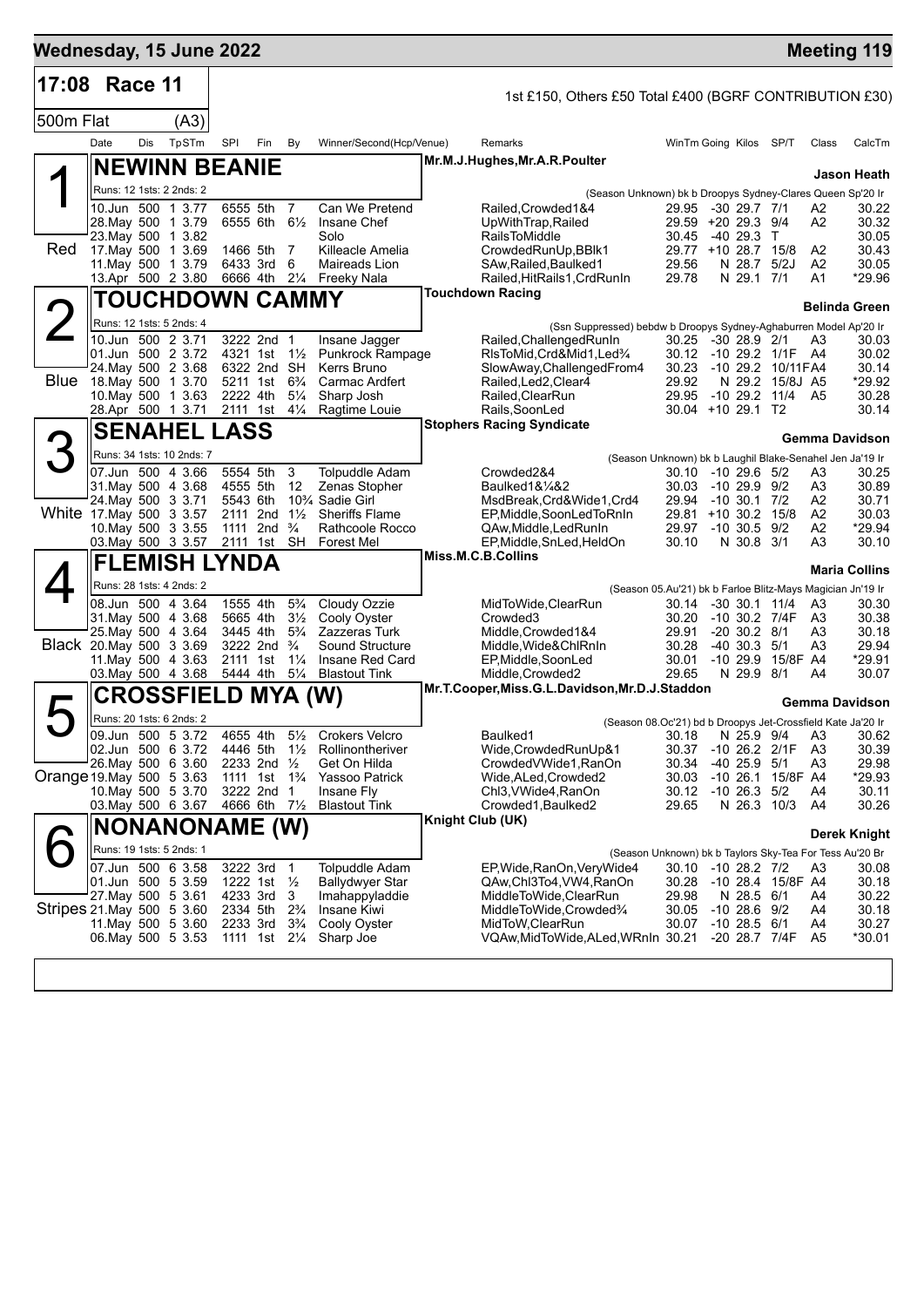| Wednesday, 15 June 2022   |                                                                                                                                    |     |       |                                              |                                                                                                                  |                                                                      |                                                                                                             |                     |                                                                                                                                                                                                               |                                                                                                                                                 |                                                                                                    |                                                          |                                                                                                                                   | <b>Meeting 119</b>                                  |
|---------------------------|------------------------------------------------------------------------------------------------------------------------------------|-----|-------|----------------------------------------------|------------------------------------------------------------------------------------------------------------------|----------------------------------------------------------------------|-------------------------------------------------------------------------------------------------------------|---------------------|---------------------------------------------------------------------------------------------------------------------------------------------------------------------------------------------------------------|-------------------------------------------------------------------------------------------------------------------------------------------------|----------------------------------------------------------------------------------------------------|----------------------------------------------------------|-----------------------------------------------------------------------------------------------------------------------------------|-----------------------------------------------------|
| 17:28 Race 12             |                                                                                                                                    |     |       |                                              |                                                                                                                  |                                                                      |                                                                                                             |                     | 1st £100, Others £40 Total £300 (BGRF CONTRIBUTION £30)                                                                                                                                                       |                                                                                                                                                 |                                                                                                    |                                                          |                                                                                                                                   |                                                     |
| 500m Flat                 |                                                                                                                                    |     | (A10) |                                              |                                                                                                                  |                                                                      |                                                                                                             |                     |                                                                                                                                                                                                               |                                                                                                                                                 |                                                                                                    |                                                          |                                                                                                                                   |                                                     |
|                           | Date                                                                                                                               | Dis | TpSTm | SPI                                          | Fin                                                                                                              | By                                                                   | Winner/Second(Hcp/Venue)                                                                                    |                     | Remarks                                                                                                                                                                                                       | WinTm Going Kilos SP/T                                                                                                                          |                                                                                                    |                                                          | Class                                                                                                                             | CalcTm                                              |
|                           | <b>MECCAS MERCI</b>                                                                                                                |     |       |                                              |                                                                                                                  |                                                                      |                                                                                                             |                     | Mr.C.D.Farthing                                                                                                                                                                                               |                                                                                                                                                 |                                                                                                    |                                                          |                                                                                                                                   | <b>Seamus Cahill</b>                                |
|                           | Runs: 83 1sts: 13 2nds: 28                                                                                                         |     |       |                                              |                                                                                                                  |                                                                      |                                                                                                             |                     |                                                                                                                                                                                                               |                                                                                                                                                 |                                                                                                    |                                                          | wf d Superior Product-Very Jolly Ap'18 Ir                                                                                         |                                                     |
| Red                       | 08.Jun 500 1 3.76<br>01.Jun 500 1 3.83<br>27 May 500 2 3.76<br>21. May 500 1 3.79                                                  |     |       | 4665 4th                                     | 4544 2nd 1<br>6321 3rd 3 <sup>3</sup> / <sub>4</sub><br>2432 2nd 31/4                                            | $4\frac{1}{4}$                                                       | Rough Conman<br>Yassoo Brother<br>Insane Sienna<br>Corrin Timmy                                             |                     | RIsToMid, Crowded 2, RanOn<br>RIsToMid, Led34ToRunIn<br>RIsToMid, Crowded1, RanOn<br>Crowded&Checked1&2                                                                                                       | 30.61<br>30.80<br>30.47<br>30.82                                                                                                                | $-20, 30.6, 8/1$<br>N 30.7 5/1<br>N 31.2 11/2<br>$-10, 31.0, 6/1$                                  |                                                          | A9<br>A9<br>A <sub>9</sub><br>A9                                                                                                  | 30.49<br>31.09<br>30.73<br>31.06                    |
|                           | 14. May 500 1 3.82<br>25.Mar 500 2 3.71                                                                                            |     |       | 4221 5th                                     | 1323 2nd 11/4                                                                                                    | $4\frac{3}{4}$                                                       | <b>Swift Volt</b><br>Sportmans Best                                                                         |                     | DisputedLead2To4<br>RailsToMiddle,ClearRun                                                                                                                                                                    | 30.86<br>30.37 -10 31.4 12/1                                                                                                                    | N 30.8                                                                                             | 12/1                                                     | A <sub>9</sub><br>A8                                                                                                              | 31.24<br>*30.37                                     |
|                           | GO                                                                                                                                 |     |       | <b>ON LARRY</b>                              |                                                                                                                  |                                                                      |                                                                                                             |                     | Mr.J.W.Cumner                                                                                                                                                                                                 |                                                                                                                                                 |                                                                                                    |                                                          |                                                                                                                                   | <b>Jamie Kingsley</b>                               |
|                           | Runs: 6 1sts: 1 2nds: 1                                                                                                            |     |       |                                              |                                                                                                                  |                                                                      |                                                                                                             |                     |                                                                                                                                                                                                               |                                                                                                                                                 |                                                                                                    |                                                          | bk d Laughil Blake-Fahrenheit Lor Jy'20 Ir                                                                                        |                                                     |
| Blue                      | 10.Jun 500 2 3.79<br>03.Jun 500 2 3.76<br>28. May 500 3 3.80<br>24. May 500 3 3.78<br>13 May 500 3 3.77<br>06. May 500 3 3.88      |     |       | 3222 5th<br>5111 1st<br>4333 4th             | 4666 6th 8 <sup>3</sup> / <sub>4</sub><br>5332 2nd 21/4<br>6556 6th 51/4                                         | $5\frac{1}{2}$<br>$3\frac{3}{4}$<br>4                                | Cloheena Miley<br>Kata Millie<br>Misfit Bijou<br>Awordinedgeways<br>Harmsworthshalie<br>Kata Millie         |                     | RailsToMiddle,Crowded1<br>RIsToMid, Led <sup>1</sup> / <sub>4</sub> , Clear <sup>3</sup> / <sub>4</sub><br>MidToRIs.ClearRun<br>BadlyBaulked1, Baulked1/4<br>MidToRIs, Baulked1&2<br>SlowAway, Middle, Blk1&3 | 30.82 -30 30.2 8/1<br>30.81<br>$30.64 + 20.30.1$ 4/1<br>30.79<br>31.44<br>31.26 -20 29.7 9/2                                                    |                                                                                                    | -20 30.0 2/1F<br>$-10, 30.1, 10/3$<br>-30 30.5 11/4J A10 | A9<br>A11<br>A10<br>A10<br>A10                                                                                                    | 30.95<br>*30.61<br>31.16<br>31.38<br>31.33<br>31.49 |
|                           | <b>AWORDINEDGEWAYS</b>                                                                                                             |     |       |                                              |                                                                                                                  |                                                                      |                                                                                                             |                     | Mr.B.W.Firkins, Mr.M.J.Firkins, Mr.G.R.Whittington                                                                                                                                                            |                                                                                                                                                 |                                                                                                    |                                                          |                                                                                                                                   | <b>Belinda Green</b>                                |
|                           | Runs: 34 1sts: 7 2nds: 3                                                                                                           |     |       |                                              |                                                                                                                  |                                                                      |                                                                                                             |                     |                                                                                                                                                                                                               | (Ssn Suppressed) bk b Over Limit-Send It Zenaida Jn'19 Ir                                                                                       |                                                                                                    |                                                          |                                                                                                                                   |                                                     |
| White 18. May 500 2 R7    | 10.Jun 500 4 3.91<br>03.Jun 500 3 3.81<br>24. May 500 5 3.80<br>13. May 500 6 3.91                                                 |     |       | 2222 1st<br>6655 3rd                         | 6555 2nd 31/4<br>5555 5th<br>6323 1st 21/4                                                                       | $6\frac{1}{4}$<br>$\overline{1}$<br>$3\frac{3}{4}$                   | Punk Rock Hobbit<br>Rogue Stingray<br>Cushie Jade<br>Kitmins Dixie(R3)<br>Harmsworthshalie                  |                     | SAw, CrdStt, Mid, RanOnLate<br>SlowAway, Middle<br>MiddleToWide,LedRunIn<br>Middle, Chl&Crd3, Led4<br>VSAw, Middle, Crowded4                                                                                  | 30.73<br>30.70<br>30.79<br>30.34<br>31.44                                                                                                       | $-30$ 27.0 $6/1$<br>$-20, 26.9$<br>$-1027.1$<br>N 27.0<br>$-30, 26.9$                              | 10/1<br>7/1<br>9/2<br>11/4J A10                          | A10<br>A9<br>A10<br>Hcp                                                                                                           | *30.69<br>30.98<br>30.69<br>30.90<br>31.45          |
|                           | 04. May 500 5 3.78                                                                                                                 |     |       | 5666 5th                                     |                                                                                                                  | $\overline{4}$                                                       | White One                                                                                                   | Mr.G.Andreas        | Baulked <sup>1/4</sup>                                                                                                                                                                                        | 30.60                                                                                                                                           | $-10$ 27.1 6/1                                                                                     |                                                          | A10                                                                                                                               | 30.82                                               |
|                           | <b>INSANE DIABLO</b>                                                                                                               |     |       |                                              |                                                                                                                  |                                                                      |                                                                                                             |                     |                                                                                                                                                                                                               |                                                                                                                                                 |                                                                                                    |                                                          |                                                                                                                                   | George Andreas                                      |
|                           | Runs: 0 1sts: 0 2nds: 0<br>22.Apr                                                                                                  |     |       |                                              |                                                                                                                  |                                                                      | NAME CHANGED from                                                                                           |                     | <b>Final Whistle</b>                                                                                                                                                                                          |                                                                                                                                                 |                                                                                                    |                                                          | bk d Droopys Sydney-Shrewd Clover De'20 Ir                                                                                        |                                                     |
| Black 30. May 500 4 3.79  | 08.Jun 500 4 3.77<br>04.Jun 500 4 3.75<br>23. May 285 4<br>02. May 285 6                                                           |     |       |                                              | 2212 2nd 4 <sup>3</sup> / <sub>4</sub><br>3222 2nd 7<br>2-2- 2nd $1\frac{3}{4}$<br>$2 - 3 - 3$ rd $3\frac{1}{4}$ |                                                                      | Insane Laura<br>3222 2nd 121/4 Insane Laura<br>Insane Laura<br>Insane Doris<br>Insane Alistair              | <b>Mr.G.Andreas</b> | Middle, Led <sup>1</sup> / <sub>2</sub> To <sup>3</sup> / <sub>4</sub><br>Middle, Badly Baulked 1<br>Middle, ClearRun<br>StumbledStart, Middle<br>MidToRIs, ClearRun                                          | 30.73<br>30.88<br>30.30<br>17.44<br>17.03                                                                                                       | $-40$ 35.2 T3<br>$-40,35.0$ T <sub>3</sub><br>$-10, 34.7, 13$<br>$-20, 34.9$<br>-5 35.0 T3         | T2                                                       | Nvice                                                                                                                             | *30.72<br>31.46<br>30.77<br>17.39<br>17.24          |
|                           | <b>MISFIT CHARM</b>                                                                                                                |     |       |                                              |                                                                                                                  |                                                                      |                                                                                                             |                     |                                                                                                                                                                                                               |                                                                                                                                                 |                                                                                                    |                                                          |                                                                                                                                   | George Andreas                                      |
| Orange 20 May 500 3 3 94  | Runs: 21 1sts: 1 2nds: 3<br>10.Jun 500 3 3.91<br>03.Jun 500 4 3.71<br>28. May 500 4 3.76<br>14 May 500 4 3.76<br>16.Apr 500 3 3.60 |     |       | 5444 4th<br>3444 3rd<br>3666 4th<br>2554 4th | 6643 2nd Nk<br>1111 1st 41/4                                                                                     | $6\frac{3}{4}$<br>$\overline{1}$<br>$4\frac{1}{2}$<br>$3\frac{1}{4}$ | Punk Rock Hobbit<br>Cushie Blako<br>Sly Girl<br>Imalrightdottie<br><b>Swift Volt</b><br>Insane Sienna       |                     | SAw, CrdStart, Middle<br>Middle, Baulked1, RanOn<br>Middle, ClearRun<br>SAw, Middle, W1&1/2, ChlRnIn<br>Middle, Crowded1<br>AlwaysLed, Middle                                                                 | (Season 04.Fb'22) bk b Droopys Jet-Footfield Debro Jy'19 Ir<br>30.73 -30 25.4 7/4F A10<br>31.06<br>$30.22 + 20 25.1$<br>31.22<br>30.86<br>30.55 | $-30$ 25.4 $7/2$<br>$-60$ 25.5 $7/1$<br>N 25.3 5/1<br>N 26.2 T2                                    | 5/1                                                      | A <sub>9</sub><br>A <sub>9</sub><br>A <sub>9</sub><br>A <sub>9</sub>                                                              | 30.97<br>30.84<br>30.78<br>30.65<br>31.12<br>*30.55 |
|                           | <b>JUSTIN TIME (W)</b>                                                                                                             |     |       |                                              |                                                                                                                  |                                                                      |                                                                                                             |                     | Miss.M.C.B.Collins                                                                                                                                                                                            |                                                                                                                                                 |                                                                                                    |                                                          |                                                                                                                                   |                                                     |
|                           | Runs: 83 1sts: 10 2nds: 18                                                                                                         |     |       |                                              |                                                                                                                  |                                                                      |                                                                                                             |                     |                                                                                                                                                                                                               |                                                                                                                                                 |                                                                                                    |                                                          |                                                                                                                                   | <b>Maria Collins</b>                                |
| Stripes 14 May 500 6 3.89 | 10.Jun 500 6 3.92<br>04.Jun 500 6 3.91<br>27 May 500 5 3.93<br>05. May 500 6 3.86<br>29.Apr 500 6 3.86                             |     |       | 6666 4th<br>6666 6th<br>6666 5th<br>6666 4th | 4666 5th 7<br>5666 2nd Hd                                                                                        | $5\frac{1}{4}$<br>$8\frac{3}{4}$<br>$4\frac{1}{2}$<br>-4             | Punk Rock Hobbit<br>Misfit Bijou<br>Insane Sienna<br><b>Swift Volt</b><br><b>Wonky Wally</b><br>Sheriff Mac |                     | SAw, Wide, RanOnLate<br>SlowAway, Wide<br>OutpacedEarly<br>SAw, Wide, Finished Well<br>OutpacedEarly, RanOnLate<br>SlowAway, MiddleToWide                                                                     | 30.73<br>30.96<br>30.47<br>30.86<br>30.38<br>30.75                                                                                              | $-30$ 33.8 12/1<br>$-30$ 33.9 $4/1$<br>N 34.2 4/1<br>N 33.8 12/1<br>N 33.9 12/1<br>$-20$ 34.0 14/1 |                                                          | bd d Droopys Roddick-Droopys Panda Jn'17 Br<br>A10<br>A10<br>A <sub>9</sub><br>A <sub>9</sub><br>A <sub>9</sub><br>A <sub>9</sub> | 30.98<br>31.08<br>31.17<br>30.88<br>*30.74<br>30.87 |
|                           |                                                                                                                                    |     |       |                                              |                                                                                                                  |                                                                      |                                                                                                             |                     |                                                                                                                                                                                                               |                                                                                                                                                 |                                                                                                    |                                                          |                                                                                                                                   |                                                     |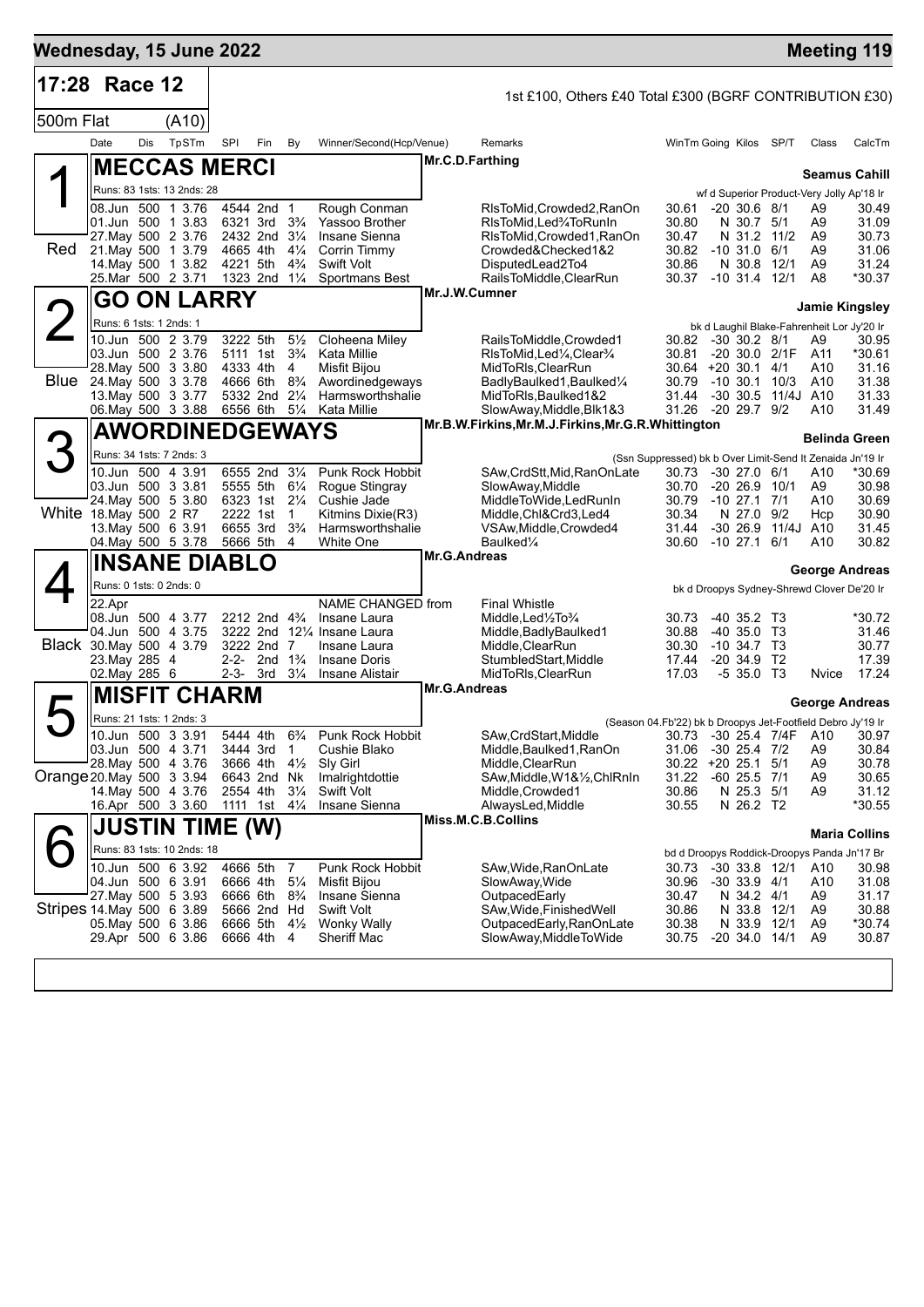| 17:44 Race 13<br>1st £160, Others £55 Total £435 (BGRF CONTRIBUTION £30)<br>500m Flat<br>(A2)<br>TpSTm<br>Date<br>Dis<br><b>SPI</b><br>Fin<br>By<br>Winner/Second(Hcp/Venue)<br>WinTm Going Kilos SP/T<br>Remarks<br>Class<br>The Chip Leaders<br>∥INSANE TYSON<br><b>George Andreas</b><br>Runs: 44 1sts: 9 2nds: 12<br>wf d Superior Product-Sliabh Bui Turbo Ja'18 Ir<br>10.Jun 500 1 3.75<br>4444 1st SH<br><b>Clongeel Show</b><br>30.39<br>-30 32.8 5/1<br>Railed, Crowded 1, RanOn<br>A2<br>31 May 500 1 3.77<br>6544 3rd<br>2<br>Fearsome Poppy<br>Railed, Crowded 3<br>30.21<br>$-10$ 32.3 $7/2$<br>A2<br>24. May 500 2 3.66<br>2222 1st 11/4<br>Kata Calypso<br>Railed, Led Run In<br>30.12<br>$-10$ 31.9 $5/1$<br>A3<br>30.02<br>Red<br>17 May 500 1 3.70<br>4334 4th<br>$2\frac{1}{2}$<br>Seasonsblokidoki<br>Railed, Crowded1<br>29.98 +10 32.4 5/2F<br>A <sub>3</sub><br>07. May 500 1 3.72<br>3222 3rd<br>$3\frac{1}{4}$<br>Over It Now<br>Railed, ClearRun<br>29.95<br>N 32.4<br>A3<br>7/1<br>*29.91<br>14.Apr 500 2 3.72<br>1222 2nd 1<br><b>Gatchells Davey</b><br>Rails, RanOn<br>30.03 -20 32.8 11/4<br>A <sub>3</sub><br>Mr.A.J.Taylor<br><b>CROKERS VELCRO</b><br>2<br><b>Tony Taylor</b><br>Runs: 13 1sts: 3 2nds: 0<br>bk d Ballybough Mike-Fantasy Lane Au'19 Ir<br>09.Jun 500 2 3.62<br>1111 1st<br>$2\frac{1}{2}$<br>Imahappyladdie<br>QuickAway, Rails, ALed<br>30.18<br>30.18<br>N 31.1 7/1<br>A3<br>01.Jun 500 2 3.67<br>4444 4th<br>$2\frac{3}{4}$<br><b>Slippy Bullet</b><br>RIsToMid, Crowded1&3&RnIn<br>30.04<br>$-10$ 31.1 6/1<br>A3<br>21. May 500 2 3.65<br>1111 1st<br>3<br><b>Distant Class</b><br>QAw, Rails To Middle, ALed<br>30.27<br>$-10$ 31.3 $10/3$<br>A4<br>Blue<br>14. May 500 2 3.70<br>30.23<br>3455 4th<br>$4\frac{1}{2}$<br>Pocket Pard<br>Baulked1<br>N 31.4 9/2<br>30.59<br>A4<br>07. May 500 2 3.62<br>29.85<br>30.36<br>2333 3rd<br>$6\frac{1}{4}$<br>Fearsome Poppy<br>Crowded1/4&RunIn<br>N 31.4 9/2<br>A4<br>12.Apr 500 2 3.70<br>29.74 +20 31.7 9/2<br>3566 6th 9 <sup>3</sup> / <sub>4</sub><br>Sharp Teddy<br>Baulked1, Crowded1/4<br>A3<br>Candolim Six<br><b>CANDOLIM CRACKER</b><br>З<br>Derek Knight<br>Runs: 21 1sts: 5 2nds: 4<br>(Season 19.Sp'21) bd b Kinloch Brae-Maireads Melody Ap'20 Ir<br>3433 1st<br><b>Bandit Millie</b><br>08.Jun 500 3 3.64<br>$\mathbf{1}$<br>Crowded1&2,LedRunIn,Mid<br>30.54<br>$-30$ 27.4 11/4<br>A3<br>02.Jun 500 3 3.70<br>5222 4th<br>$\mathbf{1}$<br>Rollinontheriver<br>30.37<br>$-10$ 27.2 $7/2$<br>A3<br>30.35<br>SlowAway, Middle<br>24. May 500 3 3.67<br>4333 3rd<br>$3\frac{1}{4}$<br>Insane Tyson<br>MidToWide1To2, ClearRun<br>30.12 -10 27.9 3/1<br>A3<br>30.28<br>White 18. May 500 3 3.55<br>30.21<br>N 27.2 3/1<br>1333 5th<br>$2\frac{1}{4}$<br>A3<br>Cashel Biddy<br>QAw,Middle,LedTo¼,Blk<br>$-20\,27.6$<br>13 May 500 3 3.58<br>1111 2nd $1\frac{1}{2}$<br>Seomra Syd<br>30.23<br>5/2<br>A3<br>QAw, Middle, Led To 4<br>05. May 500 3 3.63<br>29.72 -10 27.4<br>*30.14<br>4345 6th<br>$6\frac{1}{2}$<br>Moanteen Eddie<br>Middle, Crowded <sup>1/4</sup><br>9/2<br>A2<br>Mr.S.McCloskey<br><b>ROLLINONTHERIVER</b><br><b>Norah McEllistrim</b><br>Runs: 55 1sts: 9 2nds: 14<br>(Season 23.Au'21) bkw b Laughil Blake-Throw The Dice My'19 Ir<br>6666 5th<br>Lasair Breno<br>09.Jun 515 5 4.54<br>$4\frac{3}{4}$<br>CrowdedRunIn<br>30.59<br>N 26.3 50/1<br>OR <sub>3</sub><br>30.97<br>02.Jun 500 4 3.78<br>1554 1st SH<br>Harry Kilmore<br>Baulked1, Led RunIn<br>30.37 -10 26.4 11/2<br>A3<br>24. May 500 4 3.64<br>1333 3rd Hd<br><b>Tolpuddle Adam</b><br>ChallengedRunIn<br>30.13<br>$-10$ 26.4 $11/2$<br>A3<br>Black 10. May 500 4 3.79<br>6666 2nd SH<br>$-20$ 26.2 $5/1$<br>Pennys Cuisle<br>SAw, Crowded 2, Finished Well<br>30.32<br>A3<br>30.13<br>5665 4th<br>2<br>N 26.5 9/2<br>04 May 500 4 3.72<br>Moanteen Evie<br>Baulked3,RanOnLate<br>30.11<br>A3<br>29.Apr 500 4 3.66<br>2564 2nd Hd<br>Annadown Daisy<br>30.21<br>$-20$ 26.3 $7/1$<br>Middle, RanOn<br>A3<br>Mrs.T.J.Cahill<br><b>SLIPPY</b><br><b>HILARY</b><br>(W)<br><b>Seamus Cahill</b><br>$\blacktriangleright$<br>Runs: 26 1sts: 7 2nds: 4<br>(Season Unknown) bk b Laughil Blake-Droopys Achieve Jy'19 Ir<br>10.Jun 500 6 3.77<br>6555 6th<br>Wide, ClearRun<br>30.39 -30 29.4 9/1 A2<br>Insane Tyson<br>6<br>03.Jun 500 5 3.68<br>6656 6th<br>$-11$<br>Fine Cut<br>VeryWide1To2,Blk&Ck3<br>$-20$ 29.6 $7/1$<br>A <sub>2</sub><br>30.80<br>30.12<br>27 May 500 6 3.56<br>2355 5th<br>$7\frac{1}{4}$<br><b>Crokers Moon</b><br>Wide, ClearRun<br>29.80<br>N 29.7 5/1<br>A <sub>2</sub><br>30.39<br>Orange 21 May 500 6 3.68<br>6433 1st<br>$\frac{3}{4}$<br>SlowAway, Wide, LedNearLine<br>30.36<br>-30 29.4 9/4F<br>A2<br>Cozys Back<br>12. May 500 6 3.59<br>2435 5th<br>QuickAway, VeryWide<br>29.78<br>A <sub>2</sub><br>$5\frac{3}{4}$<br>Roseville Jane<br>N 29.4 8/1<br>07.Apr 500 6 3.61<br>1112 2nd 11/4<br>EP, Wide, Led To Run In<br>29.75<br>N 29.8 5/2J<br>A2<br>*29.85<br>Da Honey Man<br>Mr.L.Brown, Mr.H.M.Burns, Mr.D.L.Gambrell<br><b>MALBAY DONIE (W)</b><br><b>Tony Taylor</b><br>Runs: 42 1sts: 10 2nds: 6<br>bkw d Bull Run Bolt-Malbay Sasha Jn'19 Ir<br>09.Jun 515 6 4.41<br>4445 6th<br>Wide, ClearRun<br>N 31.0 33/1<br>9<br>Cochise<br>30.33<br>OR <sub>3</sub><br>31.04<br>04.Jun 500 6 3.70<br>6322 3rd<br>3<br>30.31<br>A2<br>Ragtime Charley<br>SAw, Early Pace, Mid To Wide<br>$-30$ 31.3 10/1<br>13 May 500 6 3.58<br>2222 2nd SH<br>30.48<br>-30 31.6 1/1F<br>A2<br>Cozys Back<br>Wide, DispLead To Near Line<br>Stripes 07 May 500 5 3.65<br>MidToWide, Crowded1<br>29.88<br>A <sub>2</sub><br>30.13<br>6445 4th<br><b>Blastout Tink</b><br>N 31.4 6/1<br>3<br>30.Apr 500 6 3.60<br>3222 1st Nk<br>29.83<br>+10 31.4 7/2<br>A <sub>3</sub><br>Droopys Glad<br>EarlyPace, Wide, Led4<br>24.Mar 500 6 3.57<br>A <sub>3</sub><br>3111 1st<br>$\frac{3}{4}$<br>Sadie Girl<br>EPace, Wide, SoonLed<br>29.86<br>N 31.4 5/4F | Wednesday, 15 June 2022 |  |  |  |  |  |  |  | <b>Meeting 119</b> |
|----------------------------------------------------------------------------------------------------------------------------------------------------------------------------------------------------------------------------------------------------------------------------------------------------------------------------------------------------------------------------------------------------------------------------------------------------------------------------------------------------------------------------------------------------------------------------------------------------------------------------------------------------------------------------------------------------------------------------------------------------------------------------------------------------------------------------------------------------------------------------------------------------------------------------------------------------------------------------------------------------------------------------------------------------------------------------------------------------------------------------------------------------------------------------------------------------------------------------------------------------------------------------------------------------------------------------------------------------------------------------------------------------------------------------------------------------------------------------------------------------------------------------------------------------------------------------------------------------------------------------------------------------------------------------------------------------------------------------------------------------------------------------------------------------------------------------------------------------------------------------------------------------------------------------------------------------------------------------------------------------------------------------------------------------------------------------------------------------------------------------------------------------------------------------------------------------------------------------------------------------------------------------------------------------------------------------------------------------------------------------------------------------------------------------------------------------------------------------------------------------------------------------------------------------------------------------------------------------------------------------------------------------------------------------------------------------------------------------------------------------------------------------------------------------------------------------------------------------------------------------------------------------------------------------------------------------------------------------------------------------------------------------------------------------------------------------------------------------------------------------------------------------------------------------------------------------------------------------------------------------------------------------------------------------------------------------------------------------------------------------------------------------------------------------------------------------------------------------------------------------------------------------------------------------------------------------------------------------------------------------------------------------------------------------------------------------------------------------------------------------------------------------------------------------------------------------------------------------------------------------------------------------------------------------------------------------------------------------------------------------------------------------------------------------------------------------------------------------------------------------------------------------------------------------------------------------------------------------------------------------------------------------------------------------------------------------------------------------------------------------------------------------------------------------------------------------------------------------------------------------------------------------------------------------------------------------------------------------------------------------------------------------------------------------------------------------------------------------------------------------------------------------------------------------------------------------------------------------------------------------------------------------------------------------------------------------------------------------------------------------------------------------------------------------------------------------------------------------------------------------------------------------------------------------------------------------------------------------------------------------------------------------------------------------------------------------------------------------------------------------------------------------------------------------------------------------------------------------------------------------------------------------------------------------------------------------------------------------------------------------------------------------------------------------------------------------------------------------------------------------------------------------------------------------------------------------------------------------------------------------------------------------------------------------------------------------------------|-------------------------|--|--|--|--|--|--|--|--------------------|
|                                                                                                                                                                                                                                                                                                                                                                                                                                                                                                                                                                                                                                                                                                                                                                                                                                                                                                                                                                                                                                                                                                                                                                                                                                                                                                                                                                                                                                                                                                                                                                                                                                                                                                                                                                                                                                                                                                                                                                                                                                                                                                                                                                                                                                                                                                                                                                                                                                                                                                                                                                                                                                                                                                                                                                                                                                                                                                                                                                                                                                                                                                                                                                                                                                                                                                                                                                                                                                                                                                                                                                                                                                                                                                                                                                                                                                                                                                                                                                                                                                                                                                                                                                                                                                                                                                                                                                                                                                                                                                                                                                                                                                                                                                                                                                                                                                                                                                                                                                                                                                                                                                                                                                                                                                                                                                                                                                                                                                                                                                                                                                                                                                                                                                                                                                                                                                                                                                                                                                |                         |  |  |  |  |  |  |  |                    |
|                                                                                                                                                                                                                                                                                                                                                                                                                                                                                                                                                                                                                                                                                                                                                                                                                                                                                                                                                                                                                                                                                                                                                                                                                                                                                                                                                                                                                                                                                                                                                                                                                                                                                                                                                                                                                                                                                                                                                                                                                                                                                                                                                                                                                                                                                                                                                                                                                                                                                                                                                                                                                                                                                                                                                                                                                                                                                                                                                                                                                                                                                                                                                                                                                                                                                                                                                                                                                                                                                                                                                                                                                                                                                                                                                                                                                                                                                                                                                                                                                                                                                                                                                                                                                                                                                                                                                                                                                                                                                                                                                                                                                                                                                                                                                                                                                                                                                                                                                                                                                                                                                                                                                                                                                                                                                                                                                                                                                                                                                                                                                                                                                                                                                                                                                                                                                                                                                                                                                                |                         |  |  |  |  |  |  |  |                    |
|                                                                                                                                                                                                                                                                                                                                                                                                                                                                                                                                                                                                                                                                                                                                                                                                                                                                                                                                                                                                                                                                                                                                                                                                                                                                                                                                                                                                                                                                                                                                                                                                                                                                                                                                                                                                                                                                                                                                                                                                                                                                                                                                                                                                                                                                                                                                                                                                                                                                                                                                                                                                                                                                                                                                                                                                                                                                                                                                                                                                                                                                                                                                                                                                                                                                                                                                                                                                                                                                                                                                                                                                                                                                                                                                                                                                                                                                                                                                                                                                                                                                                                                                                                                                                                                                                                                                                                                                                                                                                                                                                                                                                                                                                                                                                                                                                                                                                                                                                                                                                                                                                                                                                                                                                                                                                                                                                                                                                                                                                                                                                                                                                                                                                                                                                                                                                                                                                                                                                                |                         |  |  |  |  |  |  |  | CalcTm             |
|                                                                                                                                                                                                                                                                                                                                                                                                                                                                                                                                                                                                                                                                                                                                                                                                                                                                                                                                                                                                                                                                                                                                                                                                                                                                                                                                                                                                                                                                                                                                                                                                                                                                                                                                                                                                                                                                                                                                                                                                                                                                                                                                                                                                                                                                                                                                                                                                                                                                                                                                                                                                                                                                                                                                                                                                                                                                                                                                                                                                                                                                                                                                                                                                                                                                                                                                                                                                                                                                                                                                                                                                                                                                                                                                                                                                                                                                                                                                                                                                                                                                                                                                                                                                                                                                                                                                                                                                                                                                                                                                                                                                                                                                                                                                                                                                                                                                                                                                                                                                                                                                                                                                                                                                                                                                                                                                                                                                                                                                                                                                                                                                                                                                                                                                                                                                                                                                                                                                                                |                         |  |  |  |  |  |  |  |                    |
|                                                                                                                                                                                                                                                                                                                                                                                                                                                                                                                                                                                                                                                                                                                                                                                                                                                                                                                                                                                                                                                                                                                                                                                                                                                                                                                                                                                                                                                                                                                                                                                                                                                                                                                                                                                                                                                                                                                                                                                                                                                                                                                                                                                                                                                                                                                                                                                                                                                                                                                                                                                                                                                                                                                                                                                                                                                                                                                                                                                                                                                                                                                                                                                                                                                                                                                                                                                                                                                                                                                                                                                                                                                                                                                                                                                                                                                                                                                                                                                                                                                                                                                                                                                                                                                                                                                                                                                                                                                                                                                                                                                                                                                                                                                                                                                                                                                                                                                                                                                                                                                                                                                                                                                                                                                                                                                                                                                                                                                                                                                                                                                                                                                                                                                                                                                                                                                                                                                                                                |                         |  |  |  |  |  |  |  |                    |
|                                                                                                                                                                                                                                                                                                                                                                                                                                                                                                                                                                                                                                                                                                                                                                                                                                                                                                                                                                                                                                                                                                                                                                                                                                                                                                                                                                                                                                                                                                                                                                                                                                                                                                                                                                                                                                                                                                                                                                                                                                                                                                                                                                                                                                                                                                                                                                                                                                                                                                                                                                                                                                                                                                                                                                                                                                                                                                                                                                                                                                                                                                                                                                                                                                                                                                                                                                                                                                                                                                                                                                                                                                                                                                                                                                                                                                                                                                                                                                                                                                                                                                                                                                                                                                                                                                                                                                                                                                                                                                                                                                                                                                                                                                                                                                                                                                                                                                                                                                                                                                                                                                                                                                                                                                                                                                                                                                                                                                                                                                                                                                                                                                                                                                                                                                                                                                                                                                                                                                |                         |  |  |  |  |  |  |  | 30.09              |
|                                                                                                                                                                                                                                                                                                                                                                                                                                                                                                                                                                                                                                                                                                                                                                                                                                                                                                                                                                                                                                                                                                                                                                                                                                                                                                                                                                                                                                                                                                                                                                                                                                                                                                                                                                                                                                                                                                                                                                                                                                                                                                                                                                                                                                                                                                                                                                                                                                                                                                                                                                                                                                                                                                                                                                                                                                                                                                                                                                                                                                                                                                                                                                                                                                                                                                                                                                                                                                                                                                                                                                                                                                                                                                                                                                                                                                                                                                                                                                                                                                                                                                                                                                                                                                                                                                                                                                                                                                                                                                                                                                                                                                                                                                                                                                                                                                                                                                                                                                                                                                                                                                                                                                                                                                                                                                                                                                                                                                                                                                                                                                                                                                                                                                                                                                                                                                                                                                                                                                |                         |  |  |  |  |  |  |  | 30.28              |
|                                                                                                                                                                                                                                                                                                                                                                                                                                                                                                                                                                                                                                                                                                                                                                                                                                                                                                                                                                                                                                                                                                                                                                                                                                                                                                                                                                                                                                                                                                                                                                                                                                                                                                                                                                                                                                                                                                                                                                                                                                                                                                                                                                                                                                                                                                                                                                                                                                                                                                                                                                                                                                                                                                                                                                                                                                                                                                                                                                                                                                                                                                                                                                                                                                                                                                                                                                                                                                                                                                                                                                                                                                                                                                                                                                                                                                                                                                                                                                                                                                                                                                                                                                                                                                                                                                                                                                                                                                                                                                                                                                                                                                                                                                                                                                                                                                                                                                                                                                                                                                                                                                                                                                                                                                                                                                                                                                                                                                                                                                                                                                                                                                                                                                                                                                                                                                                                                                                                                                |                         |  |  |  |  |  |  |  | 30.29              |
|                                                                                                                                                                                                                                                                                                                                                                                                                                                                                                                                                                                                                                                                                                                                                                                                                                                                                                                                                                                                                                                                                                                                                                                                                                                                                                                                                                                                                                                                                                                                                                                                                                                                                                                                                                                                                                                                                                                                                                                                                                                                                                                                                                                                                                                                                                                                                                                                                                                                                                                                                                                                                                                                                                                                                                                                                                                                                                                                                                                                                                                                                                                                                                                                                                                                                                                                                                                                                                                                                                                                                                                                                                                                                                                                                                                                                                                                                                                                                                                                                                                                                                                                                                                                                                                                                                                                                                                                                                                                                                                                                                                                                                                                                                                                                                                                                                                                                                                                                                                                                                                                                                                                                                                                                                                                                                                                                                                                                                                                                                                                                                                                                                                                                                                                                                                                                                                                                                                                                                |                         |  |  |  |  |  |  |  | 30.20              |
|                                                                                                                                                                                                                                                                                                                                                                                                                                                                                                                                                                                                                                                                                                                                                                                                                                                                                                                                                                                                                                                                                                                                                                                                                                                                                                                                                                                                                                                                                                                                                                                                                                                                                                                                                                                                                                                                                                                                                                                                                                                                                                                                                                                                                                                                                                                                                                                                                                                                                                                                                                                                                                                                                                                                                                                                                                                                                                                                                                                                                                                                                                                                                                                                                                                                                                                                                                                                                                                                                                                                                                                                                                                                                                                                                                                                                                                                                                                                                                                                                                                                                                                                                                                                                                                                                                                                                                                                                                                                                                                                                                                                                                                                                                                                                                                                                                                                                                                                                                                                                                                                                                                                                                                                                                                                                                                                                                                                                                                                                                                                                                                                                                                                                                                                                                                                                                                                                                                                                                |                         |  |  |  |  |  |  |  |                    |
|                                                                                                                                                                                                                                                                                                                                                                                                                                                                                                                                                                                                                                                                                                                                                                                                                                                                                                                                                                                                                                                                                                                                                                                                                                                                                                                                                                                                                                                                                                                                                                                                                                                                                                                                                                                                                                                                                                                                                                                                                                                                                                                                                                                                                                                                                                                                                                                                                                                                                                                                                                                                                                                                                                                                                                                                                                                                                                                                                                                                                                                                                                                                                                                                                                                                                                                                                                                                                                                                                                                                                                                                                                                                                                                                                                                                                                                                                                                                                                                                                                                                                                                                                                                                                                                                                                                                                                                                                                                                                                                                                                                                                                                                                                                                                                                                                                                                                                                                                                                                                                                                                                                                                                                                                                                                                                                                                                                                                                                                                                                                                                                                                                                                                                                                                                                                                                                                                                                                                                |                         |  |  |  |  |  |  |  |                    |
|                                                                                                                                                                                                                                                                                                                                                                                                                                                                                                                                                                                                                                                                                                                                                                                                                                                                                                                                                                                                                                                                                                                                                                                                                                                                                                                                                                                                                                                                                                                                                                                                                                                                                                                                                                                                                                                                                                                                                                                                                                                                                                                                                                                                                                                                                                                                                                                                                                                                                                                                                                                                                                                                                                                                                                                                                                                                                                                                                                                                                                                                                                                                                                                                                                                                                                                                                                                                                                                                                                                                                                                                                                                                                                                                                                                                                                                                                                                                                                                                                                                                                                                                                                                                                                                                                                                                                                                                                                                                                                                                                                                                                                                                                                                                                                                                                                                                                                                                                                                                                                                                                                                                                                                                                                                                                                                                                                                                                                                                                                                                                                                                                                                                                                                                                                                                                                                                                                                                                                |                         |  |  |  |  |  |  |  |                    |
|                                                                                                                                                                                                                                                                                                                                                                                                                                                                                                                                                                                                                                                                                                                                                                                                                                                                                                                                                                                                                                                                                                                                                                                                                                                                                                                                                                                                                                                                                                                                                                                                                                                                                                                                                                                                                                                                                                                                                                                                                                                                                                                                                                                                                                                                                                                                                                                                                                                                                                                                                                                                                                                                                                                                                                                                                                                                                                                                                                                                                                                                                                                                                                                                                                                                                                                                                                                                                                                                                                                                                                                                                                                                                                                                                                                                                                                                                                                                                                                                                                                                                                                                                                                                                                                                                                                                                                                                                                                                                                                                                                                                                                                                                                                                                                                                                                                                                                                                                                                                                                                                                                                                                                                                                                                                                                                                                                                                                                                                                                                                                                                                                                                                                                                                                                                                                                                                                                                                                                |                         |  |  |  |  |  |  |  | *30.15             |
|                                                                                                                                                                                                                                                                                                                                                                                                                                                                                                                                                                                                                                                                                                                                                                                                                                                                                                                                                                                                                                                                                                                                                                                                                                                                                                                                                                                                                                                                                                                                                                                                                                                                                                                                                                                                                                                                                                                                                                                                                                                                                                                                                                                                                                                                                                                                                                                                                                                                                                                                                                                                                                                                                                                                                                                                                                                                                                                                                                                                                                                                                                                                                                                                                                                                                                                                                                                                                                                                                                                                                                                                                                                                                                                                                                                                                                                                                                                                                                                                                                                                                                                                                                                                                                                                                                                                                                                                                                                                                                                                                                                                                                                                                                                                                                                                                                                                                                                                                                                                                                                                                                                                                                                                                                                                                                                                                                                                                                                                                                                                                                                                                                                                                                                                                                                                                                                                                                                                                                |                         |  |  |  |  |  |  |  | 30.17              |
|                                                                                                                                                                                                                                                                                                                                                                                                                                                                                                                                                                                                                                                                                                                                                                                                                                                                                                                                                                                                                                                                                                                                                                                                                                                                                                                                                                                                                                                                                                                                                                                                                                                                                                                                                                                                                                                                                                                                                                                                                                                                                                                                                                                                                                                                                                                                                                                                                                                                                                                                                                                                                                                                                                                                                                                                                                                                                                                                                                                                                                                                                                                                                                                                                                                                                                                                                                                                                                                                                                                                                                                                                                                                                                                                                                                                                                                                                                                                                                                                                                                                                                                                                                                                                                                                                                                                                                                                                                                                                                                                                                                                                                                                                                                                                                                                                                                                                                                                                                                                                                                                                                                                                                                                                                                                                                                                                                                                                                                                                                                                                                                                                                                                                                                                                                                                                                                                                                                                                                |                         |  |  |  |  |  |  |  |                    |
|                                                                                                                                                                                                                                                                                                                                                                                                                                                                                                                                                                                                                                                                                                                                                                                                                                                                                                                                                                                                                                                                                                                                                                                                                                                                                                                                                                                                                                                                                                                                                                                                                                                                                                                                                                                                                                                                                                                                                                                                                                                                                                                                                                                                                                                                                                                                                                                                                                                                                                                                                                                                                                                                                                                                                                                                                                                                                                                                                                                                                                                                                                                                                                                                                                                                                                                                                                                                                                                                                                                                                                                                                                                                                                                                                                                                                                                                                                                                                                                                                                                                                                                                                                                                                                                                                                                                                                                                                                                                                                                                                                                                                                                                                                                                                                                                                                                                                                                                                                                                                                                                                                                                                                                                                                                                                                                                                                                                                                                                                                                                                                                                                                                                                                                                                                                                                                                                                                                                                                |                         |  |  |  |  |  |  |  | 30.73              |
|                                                                                                                                                                                                                                                                                                                                                                                                                                                                                                                                                                                                                                                                                                                                                                                                                                                                                                                                                                                                                                                                                                                                                                                                                                                                                                                                                                                                                                                                                                                                                                                                                                                                                                                                                                                                                                                                                                                                                                                                                                                                                                                                                                                                                                                                                                                                                                                                                                                                                                                                                                                                                                                                                                                                                                                                                                                                                                                                                                                                                                                                                                                                                                                                                                                                                                                                                                                                                                                                                                                                                                                                                                                                                                                                                                                                                                                                                                                                                                                                                                                                                                                                                                                                                                                                                                                                                                                                                                                                                                                                                                                                                                                                                                                                                                                                                                                                                                                                                                                                                                                                                                                                                                                                                                                                                                                                                                                                                                                                                                                                                                                                                                                                                                                                                                                                                                                                                                                                                                |                         |  |  |  |  |  |  |  |                    |
|                                                                                                                                                                                                                                                                                                                                                                                                                                                                                                                                                                                                                                                                                                                                                                                                                                                                                                                                                                                                                                                                                                                                                                                                                                                                                                                                                                                                                                                                                                                                                                                                                                                                                                                                                                                                                                                                                                                                                                                                                                                                                                                                                                                                                                                                                                                                                                                                                                                                                                                                                                                                                                                                                                                                                                                                                                                                                                                                                                                                                                                                                                                                                                                                                                                                                                                                                                                                                                                                                                                                                                                                                                                                                                                                                                                                                                                                                                                                                                                                                                                                                                                                                                                                                                                                                                                                                                                                                                                                                                                                                                                                                                                                                                                                                                                                                                                                                                                                                                                                                                                                                                                                                                                                                                                                                                                                                                                                                                                                                                                                                                                                                                                                                                                                                                                                                                                                                                                                                                |                         |  |  |  |  |  |  |  |                    |
|                                                                                                                                                                                                                                                                                                                                                                                                                                                                                                                                                                                                                                                                                                                                                                                                                                                                                                                                                                                                                                                                                                                                                                                                                                                                                                                                                                                                                                                                                                                                                                                                                                                                                                                                                                                                                                                                                                                                                                                                                                                                                                                                                                                                                                                                                                                                                                                                                                                                                                                                                                                                                                                                                                                                                                                                                                                                                                                                                                                                                                                                                                                                                                                                                                                                                                                                                                                                                                                                                                                                                                                                                                                                                                                                                                                                                                                                                                                                                                                                                                                                                                                                                                                                                                                                                                                                                                                                                                                                                                                                                                                                                                                                                                                                                                                                                                                                                                                                                                                                                                                                                                                                                                                                                                                                                                                                                                                                                                                                                                                                                                                                                                                                                                                                                                                                                                                                                                                                                                |                         |  |  |  |  |  |  |  | 30.24              |
|                                                                                                                                                                                                                                                                                                                                                                                                                                                                                                                                                                                                                                                                                                                                                                                                                                                                                                                                                                                                                                                                                                                                                                                                                                                                                                                                                                                                                                                                                                                                                                                                                                                                                                                                                                                                                                                                                                                                                                                                                                                                                                                                                                                                                                                                                                                                                                                                                                                                                                                                                                                                                                                                                                                                                                                                                                                                                                                                                                                                                                                                                                                                                                                                                                                                                                                                                                                                                                                                                                                                                                                                                                                                                                                                                                                                                                                                                                                                                                                                                                                                                                                                                                                                                                                                                                                                                                                                                                                                                                                                                                                                                                                                                                                                                                                                                                                                                                                                                                                                                                                                                                                                                                                                                                                                                                                                                                                                                                                                                                                                                                                                                                                                                                                                                                                                                                                                                                                                                                |                         |  |  |  |  |  |  |  |                    |
|                                                                                                                                                                                                                                                                                                                                                                                                                                                                                                                                                                                                                                                                                                                                                                                                                                                                                                                                                                                                                                                                                                                                                                                                                                                                                                                                                                                                                                                                                                                                                                                                                                                                                                                                                                                                                                                                                                                                                                                                                                                                                                                                                                                                                                                                                                                                                                                                                                                                                                                                                                                                                                                                                                                                                                                                                                                                                                                                                                                                                                                                                                                                                                                                                                                                                                                                                                                                                                                                                                                                                                                                                                                                                                                                                                                                                                                                                                                                                                                                                                                                                                                                                                                                                                                                                                                                                                                                                                                                                                                                                                                                                                                                                                                                                                                                                                                                                                                                                                                                                                                                                                                                                                                                                                                                                                                                                                                                                                                                                                                                                                                                                                                                                                                                                                                                                                                                                                                                                                |                         |  |  |  |  |  |  |  | 30.38              |
|                                                                                                                                                                                                                                                                                                                                                                                                                                                                                                                                                                                                                                                                                                                                                                                                                                                                                                                                                                                                                                                                                                                                                                                                                                                                                                                                                                                                                                                                                                                                                                                                                                                                                                                                                                                                                                                                                                                                                                                                                                                                                                                                                                                                                                                                                                                                                                                                                                                                                                                                                                                                                                                                                                                                                                                                                                                                                                                                                                                                                                                                                                                                                                                                                                                                                                                                                                                                                                                                                                                                                                                                                                                                                                                                                                                                                                                                                                                                                                                                                                                                                                                                                                                                                                                                                                                                                                                                                                                                                                                                                                                                                                                                                                                                                                                                                                                                                                                                                                                                                                                                                                                                                                                                                                                                                                                                                                                                                                                                                                                                                                                                                                                                                                                                                                                                                                                                                                                                                                |                         |  |  |  |  |  |  |  | 30.16              |
|                                                                                                                                                                                                                                                                                                                                                                                                                                                                                                                                                                                                                                                                                                                                                                                                                                                                                                                                                                                                                                                                                                                                                                                                                                                                                                                                                                                                                                                                                                                                                                                                                                                                                                                                                                                                                                                                                                                                                                                                                                                                                                                                                                                                                                                                                                                                                                                                                                                                                                                                                                                                                                                                                                                                                                                                                                                                                                                                                                                                                                                                                                                                                                                                                                                                                                                                                                                                                                                                                                                                                                                                                                                                                                                                                                                                                                                                                                                                                                                                                                                                                                                                                                                                                                                                                                                                                                                                                                                                                                                                                                                                                                                                                                                                                                                                                                                                                                                                                                                                                                                                                                                                                                                                                                                                                                                                                                                                                                                                                                                                                                                                                                                                                                                                                                                                                                                                                                                                                                |                         |  |  |  |  |  |  |  |                    |
|                                                                                                                                                                                                                                                                                                                                                                                                                                                                                                                                                                                                                                                                                                                                                                                                                                                                                                                                                                                                                                                                                                                                                                                                                                                                                                                                                                                                                                                                                                                                                                                                                                                                                                                                                                                                                                                                                                                                                                                                                                                                                                                                                                                                                                                                                                                                                                                                                                                                                                                                                                                                                                                                                                                                                                                                                                                                                                                                                                                                                                                                                                                                                                                                                                                                                                                                                                                                                                                                                                                                                                                                                                                                                                                                                                                                                                                                                                                                                                                                                                                                                                                                                                                                                                                                                                                                                                                                                                                                                                                                                                                                                                                                                                                                                                                                                                                                                                                                                                                                                                                                                                                                                                                                                                                                                                                                                                                                                                                                                                                                                                                                                                                                                                                                                                                                                                                                                                                                                                |                         |  |  |  |  |  |  |  |                    |
|                                                                                                                                                                                                                                                                                                                                                                                                                                                                                                                                                                                                                                                                                                                                                                                                                                                                                                                                                                                                                                                                                                                                                                                                                                                                                                                                                                                                                                                                                                                                                                                                                                                                                                                                                                                                                                                                                                                                                                                                                                                                                                                                                                                                                                                                                                                                                                                                                                                                                                                                                                                                                                                                                                                                                                                                                                                                                                                                                                                                                                                                                                                                                                                                                                                                                                                                                                                                                                                                                                                                                                                                                                                                                                                                                                                                                                                                                                                                                                                                                                                                                                                                                                                                                                                                                                                                                                                                                                                                                                                                                                                                                                                                                                                                                                                                                                                                                                                                                                                                                                                                                                                                                                                                                                                                                                                                                                                                                                                                                                                                                                                                                                                                                                                                                                                                                                                                                                                                                                |                         |  |  |  |  |  |  |  |                    |
|                                                                                                                                                                                                                                                                                                                                                                                                                                                                                                                                                                                                                                                                                                                                                                                                                                                                                                                                                                                                                                                                                                                                                                                                                                                                                                                                                                                                                                                                                                                                                                                                                                                                                                                                                                                                                                                                                                                                                                                                                                                                                                                                                                                                                                                                                                                                                                                                                                                                                                                                                                                                                                                                                                                                                                                                                                                                                                                                                                                                                                                                                                                                                                                                                                                                                                                                                                                                                                                                                                                                                                                                                                                                                                                                                                                                                                                                                                                                                                                                                                                                                                                                                                                                                                                                                                                                                                                                                                                                                                                                                                                                                                                                                                                                                                                                                                                                                                                                                                                                                                                                                                                                                                                                                                                                                                                                                                                                                                                                                                                                                                                                                                                                                                                                                                                                                                                                                                                                                                |                         |  |  |  |  |  |  |  | 30.27              |
|                                                                                                                                                                                                                                                                                                                                                                                                                                                                                                                                                                                                                                                                                                                                                                                                                                                                                                                                                                                                                                                                                                                                                                                                                                                                                                                                                                                                                                                                                                                                                                                                                                                                                                                                                                                                                                                                                                                                                                                                                                                                                                                                                                                                                                                                                                                                                                                                                                                                                                                                                                                                                                                                                                                                                                                                                                                                                                                                                                                                                                                                                                                                                                                                                                                                                                                                                                                                                                                                                                                                                                                                                                                                                                                                                                                                                                                                                                                                                                                                                                                                                                                                                                                                                                                                                                                                                                                                                                                                                                                                                                                                                                                                                                                                                                                                                                                                                                                                                                                                                                                                                                                                                                                                                                                                                                                                                                                                                                                                                                                                                                                                                                                                                                                                                                                                                                                                                                                                                                |                         |  |  |  |  |  |  |  | 30.05              |
|                                                                                                                                                                                                                                                                                                                                                                                                                                                                                                                                                                                                                                                                                                                                                                                                                                                                                                                                                                                                                                                                                                                                                                                                                                                                                                                                                                                                                                                                                                                                                                                                                                                                                                                                                                                                                                                                                                                                                                                                                                                                                                                                                                                                                                                                                                                                                                                                                                                                                                                                                                                                                                                                                                                                                                                                                                                                                                                                                                                                                                                                                                                                                                                                                                                                                                                                                                                                                                                                                                                                                                                                                                                                                                                                                                                                                                                                                                                                                                                                                                                                                                                                                                                                                                                                                                                                                                                                                                                                                                                                                                                                                                                                                                                                                                                                                                                                                                                                                                                                                                                                                                                                                                                                                                                                                                                                                                                                                                                                                                                                                                                                                                                                                                                                                                                                                                                                                                                                                                |                         |  |  |  |  |  |  |  | 30.27              |
|                                                                                                                                                                                                                                                                                                                                                                                                                                                                                                                                                                                                                                                                                                                                                                                                                                                                                                                                                                                                                                                                                                                                                                                                                                                                                                                                                                                                                                                                                                                                                                                                                                                                                                                                                                                                                                                                                                                                                                                                                                                                                                                                                                                                                                                                                                                                                                                                                                                                                                                                                                                                                                                                                                                                                                                                                                                                                                                                                                                                                                                                                                                                                                                                                                                                                                                                                                                                                                                                                                                                                                                                                                                                                                                                                                                                                                                                                                                                                                                                                                                                                                                                                                                                                                                                                                                                                                                                                                                                                                                                                                                                                                                                                                                                                                                                                                                                                                                                                                                                                                                                                                                                                                                                                                                                                                                                                                                                                                                                                                                                                                                                                                                                                                                                                                                                                                                                                                                                                                |                         |  |  |  |  |  |  |  | *30.03             |
|                                                                                                                                                                                                                                                                                                                                                                                                                                                                                                                                                                                                                                                                                                                                                                                                                                                                                                                                                                                                                                                                                                                                                                                                                                                                                                                                                                                                                                                                                                                                                                                                                                                                                                                                                                                                                                                                                                                                                                                                                                                                                                                                                                                                                                                                                                                                                                                                                                                                                                                                                                                                                                                                                                                                                                                                                                                                                                                                                                                                                                                                                                                                                                                                                                                                                                                                                                                                                                                                                                                                                                                                                                                                                                                                                                                                                                                                                                                                                                                                                                                                                                                                                                                                                                                                                                                                                                                                                                                                                                                                                                                                                                                                                                                                                                                                                                                                                                                                                                                                                                                                                                                                                                                                                                                                                                                                                                                                                                                                                                                                                                                                                                                                                                                                                                                                                                                                                                                                                                |                         |  |  |  |  |  |  |  |                    |
|                                                                                                                                                                                                                                                                                                                                                                                                                                                                                                                                                                                                                                                                                                                                                                                                                                                                                                                                                                                                                                                                                                                                                                                                                                                                                                                                                                                                                                                                                                                                                                                                                                                                                                                                                                                                                                                                                                                                                                                                                                                                                                                                                                                                                                                                                                                                                                                                                                                                                                                                                                                                                                                                                                                                                                                                                                                                                                                                                                                                                                                                                                                                                                                                                                                                                                                                                                                                                                                                                                                                                                                                                                                                                                                                                                                                                                                                                                                                                                                                                                                                                                                                                                                                                                                                                                                                                                                                                                                                                                                                                                                                                                                                                                                                                                                                                                                                                                                                                                                                                                                                                                                                                                                                                                                                                                                                                                                                                                                                                                                                                                                                                                                                                                                                                                                                                                                                                                                                                                |                         |  |  |  |  |  |  |  |                    |
|                                                                                                                                                                                                                                                                                                                                                                                                                                                                                                                                                                                                                                                                                                                                                                                                                                                                                                                                                                                                                                                                                                                                                                                                                                                                                                                                                                                                                                                                                                                                                                                                                                                                                                                                                                                                                                                                                                                                                                                                                                                                                                                                                                                                                                                                                                                                                                                                                                                                                                                                                                                                                                                                                                                                                                                                                                                                                                                                                                                                                                                                                                                                                                                                                                                                                                                                                                                                                                                                                                                                                                                                                                                                                                                                                                                                                                                                                                                                                                                                                                                                                                                                                                                                                                                                                                                                                                                                                                                                                                                                                                                                                                                                                                                                                                                                                                                                                                                                                                                                                                                                                                                                                                                                                                                                                                                                                                                                                                                                                                                                                                                                                                                                                                                                                                                                                                                                                                                                                                |                         |  |  |  |  |  |  |  | 30.58              |
|                                                                                                                                                                                                                                                                                                                                                                                                                                                                                                                                                                                                                                                                                                                                                                                                                                                                                                                                                                                                                                                                                                                                                                                                                                                                                                                                                                                                                                                                                                                                                                                                                                                                                                                                                                                                                                                                                                                                                                                                                                                                                                                                                                                                                                                                                                                                                                                                                                                                                                                                                                                                                                                                                                                                                                                                                                                                                                                                                                                                                                                                                                                                                                                                                                                                                                                                                                                                                                                                                                                                                                                                                                                                                                                                                                                                                                                                                                                                                                                                                                                                                                                                                                                                                                                                                                                                                                                                                                                                                                                                                                                                                                                                                                                                                                                                                                                                                                                                                                                                                                                                                                                                                                                                                                                                                                                                                                                                                                                                                                                                                                                                                                                                                                                                                                                                                                                                                                                                                                |                         |  |  |  |  |  |  |  |                    |
|                                                                                                                                                                                                                                                                                                                                                                                                                                                                                                                                                                                                                                                                                                                                                                                                                                                                                                                                                                                                                                                                                                                                                                                                                                                                                                                                                                                                                                                                                                                                                                                                                                                                                                                                                                                                                                                                                                                                                                                                                                                                                                                                                                                                                                                                                                                                                                                                                                                                                                                                                                                                                                                                                                                                                                                                                                                                                                                                                                                                                                                                                                                                                                                                                                                                                                                                                                                                                                                                                                                                                                                                                                                                                                                                                                                                                                                                                                                                                                                                                                                                                                                                                                                                                                                                                                                                                                                                                                                                                                                                                                                                                                                                                                                                                                                                                                                                                                                                                                                                                                                                                                                                                                                                                                                                                                                                                                                                                                                                                                                                                                                                                                                                                                                                                                                                                                                                                                                                                                |                         |  |  |  |  |  |  |  | 30.06              |
|                                                                                                                                                                                                                                                                                                                                                                                                                                                                                                                                                                                                                                                                                                                                                                                                                                                                                                                                                                                                                                                                                                                                                                                                                                                                                                                                                                                                                                                                                                                                                                                                                                                                                                                                                                                                                                                                                                                                                                                                                                                                                                                                                                                                                                                                                                                                                                                                                                                                                                                                                                                                                                                                                                                                                                                                                                                                                                                                                                                                                                                                                                                                                                                                                                                                                                                                                                                                                                                                                                                                                                                                                                                                                                                                                                                                                                                                                                                                                                                                                                                                                                                                                                                                                                                                                                                                                                                                                                                                                                                                                                                                                                                                                                                                                                                                                                                                                                                                                                                                                                                                                                                                                                                                                                                                                                                                                                                                                                                                                                                                                                                                                                                                                                                                                                                                                                                                                                                                                                |                         |  |  |  |  |  |  |  | 30.24              |
|                                                                                                                                                                                                                                                                                                                                                                                                                                                                                                                                                                                                                                                                                                                                                                                                                                                                                                                                                                                                                                                                                                                                                                                                                                                                                                                                                                                                                                                                                                                                                                                                                                                                                                                                                                                                                                                                                                                                                                                                                                                                                                                                                                                                                                                                                                                                                                                                                                                                                                                                                                                                                                                                                                                                                                                                                                                                                                                                                                                                                                                                                                                                                                                                                                                                                                                                                                                                                                                                                                                                                                                                                                                                                                                                                                                                                                                                                                                                                                                                                                                                                                                                                                                                                                                                                                                                                                                                                                                                                                                                                                                                                                                                                                                                                                                                                                                                                                                                                                                                                                                                                                                                                                                                                                                                                                                                                                                                                                                                                                                                                                                                                                                                                                                                                                                                                                                                                                                                                                |                         |  |  |  |  |  |  |  |                    |
|                                                                                                                                                                                                                                                                                                                                                                                                                                                                                                                                                                                                                                                                                                                                                                                                                                                                                                                                                                                                                                                                                                                                                                                                                                                                                                                                                                                                                                                                                                                                                                                                                                                                                                                                                                                                                                                                                                                                                                                                                                                                                                                                                                                                                                                                                                                                                                                                                                                                                                                                                                                                                                                                                                                                                                                                                                                                                                                                                                                                                                                                                                                                                                                                                                                                                                                                                                                                                                                                                                                                                                                                                                                                                                                                                                                                                                                                                                                                                                                                                                                                                                                                                                                                                                                                                                                                                                                                                                                                                                                                                                                                                                                                                                                                                                                                                                                                                                                                                                                                                                                                                                                                                                                                                                                                                                                                                                                                                                                                                                                                                                                                                                                                                                                                                                                                                                                                                                                                                                |                         |  |  |  |  |  |  |  |                    |
|                                                                                                                                                                                                                                                                                                                                                                                                                                                                                                                                                                                                                                                                                                                                                                                                                                                                                                                                                                                                                                                                                                                                                                                                                                                                                                                                                                                                                                                                                                                                                                                                                                                                                                                                                                                                                                                                                                                                                                                                                                                                                                                                                                                                                                                                                                                                                                                                                                                                                                                                                                                                                                                                                                                                                                                                                                                                                                                                                                                                                                                                                                                                                                                                                                                                                                                                                                                                                                                                                                                                                                                                                                                                                                                                                                                                                                                                                                                                                                                                                                                                                                                                                                                                                                                                                                                                                                                                                                                                                                                                                                                                                                                                                                                                                                                                                                                                                                                                                                                                                                                                                                                                                                                                                                                                                                                                                                                                                                                                                                                                                                                                                                                                                                                                                                                                                                                                                                                                                                |                         |  |  |  |  |  |  |  |                    |
|                                                                                                                                                                                                                                                                                                                                                                                                                                                                                                                                                                                                                                                                                                                                                                                                                                                                                                                                                                                                                                                                                                                                                                                                                                                                                                                                                                                                                                                                                                                                                                                                                                                                                                                                                                                                                                                                                                                                                                                                                                                                                                                                                                                                                                                                                                                                                                                                                                                                                                                                                                                                                                                                                                                                                                                                                                                                                                                                                                                                                                                                                                                                                                                                                                                                                                                                                                                                                                                                                                                                                                                                                                                                                                                                                                                                                                                                                                                                                                                                                                                                                                                                                                                                                                                                                                                                                                                                                                                                                                                                                                                                                                                                                                                                                                                                                                                                                                                                                                                                                                                                                                                                                                                                                                                                                                                                                                                                                                                                                                                                                                                                                                                                                                                                                                                                                                                                                                                                                                |                         |  |  |  |  |  |  |  | 30.25              |
|                                                                                                                                                                                                                                                                                                                                                                                                                                                                                                                                                                                                                                                                                                                                                                                                                                                                                                                                                                                                                                                                                                                                                                                                                                                                                                                                                                                                                                                                                                                                                                                                                                                                                                                                                                                                                                                                                                                                                                                                                                                                                                                                                                                                                                                                                                                                                                                                                                                                                                                                                                                                                                                                                                                                                                                                                                                                                                                                                                                                                                                                                                                                                                                                                                                                                                                                                                                                                                                                                                                                                                                                                                                                                                                                                                                                                                                                                                                                                                                                                                                                                                                                                                                                                                                                                                                                                                                                                                                                                                                                                                                                                                                                                                                                                                                                                                                                                                                                                                                                                                                                                                                                                                                                                                                                                                                                                                                                                                                                                                                                                                                                                                                                                                                                                                                                                                                                                                                                                                |                         |  |  |  |  |  |  |  | 30.19              |
|                                                                                                                                                                                                                                                                                                                                                                                                                                                                                                                                                                                                                                                                                                                                                                                                                                                                                                                                                                                                                                                                                                                                                                                                                                                                                                                                                                                                                                                                                                                                                                                                                                                                                                                                                                                                                                                                                                                                                                                                                                                                                                                                                                                                                                                                                                                                                                                                                                                                                                                                                                                                                                                                                                                                                                                                                                                                                                                                                                                                                                                                                                                                                                                                                                                                                                                                                                                                                                                                                                                                                                                                                                                                                                                                                                                                                                                                                                                                                                                                                                                                                                                                                                                                                                                                                                                                                                                                                                                                                                                                                                                                                                                                                                                                                                                                                                                                                                                                                                                                                                                                                                                                                                                                                                                                                                                                                                                                                                                                                                                                                                                                                                                                                                                                                                                                                                                                                                                                                                |                         |  |  |  |  |  |  |  | 29.93              |
|                                                                                                                                                                                                                                                                                                                                                                                                                                                                                                                                                                                                                                                                                                                                                                                                                                                                                                                                                                                                                                                                                                                                                                                                                                                                                                                                                                                                                                                                                                                                                                                                                                                                                                                                                                                                                                                                                                                                                                                                                                                                                                                                                                                                                                                                                                                                                                                                                                                                                                                                                                                                                                                                                                                                                                                                                                                                                                                                                                                                                                                                                                                                                                                                                                                                                                                                                                                                                                                                                                                                                                                                                                                                                                                                                                                                                                                                                                                                                                                                                                                                                                                                                                                                                                                                                                                                                                                                                                                                                                                                                                                                                                                                                                                                                                                                                                                                                                                                                                                                                                                                                                                                                                                                                                                                                                                                                                                                                                                                                                                                                                                                                                                                                                                                                                                                                                                                                                                                                                |                         |  |  |  |  |  |  |  | *29.86             |
|                                                                                                                                                                                                                                                                                                                                                                                                                                                                                                                                                                                                                                                                                                                                                                                                                                                                                                                                                                                                                                                                                                                                                                                                                                                                                                                                                                                                                                                                                                                                                                                                                                                                                                                                                                                                                                                                                                                                                                                                                                                                                                                                                                                                                                                                                                                                                                                                                                                                                                                                                                                                                                                                                                                                                                                                                                                                                                                                                                                                                                                                                                                                                                                                                                                                                                                                                                                                                                                                                                                                                                                                                                                                                                                                                                                                                                                                                                                                                                                                                                                                                                                                                                                                                                                                                                                                                                                                                                                                                                                                                                                                                                                                                                                                                                                                                                                                                                                                                                                                                                                                                                                                                                                                                                                                                                                                                                                                                                                                                                                                                                                                                                                                                                                                                                                                                                                                                                                                                                |                         |  |  |  |  |  |  |  |                    |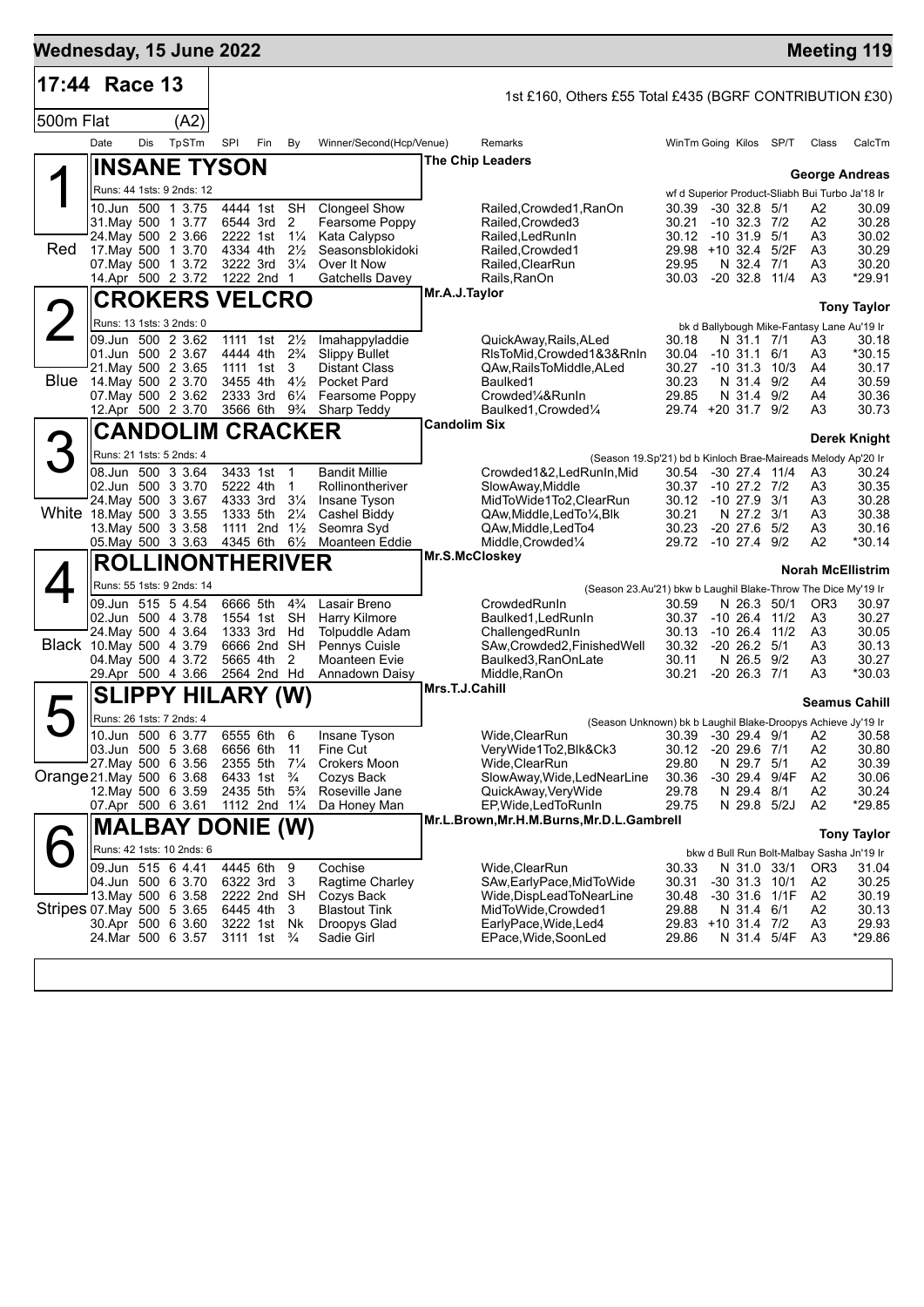| Wednesday, 15 June 2022   |                                                  |     |                       |          |                                                         |                                  |                                          |                                                                   |                                                               |                                      |                        | <b>Meeting 119</b>                                 |                       |
|---------------------------|--------------------------------------------------|-----|-----------------------|----------|---------------------------------------------------------|----------------------------------|------------------------------------------|-------------------------------------------------------------------|---------------------------------------------------------------|--------------------------------------|------------------------|----------------------------------------------------|-----------------------|
| 18:02 Race 14             |                                                  |     |                       |          |                                                         |                                  |                                          | 1st £135, Others £45 Total £360 (BGRF CONTRIBUTION £30)           |                                                               |                                      |                        |                                                    |                       |
| 500m Flat                 |                                                  |     | (A5)                  |          |                                                         |                                  |                                          |                                                                   |                                                               |                                      |                        |                                                    |                       |
|                           | Date                                             | Dis | TpSTm                 | SPI      | Fin                                                     | By                               | Winner/Second(Hcp/Venue)                 | Remarks                                                           | WinTm Going Kilos SP/T                                        |                                      |                        | Class                                              | CalcTm                |
|                           | <b>SEASONS BOOM</b>                              |     |                       |          |                                                         |                                  |                                          | Mr.S.J.Eason                                                      |                                                               |                                      |                        |                                                    | Jason Heath           |
|                           | Runs: 16 1sts: 2 2nds: 3                         |     |                       |          |                                                         |                                  |                                          |                                                                   | (Season Unknown) bd b Candlelight King-Swift Foundry Jn'20 Ir |                                      |                        |                                                    |                       |
|                           | 07.Jun 500 1 3.69                                |     |                       |          | 1334 5th 5                                              |                                  | Glenside Bud                             | Railed,ClearRun                                                   | 30.35 -40 25.5 6/1                                            |                                      |                        | A5                                                 | 30.36                 |
|                           | 28. May 500 1 3.76<br>24. May 500 1 3.71         |     |                       |          | 5222 2nd <sup>3</sup> / <sub>4</sub><br>5666 6th        | -5                               | <b>Flyaway Connie</b><br>Kerrs Bruno     | Challenged&Crowded4<br>SlowAway, Railed                           | $30.10 + 20 25.7 5/2J$<br>30.23                               | $-10$ 25.6 $7/1$                     |                        | A5<br>A4                                           | 30.37<br>30.53        |
| Red                       | 17. May 500 1 3.72                               |     |                       |          | 5323 4th                                                | 5                                | Boom Jet                                 | Railed, ClearRun                                                  | 29.76 +10 25.6 4/1                                            |                                      |                        | A4                                                 | 30.27                 |
|                           | 10. May 500 1 3.81<br>01.Apr 500 1 3.64          |     |                       |          | 5444 6th<br>1111 1st $4\frac{1}{2}$                     | $4\frac{1}{2}$                   | Insane Fly<br>Yassoo Spike               | Railed, Crowded4<br>Railed, AlwaysLed                             | 30.12<br>30.37 -30 24.4 7/2                                   | $-1025.04/1$                         |                        | A4<br>A5                                           | 30.39<br>*30.07       |
|                           | <b>WONKY WINOLA</b>                              |     |                       |          |                                                         |                                  |                                          | <b>Wonky Racing</b>                                               |                                                               |                                      |                        |                                                    |                       |
|                           | Runs: 16 1sts: 4 2nds: 0                         |     |                       |          |                                                         |                                  |                                          |                                                                   | (Season Unknown) bk b Droopys Buick-Pennylane Lucky Fb'20 Ir  |                                      |                        | <b>Norah McEllistrim</b>                           |                       |
|                           | 08.Jun 500 2 3.69                                |     |                       |          | 3221 5th                                                | $3\frac{3}{4}$                   | <b>Russmur Mountain</b>                  | RIsToMid, Chl2To3⁄4, Baulked                                      |                                                               |                                      | 30.49 -30 29.1 11/2 A5 |                                                    | 30.49                 |
|                           | 30. May 500 1 3.60<br>05. May 285 1              |     |                       |          | $2111$ 2nd $2\frac{1}{2}$                               |                                  | Lexis Lace<br>Solo                       | EP.RIsToMid.Led1To4<br>RailsToMiddle                              | 30.18<br>16.80                                                | $-1029.4$ T3<br>$-529.3$ T           |                        |                                                    | *30.29<br>xLame 16.75 |
| Blue                      | 09. Mar 500 1 3.82                               |     |                       |          | 5543 3rd                                                | $6\frac{1}{4}$                   | Jeremiah                                 | SlowAway, RIsToMid                                                | 30.28                                                         |                                      | $-10$ 29.5 $11/2$      | A5                                                 | 30.69                 |
|                           | 23.Feb 500 2 3.71<br>15.Feb 500 1 3.64           |     |                       | 4222 5th | 3111 1st                                                | $5\frac{1}{2}$<br>$3\frac{1}{2}$ | Seasons Boom<br><b>Slippy Bullet</b>     | Crowded1&4,Chl3To3/4<br>RIsToMid, SoonLed, Clear3                 | 30.39<br>30.59                                                | $-10$ 29.3 $6/1$<br>$-4029.03/1$     |                        | A5<br>A6                                           | 30.72<br>30.19        |
|                           | <b>LUMINOUS LAD</b>                              |     |                       |          |                                                         |                                  |                                          | Mr.L.R.Wiffen                                                     |                                                               |                                      |                        |                                                    |                       |
|                           | Runs: 38 1sts: 6 2nds: 6                         |     |                       |          |                                                         |                                  |                                          |                                                                   |                                                               |                                      |                        |                                                    | <b>Richard Rees</b>   |
|                           | 10.Jun 500 3 3.76                                |     |                       |          | 6332 2nd <sup>3</sup> / <sub>4</sub>                    |                                  | <b>Ballyphilip Fab</b>                   | MidToRIs, Crd1, Led4ToRunIn                                       | 30.63                                                         | $-30$ 34.6 $7/2$                     |                        | bk d Express Master-Rowington Pixie My'19 Br<br>A5 | 30.39                 |
|                           | 25. May 500 3 3.72                               |     |                       |          | 5222 3rd                                                | 3                                | Enchantress                              | SAw, MidToRIs, Crowded 1/4                                        | 30.34                                                         | $-20, 34.7, 5/1$                     |                        | A5                                                 | 30.38                 |
|                           | 18. May 500 3 3.75<br>White 13 May 500 4 3.75    |     |                       |          | 5655 5th<br>5111 1st                                    | $7\frac{1}{2}$<br>$2\frac{1}{4}$ | <b>Charter Party</b><br>Clairkeith Kayla | SAw, Mid, Crd& HitRIs1, Crd4<br>SAw, CrdRunUp, RIs&Led1           | 29.91<br>30.58                                                | N 34.4 9/4J<br>$-30$ 34.8            | 1/1F                   | A5<br>A6                                           | 30.50<br>30.28        |
|                           | 06. May 500 3 3.84                               |     |                       |          | 3322 3rd                                                | 3                                | <b>Flyaway Connie</b>                    | Middle, Crowded RunUp&4                                           | 30.50                                                         | $-20, 34.9$                          | 3/1                    | A6<br>A6                                           | 30.54<br>*30.19       |
|                           | 30.Apr 500 3 3.64                                |     | <b>BIRTHDAY TREAT</b> |          | 1122 2nd 1 <sup>3</sup> / <sub>4</sub>                  |                                  | Wheres Speedy                            | QAw, Middle, Led To 1/4, Crd<br>Mr.P.D.Whelan                     | 29.94 +10 34.8                                                |                                      | 10/3                   |                                                    |                       |
|                           | Runs: 16 1sts: 3 2nds: 3                         |     |                       |          |                                                         |                                  |                                          |                                                                   |                                                               |                                      |                        |                                                    | <b>Tony Taylor</b>    |
|                           | 04.Jun 500 4 3.72                                |     |                       |          | 3222 1st                                                | $2\frac{3}{4}$                   | Crouchs Diva                             | Crowded1, Middle, Led <sup>3</sup> / <sub>4</sub>                 | 30.56                                                         | $-30$ 31.2 $7/2$                     |                        | be d Over Limit-Cabra Scarlet Sp'19 Ir<br>A6       | 30.26                 |
|                           | 28. May 500 3 3.72                               |     |                       |          | 5666 3rd                                                | $1\frac{1}{2}$                   | <b>Completely Cleo</b>                   | Middle, CrdRnUp, RanOn                                            | 30.17                                                         |                                      | $+10$ 31.1 10/3        | A6                                                 | 30.39                 |
|                           | 21. May 500 4 3.80<br>Black 11 May 500 3 3.68    |     |                       |          | 5433 3rd 6 <sup>3</sup> / <sub>4</sub><br>5566 6th 61/4 |                                  | <b>Rising Amber</b><br>Imahappychappie   | Middle, Crowded <sup>1</sup> / <sub>2</sub><br>Middle, Crd1&RunIn | 30.08<br>30.19                                                | $-10$ 31.4 $5/1$<br>N 31.2 6/1       |                        | A6<br>A6                                           | 30.52<br>30.69        |
|                           | 04. May 500 3 3.68                               |     |                       |          | 5533 2nd 1                                              |                                  | Rogue Angel                              | Crowded¼,RanOn                                                    | 30.46                                                         |                                      | N 31.5 5/2F            | A6                                                 | 30.55                 |
|                           | 01.Apr 500 3 3.75                                |     |                       |          | 5333 2nd <sup>3</sup> / <sub>4</sub>                    |                                  | Nonanoname                               | WideRunIn, RanOn<br><b>Mr.P.G.Andreas</b>                         | 30.52                                                         | $-40, 30.8, 6/1$                     |                        | A7                                                 | *30.18                |
|                           |                                                  |     | YASSOO SPIKE (W)      |          |                                                         |                                  |                                          |                                                                   |                                                               |                                      |                        | George Andreas                                     |                       |
|                           | Runs: 101 1sts: 18 2nds: 11<br>10.Jun 500 5 3.77 |     |                       |          | 5666 5th                                                | $3\frac{1}{4}$                   | <b>Brewery Time</b>                      | MidToWide, Crowded1/4                                             | 30.46                                                         |                                      | -30 35.2 12/1 A5       | bd d Pat C Sabbath-Jetty Tom Sp'18 Ir              | 30.42                 |
|                           | 04.Jun 500 5 3.67                                |     |                       |          | 2222 1st <sup>3</sup> / <sub>4</sub>                    |                                  | Hurry Up Harry                           | MiddleToWide, RanOn                                               | 30.68                                                         | $-30$ 34.5 10/3                      |                        | A <sub>6</sub>                                     | *30.38                |
| Orange 19. May 500 5 3.65 | 26. May 500 5 3.79                               |     |                       |          | 5655 2nd 11/4<br>1444 3rd                               | $7\frac{1}{4}$                   | Killeacle Ava<br>Kata Star               | Crowded2, RanOn<br>MiddleToWide,RanOnLate                         | 30.58<br>29.91                                                | $-20$ 34.4 $9/1$<br>N 34.1 9/2       |                        | A <sub>6</sub><br>A <sub>6</sub>                   | 30.48<br>30.50        |
|                           | 13 May 500 5 3.74                                |     |                       |          | 1244 4th                                                | $3\frac{3}{4}$                   | Kereight Ava                             | MiddleToWide,LedTo¼                                               | 30.31                                                         | $-20$ 34.2 12/1                      |                        | A6                                                 | 30.39                 |
|                           | 07. May 500 5 3.79                               |     |                       |          | 6666 3rd 41/2                                           |                                  | Oi Oi Ossie                              | SAw, RanOnLate<br>Mr.S.A.Cahill                                   | 30.31                                                         | N 33.9 6/1                           |                        | A6                                                 | 30.68                 |
|                           | <b>SLIPPY BRUNO (W)</b>                          |     |                       |          |                                                         |                                  |                                          |                                                                   |                                                               |                                      |                        | <b>Seamus Cahill</b>                               |                       |
|                           | Runs: 57 1sts: 8 2nds: 9                         |     |                       |          |                                                         |                                  |                                          |                                                                   |                                                               |                                      |                        | bk d Droopys Buick-Maid Me County Au'19 Ir         |                       |
|                           | 10.Jun 500 6 3.69<br>04.Jun 500 6 3.66           |     |                       |          | 2223 5th<br>3222 3rd                                    | -5<br>$3\frac{1}{2}$             | <b>Ballyphilip Fab</b><br>Chanceme Pancy | Wide, Clear Run<br>VeryWide, ClearRun                             | 30.63<br>30.40                                                | $-30$ 34.8 $7/2$<br>$-30$ 34.3 $8/1$ |                        | A5<br>A5                                           | 30.73<br>30.39        |
|                           | 28. May 500 6 3.70                               |     |                       |          | 3333 5th                                                | -3                               | Flyaway Connie                           | VeryWide, CrdRnUp                                                 | 30.10 +20 34.2 7/1                                            |                                      |                        | A5                                                 | 30.55                 |
| Stripes 24 May 500 6 3.68 | 17 May 500 6 3.66                                |     |                       |          | 4445 5th<br>3566 6th                                    | $5\frac{1}{2}$<br>8              | <b>Slippery Lilly</b><br>Distant Class   | VeryWide, ClearRun<br>VeryWide, Checked2                          | 30.38<br>30.35                                                | $-10, 34.6$<br>N 34.5 8/1            | 11/4                   | A <sub>5</sub><br>A5                               | 30.71<br>30.99        |
|                           | 22.Apr 500 6 3.60                                |     |                       |          | 1111 2nd SH                                             |                                  | Get On Rosie                             | QAw, Very Wide, Led ToNrLn                                        | 30.60                                                         |                                      | -40 34.0 12/1          | A <sub>6</sub>                                     | *30.21                |
|                           |                                                  |     |                       |          |                                                         |                                  |                                          |                                                                   |                                                               |                                      |                        |                                                    |                       |
|                           |                                                  |     |                       |          |                                                         |                                  |                                          |                                                                   |                                                               |                                      |                        |                                                    |                       |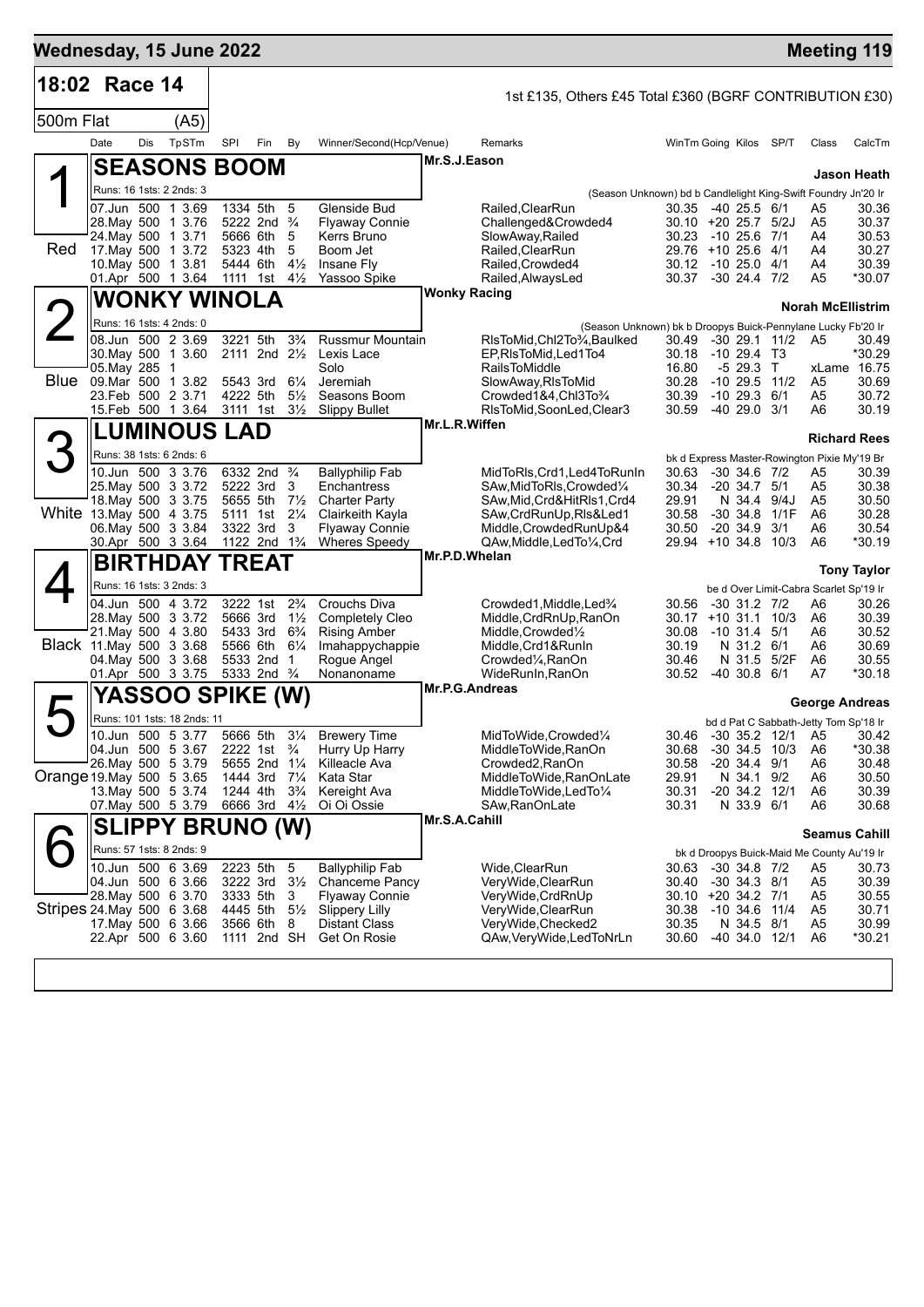# **Mednesday, 15 June 2022 Meeting 119**

| <b>Reserves</b> |                                |                                                        |                             |                                  |                                                                                        |                                                                  |                |                                                                 |                                        |                      |
|-----------------|--------------------------------|--------------------------------------------------------|-----------------------------|----------------------------------|----------------------------------------------------------------------------------------|------------------------------------------------------------------|----------------|-----------------------------------------------------------------|----------------------------------------|----------------------|
|                 | Date                           | TpSTm<br>Dis                                           | SPI<br>Fin                  | By                               | Winner/Second                                                                          | <b>Remarks</b>                                                   |                | WinTm Going Kilos SP/T                                          | Class                                  | CalcTm               |
|                 |                                | BLINKANDYOUMISIT                                       |                             |                                  |                                                                                        | Mr.A.J.Taylor                                                    |                |                                                                 |                                        | <b>Tony Taylor</b>   |
|                 |                                | Runs: 17 1sts: 4 2nds: 3                               |                             |                                  |                                                                                        | (Season Unknown) bk b Confident Rankin-Droopys Noble Nv'19 Br    |                |                                                                 |                                        |                      |
|                 |                                | 11.Jun 500 4 3.85                                      | 4354 5th                    |                                  | 151/ <sub>2</sub> Hollyhill Beanie<br>30. May 500 4 30.71 1222 2nd 21/2 Dream To Night | CrdRunUp, Baulked1, BBlk2<br>Middle, DispLdTo1/4, Crd1           |                | 30.71 -20 27.4 6/1<br>30.46 -10 27.4 T2                         | A8                                     | 31.75<br>30.57       |
|                 | 23. May 285 4                  |                                                        |                             |                                  | Solo                                                                                   | Middle                                                           |                | 17.08 -20 27.7 T                                                |                                        | 16.88                |
|                 |                                | <b>BLU GIFT</b>                                        |                             |                                  |                                                                                        | Mr.S.G.Collins, Mr.S.Maplesden                                   |                |                                                                 | <b>Stuart Maplesden</b>                |                      |
|                 |                                | Runs: 14 1sts: 3 2nds: 2                               |                             |                                  |                                                                                        |                                                                  |                | (Season Unknown) be b Rio Quattro-Swift Linscott Jn'20 Ir       |                                        |                      |
|                 |                                | 03.Jun 500 3 3.79                                      | 5655 5th                    | 4                                | Cushie Blako                                                                           | RIsToMid, Crd&CkMid1                                             |                | 31.06 -30 24.4 6/1                                              | A9                                     | 31.09                |
|                 | 16. May 285 2                  | 23. May 500 2 3.80                                     | 3333 3rd<br>1-1- 1st        | 12<br>Hd                         | Punk Rock Hippy<br><b>Punkrock Chaos</b>                                               | RIsToMid,MidRunIn,CIrRun<br>RIsToMid,ALed,W&CrdRnIn              | 30.38          | -40 24.2 T3<br>17.43 -10 23.8 T2                                |                                        | 30.94<br>xLame 17.33 |
|                 |                                | <b>BLUE ROCK AERO</b>                                  |                             |                                  |                                                                                        | <b>Flyaway Syndicate</b>                                         |                |                                                                 |                                        |                      |
|                 |                                | Runs: 94 1sts: 12 2nds: 16                             |                             |                                  |                                                                                        |                                                                  |                |                                                                 | <b>Stuart Maplesden</b>                |                      |
|                 |                                | 11.Jun 500 3 3.77                                      | 4434 2nd 11/2               |                                  | <b>Flyaway Connie</b>                                                                  | Crowded1&RunIn, Baulked3/4                                       |                | be d Aero Majestic-Echo Mary De'17 Ir<br>30.44 -20 32.7 7/1     | A4                                     | 30.37                |
|                 |                                | 07.Jun 500 3 3.82<br>01.Jun 500 3 3.77                 | 6664 2nd 2<br>6556 6th 81/4 |                                  | Anvic Lively<br><b>Bambis Hero</b>                                                     | SAw, Crowded 1, RanOn<br>SAw, Middle, BBaulked <sup>3</sup> /4   | 30.24          | $-2033.04/1$<br>30.50 -10 33.1 8/1                              | A4<br>A4                               | 30.20<br>31.07       |
|                 |                                |                                                        |                             |                                  |                                                                                        | <b>Candolim Six</b>                                              |                |                                                                 |                                        |                      |
|                 |                                | <b>CANDOLIM CAPER (W)</b><br>Runs: 61 1sts: 9 2nds: 12 |                             |                                  |                                                                                        |                                                                  |                |                                                                 |                                        | <b>Derek Knight</b>  |
|                 |                                | 08.Jun 500 6 3.68                                      | 2445 3rd                    | Nk                               | My Valentine                                                                           | MidToWide, FinWell, ChlNrLn                                      | 30.30          | $-30$ 31.8 11/4                                                 | bk d Makeshift-Macmerry De'18 Ir<br>A3 | 30.03                |
|                 |                                | 31. May 500 5 3.76                                     | 6644 4th                    | 3                                | Zenas Stopher                                                                          | CrowdedRnUp, Blk2, MidToW                                        | 30.03          | $-10$ 32.1 4/1                                                  | A3                                     | 30.17                |
|                 |                                | 25. May 500 5 3.70                                     | 2455 4th                    | $3\frac{1}{4}$                   | Shaneboy Angie                                                                         | MidToWide, Crowded RunUp<br>Miss.S.Mahon                         | 29.87          | N 31.8 8/1                                                      | A2                                     | 30.13                |
|                 |                                | <b>CENTRE FOLD</b>                                     |                             |                                  |                                                                                        |                                                                  |                |                                                                 | <b>Stuart Maplesden</b>                |                      |
|                 |                                | Runs: 73 1sts: 15 2nds: 13                             |                             |                                  |                                                                                        |                                                                  |                | (Ssn Suppressed) f b Ballymac Vic-Patchys Kerry Oc'17 Br        |                                        |                      |
|                 |                                | 08.Jun 500 1 3.87<br>17 May 500 1 3.69                 | 6556 6th<br>3111 1st        | $8\frac{3}{4}$<br>$\frac{1}{2}$  | <b>Russmur Mountain</b><br>Yassoo Choo Choo                                            | StumbledStart, Railed<br>Railed, Early Pace, Led <sup>1/4</sup>  |                | 30.49 -30 30.2 11/4<br>30.10 +10 30.3 5/4F                      | A5<br>A6                               | 30.88<br>30.20       |
|                 |                                | 11. May 500 1 3.68                                     | 3222 4th                    | $2\frac{3}{4}$                   | Imahappychappie                                                                        | Railed, Crowded1                                                 | 30.19          | N 30.6 11/4                                                     | A6                                     | 30.41                |
|                 |                                | <b>FREEKY TAEPOT</b>                                   |                             |                                  |                                                                                        | <b>Greens Greyhounds</b>                                         |                |                                                                 | Belinda Green                          |                      |
|                 |                                | Runs: 59 1sts: 11 2nds: 15                             |                             |                                  |                                                                                        | (Ssn Suppressed) bk b Tommy Brislane-Taepot Hill Jn'19 Ir        |                |                                                                 |                                        |                      |
|                 |                                | 04.Jun 500 3 3.94<br>25. May 500 3 3.89                | 5555 5th<br>6334 3rd        | $5\frac{1}{2}$<br>$1\frac{1}{2}$ | <b>Birthday Treat</b><br>Quarterland Zara                                              | SlowAway, Middle<br>SlowAway, Middle, RanOn                      | 30.56<br>30.59 | -30 28.1 8/1<br>$-20$ 28.2 $4/1$                                | A6<br>A6                               | 30.70<br>30.50       |
|                 |                                | 19. May 500 2 3.87                                     | 6664 2nd 1/2                |                                  | <b>Slippery Lilly</b>                                                                  | SlowAway, FinishedWell                                           | 30.24          | N 27.3 6/1                                                      | A6                                     | 30.28                |
|                 |                                | <b>GET ON ROSIE (W)</b>                                |                             |                                  |                                                                                        | Mrs.T.J.Cahill                                                   |                |                                                                 | <b>Seamus Cahill</b>                   |                      |
|                 |                                | Runs: 48 1sts: 7 2nds: 5                               |                             |                                  |                                                                                        | (Ssn Suppressed) be b Droopys Sydney-Banabane Jn'19 Br           |                |                                                                 |                                        |                      |
|                 |                                | 08.Jun 500 6 3.77<br>03.Jun 500 6 3.76                 | 5665 3rd 2<br>6211 1st 2    |                                  | Russmur Mountain<br>Spartadash                                                         | SAw, Wide, RanOnLate<br>SlowAway, Wide, Led2                     | 30.56          | 30.49 -30 28.6 11/2<br>-20 28.7 7/1                             | A5<br>A6                               | 30.36<br>30.36       |
|                 |                                | 25. May 500 5 3.81                                     | 5643 2nd 11/4               |                                  | Quarterland Zara                                                                       | MidToWide,CrdW1,RanOn                                            | 30.59          | $-20$ 28.6 6/1                                                  | A6                                     | 30.49                |
|                 |                                | <b>GLENGARLIGHTNING</b>                                |                             |                                  |                                                                                        | Mrs.A.R.Keppie                                                   |                |                                                                 |                                        | <b>Alma Keppie</b>   |
|                 |                                | Runs: 4 1sts: 1 2nds: 1                                |                             |                                  |                                                                                        | (Ssn Suppressed) bk b Droopys Biker-Nice Mystery Au'20 Ir        |                |                                                                 |                                        |                      |
|                 | 31. May 285 1                  |                                                        | $3 - 1 -$                   | $4\frac{1}{2}$<br>1st            | <b>Wonky Will</b>                                                                      | EP, Railed, SoonLed, Clear2                                      | 16.99          | $-5$ 27.2 2/1                                                   | D4                                     | 16.94                |
|                 | 24. May 285 1<br>17. May 285 1 |                                                        | 4-2-<br>5-3- 4th 41/4       | 3rd<br>$\mathbf{1}$              | Ri Honcho<br><b>Quarterland Karl</b>                                                   | Challenged&BaulkedRunIn<br>Railed, Challenged1, Crd              | 17.13<br>16.65 | -5 27.4 13/8F D4<br>$+5$ 26.9 $5/1$                             | D4                                     | 17.15<br>17.05       |
|                 |                                | <b>INSANE BARNEY</b>                                   |                             |                                  |                                                                                        | Mr.P.G.Andreas                                                   |                |                                                                 |                                        |                      |
|                 |                                | Runs: 98 1sts: 15 2nds: 14                             |                             |                                  |                                                                                        |                                                                  |                | f d Ballymac Vic-Cornflower Sal Mr'18 Ir                        | <b>George Andreas</b>                  |                      |
|                 |                                | 09.Jun 500 5 3.79                                      | 5666 5th                    | $\overline{2}$                   | Glengar Holly                                                                          | SlowAway,Crowded1&1/4                                            |                | 30.63 -10 36.0 6/1                                              | A6                                     | 30.69                |
|                 |                                | 03.Jun 500 5 3.73<br>28. May 500 4 R2                  | 2433 5th<br>4442 1st SH     | $4\frac{3}{4}$                   | Get On Rosie<br>Ashington Angel etc(R3)                                                | MiddleToWide.Baulked1<br>Crowded&LedRunIn                        | 30.56          | $-20$ 36.3 $9/1$<br>$30.34 + 20.35.9$ 6/1                       | A6<br>Hcp                              | 30.75<br>30.70       |
|                 |                                | <b>INSANE ROCKY (W)</b>                                |                             |                                  |                                                                                        | Mr.P.G.Andreas                                                   |                |                                                                 |                                        |                      |
|                 |                                | Runs: 75 1sts: 10 2nds: 12                             |                             |                                  |                                                                                        |                                                                  |                |                                                                 | <b>George Andreas</b>                  |                      |
|                 | 10.Jun 285 6                   |                                                        | $1 - 1 -$                   | $\frac{1}{2}$<br>1st             | Melbury Apollo                                                                         | QAw, Wide, Always Led                                            |                | bef d Pat C Sabbath-Jetty Tom Sp'18 Ir<br>17.08 -15 30.7 9/2    | D4.                                    | 16.93                |
|                 | 04.Jun 285 6<br>24. May 285 6  |                                                        | $3-4-$<br>1-6-              | 4th<br>5<br>6th<br>4             | Nissels Tornado<br>Ri Honcho                                                           | Wide, Baulked1<br>QuickAway, Baulked <sup>1</sup> / <sub>2</sub> | 17.24<br>17.13 | $-1530.37/1$<br>$-5$ 30.1 $5/1$                                 | D4<br>D4                               | 17.49<br>17.39       |
|                 |                                |                                                        |                             |                                  |                                                                                        | <b>Mr.G.Andreas</b>                                              |                |                                                                 |                                        |                      |
|                 |                                | <b>INSANE TILT</b>                                     |                             |                                  |                                                                                        |                                                                  |                |                                                                 | <b>George Andreas</b>                  |                      |
|                 | 11.Jun 285 4                   | Runs: 57 1sts: 7 2nds: 9                               | $1 - 1 -$                   | $\frac{3}{4}$<br>1st             | Killeacle Naomi                                                                        | QAw, Middle, Always Led                                          |                | bk d Forest Master-Forest Tivoli Au'17 Ir<br>17.04 -10 36.0 6/1 | D4                                     | 16.94                |
|                 | 04.Jun 285 4                   |                                                        | 1-2-                        | $\frac{1}{2}$<br>2nd             | Nissels Tornado                                                                        | QAw, Middle, Crowded1                                            | 17.24          | -15 36.0 7/1                                                    | D4                                     | 17.13                |
|                 | 25. May 285 4                  |                                                        | 1-2-                        | 3rd<br>$1\frac{1}{2}$            | <b>Hunters Rosie</b>                                                                   | SAw, Middle, Crowded1                                            |                | 17.10 -10 36.5 5/1                                              | D4                                     | 17.11                |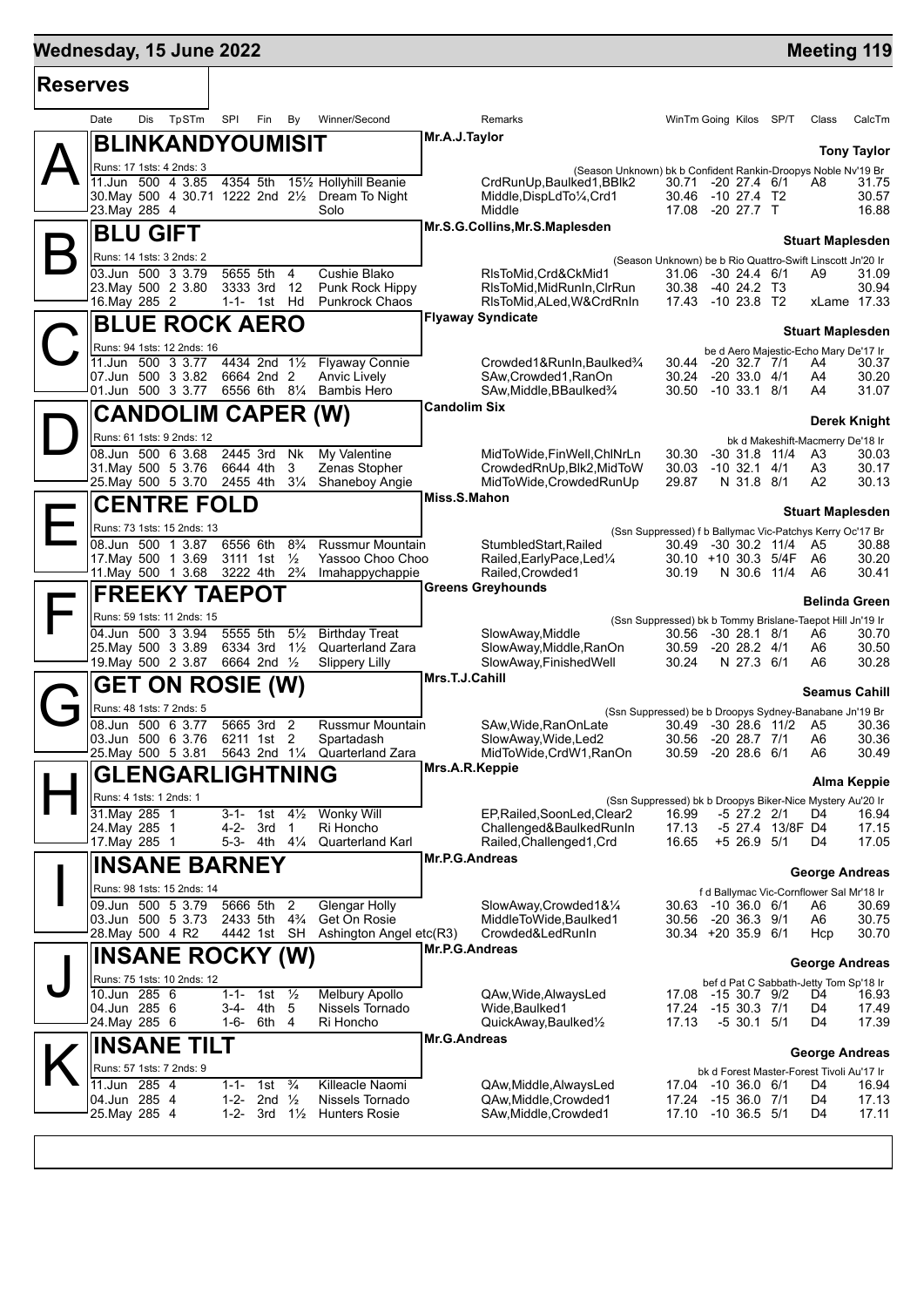## **Wednesday, 15 June 2022 Meeting 119**

| <b>Reserves</b> |                                                            |                                                                    |                                                               |                         |                                                                         |                |                                                                                |  |              |                         |
|-----------------|------------------------------------------------------------|--------------------------------------------------------------------|---------------------------------------------------------------|-------------------------|-------------------------------------------------------------------------|----------------|--------------------------------------------------------------------------------|--|--------------|-------------------------|
|                 | TpSTm<br>Date<br>Dis                                       | SPI<br>Fin<br>By                                                   | Winner/Second                                                 |                         | Remarks                                                                 |                | WinTm Going Kilos SP/T                                                         |  | Class        | CalcTm                  |
|                 | <b>INSANE TRADER (W)</b>                                   |                                                                    |                                                               |                         | The Chip Leaders                                                        |                |                                                                                |  |              | <b>George Andreas</b>   |
|                 | Runs: 7 1sts: 0 2nds: 0                                    |                                                                    |                                                               |                         |                                                                         |                | bk d Droopys Sydney-Madam On Theway Jy'19 Ir                                   |  |              |                         |
|                 | 11.Jun 500 5 3.65<br>29. May 450 6 1.12                    | 3555 6th<br>6543 4th<br>$7\frac{3}{4}$                             | 121/4 Insane Josh<br>Al Capone(CPark)                         |                         | Baulked1, Badly Baulked <sup>1/4</sup><br>MidWide, SAw, Crd1&1/4        |                | 30.15 -20 35.0 6/1<br>27.47 -10 34.7 11/2                                      |  | A2<br>0R     | 30.94<br>27.99          |
|                 | 22. May 450 6 1.01                                         | 4553 3rd 2 <sup>3</sup> / <sub>4</sub>                             | Decisive Giovani(CPark)                                       |                         | MidWide, EP, Crd2&4                                                     |                | 27.82 -20 33.9 11/1                                                            |  | 0R           | 27.84                   |
|                 | <b>KENTUCKY TIGER</b>                                      |                                                                    |                                                               |                         | Mr.A.Ross, Mr.P.Smith                                                   |                |                                                                                |  |              |                         |
|                 | Runs: 11 1sts: 2 2nds: 0                                   |                                                                    |                                                               |                         | (Season Unknown) bd b Portmageewiseguy-Plaza Roicead Ap'20 Br           |                |                                                                                |  |              | Jason Heath             |
|                 | 11.Jun 500 3 3.68                                          | 2111 1st<br>$\frac{1}{2}$                                          | Touchdown Theo                                                |                         | EP, Middle, Led Run Up                                                  | 31.31          | $-2026.992$                                                                    |  | A10          | 31.11                   |
|                 | 07.Jun 500 3 3.71<br>01.Jun 500 1 R12                      | $4\frac{1}{2}$<br>2332 4th<br>1111 1st $6\frac{1}{2}$              | <b>Lisneal Twister</b><br>Sweaty Betty(Scr)                   |                         | MidToRails, Handy4<br>Middle, ALed, WideRunIn                           | 29.78          | 30.88 -10 26.8 7/1<br>N 26.8 9/4                                               |  | A10<br>Hcp   | 31.14<br>30.74          |
|                 |                                                            |                                                                    |                                                               | Mr.A.Kerr               |                                                                         |                |                                                                                |  |              |                         |
|                 | <b>KERRS ROSCOE</b>                                        |                                                                    |                                                               |                         |                                                                         |                |                                                                                |  |              | <b>Tony Taylor</b>      |
|                 | Runs: 21 1sts: 1 2nds: 5<br>07.Jun 500 1 3.64              | $2\frac{1}{2}$<br>4466 4th                                         | <b>Tolpuddle Adam</b>                                         |                         | Railed, ClearRun                                                        |                | bd d Pat C Sabbath-Kerrs Roscoe Jy'19 Ir<br>30.10 -10 31.2 9/2                 |  | A3           | 30.21                   |
|                 | 28. May 500 1 3.57                                         |                                                                    | Solo                                                          |                         | Railed                                                                  | 29.97          | N 31.3 T                                                                       |  |              | 29.97                   |
|                 | 20. May 500 1 3.64                                         |                                                                    | 1336 5th DIS Sound Structure                                  | Mr.N.Friar              | Railed, Badly Bumped 4                                                  | 30.28          | $-40$ 31.5 $7/2$                                                               |  | A3           | 0.00                    |
|                 | <b>KILLEACLE NAOMI</b>                                     |                                                                    |                                                               |                         |                                                                         |                |                                                                                |  |              | <b>Tony Taylor</b>      |
|                 | Runs: 30 1sts: 5 2nds: 6                                   |                                                                    |                                                               |                         | (WhelpdLttrJn'21) be b Ballymac Bolger-Ballymac Breeze Jy'19 Ir         |                |                                                                                |  |              |                         |
|                 | 11.Jun 285 1<br>07.Jun 285 1                               | 5-2-<br>$\frac{3}{4}$<br>2nd<br>$5\frac{1}{2}$<br>$1 - 5 -$<br>5th | <b>Insane Tilt</b><br>His Lordship                            |                         | Railed, Crowded <sup>1</sup> / <sub>2</sub> , RanOn<br>Railed, Baulked1 |                | 17.04 -10 27.8 11/10FD4<br>16.84 -10 27.7 3/1                                  |  | D4           | 17.00<br>17.18          |
|                 | 28. May 285 1                                              | $2 - 2 -$<br>2nd $3\frac{3}{4}$                                    | Road To Success                                               |                         | Railed, ClearRun                                                        |                | 16.59 +10 27.8 5/1                                                             |  | D4           | 17.00                   |
|                 | <b>LE CLERC</b>                                            |                                                                    |                                                               | Mr.O.L.Hook             |                                                                         |                |                                                                                |  |              |                         |
|                 | Runs: 18 1sts: 4 2nds: 1                                   |                                                                    |                                                               |                         |                                                                         |                | bkw d Skywalker Rory-Corrin Cilla Au'19 Ir                                     |  |              | <b>Jamie Kingsley</b>   |
|                 | 10.Jun 500 3 3.72                                          | $9\frac{1}{2}$<br>1666 6th                                         | Can We Pretend                                                |                         | MiddleToRails, Crowded1                                                 | 29.95          | -30 31.3 9/1                                                                   |  | A2           | 30.41                   |
|                 | 04.Jun 500 3 3.67<br>28. May 500 3 3.70                    | 2543 5th<br>5<br>5444 5th                                          | Ragtime Charley<br>6 <sup>3</sup> / <sub>4</sub> Amaze Me Mel |                         | Middle, Crowded3<br>Middle, Crowded1                                    | 30.31          | $-30$ 31.3 8/1<br>29.44 +10 31.5 9/1                                           |  | A2<br>A1     | 30.41<br>30.08          |
|                 | <b>MISFIT BLONDE</b>                                       |                                                                    |                                                               | Mr.G.Andreas            |                                                                         |                |                                                                                |  |              |                         |
|                 | Runs: 32 1sts: 5 2nds: 5                                   |                                                                    |                                                               |                         |                                                                         |                |                                                                                |  |              | George Andreas          |
|                 | 11.Jun 500 5 3.71                                          | 3444 2nd SH                                                        | Punkrocksiouxsie                                              |                         | MiddleToWide,RanOn                                                      | 30.98          | (Season 15.Ja'22) f b Pat C Sabbath-Greenwell Ace Au'19 Ir<br>$-20$ 28.5 $5/2$ |  | A10          | 30.79                   |
|                 | 03.Jun 500 4 3.69                                          | 2333 4th<br>2                                                      | Rogue Stingray                                                |                         | Middle, WideRunIn, ClearRun                                             | 30.70          | $-20$ 28.7 $8/1$                                                               |  | A9           | 30.65                   |
|                 | 27. May 500 4 3.74                                         | 1555 4th 7 <sup>3</sup> / <sub>4</sub>                             | Insane Sienna                                                 |                         | WideRunUp, Crowded1<br>Mr.T.J.Absolom, Miss.M.C.B.Collins               | 30.47          | N 28.6 5/2F                                                                    |  | A9           | 31.10                   |
|                 | <b>OLD FORT</b>                                            | <b>KATIE</b>                                                       |                                                               |                         |                                                                         |                |                                                                                |  |              | <b>Maria Collins</b>    |
|                 | Runs: 40 1sts: 7 2nds: 9<br>08.Jun 500 2 3.79              | 5552 2nd 2                                                         |                                                               |                         |                                                                         | 30.61          | (Season 16.Jy'21) bk b Makeshift-Old Fort Diamond Mr'17 Ir                     |  |              |                         |
|                 | 28. May 500 2 3.76                                         | 2222 1st SH                                                        | <b>Ballyblack Bella</b><br>Citizen Caoimhe                    |                         | RIsToMid, Crowded3, RanOn<br>SAw, MidToRIs, RanOn                       | 30.31          | -30 29.3 10/1<br>N 29.7 T2                                                     |  | A6           | 30.47<br>30.31          |
|                 | 19. May 500 3 3.79                                         | 3333 3rd 2                                                         | Soap Addict                                                   |                         | SAw, Rails& Crowded 3 To 4                                              | 31.16          | $-20, 29.4$ T3                                                                 |  |              | 31.12                   |
|                 | <b>OVER IT NOW (W)</b>                                     |                                                                    |                                                               | Mr.B.M.Hepburn          |                                                                         |                |                                                                                |  |              | Jason Heath             |
|                 | Runs: 80 1sts: 12 2nds: 10                                 |                                                                    |                                                               |                         |                                                                         |                | bk d Droopys Jet-Nice Lass My'18 Ir                                            |  |              |                         |
|                 | 10.Jun 500 6 3.66<br>01.Jun 500 6 3.66                     | 1466 5th 8<br>1555 6th 41/2                                        | Touchdown Baby<br><b>Slippy Bullet</b>                        |                         | Wide, Crowded3<br>Wide, Clear Run                                       | 30.32<br>30.04 | $-30$ 31.8 $8/1$<br>$-10$ 31.4 $6/1$                                           |  | A4<br>A3     | 30.65<br>30.28          |
|                 | 26. May 695 6 14.74 6333 6th 4 <sup>3</sup> / <sub>4</sub> |                                                                    | <b>Tornaroy Tillie</b>                                        |                         | Wide, ClearRun                                                          | 43.24          | $-30$ 31.2 $5/2$                                                               |  | S3           | 43.32                   |
|                 | <b>PASS THE GIN (W)</b>                                    |                                                                    |                                                               | Mrs.T.J.Cahill          |                                                                         |                |                                                                                |  |              |                         |
|                 | Runs: 71 1sts: 9 2nds: 5                                   |                                                                    |                                                               |                         |                                                                         |                | wbebd d Taylors Sky-Sullane Rogue Au'18 Ir                                     |  |              | Seamus Cahill           |
|                 | 10.Jun 285 5                                               | $2 - 3 -$<br>$3\frac{1}{4}$<br>3rd                                 | Insane Rocky                                                  |                         | MidToWide,Crowded1/2-RunIn                                              | 17.08          | $-1531.752$                                                                    |  | D4           | 17.19                   |
|                 | 31. May 285 6<br>24.May 285 5                              | 1-3-<br>$3rd \frac{4\frac{3}{4}}{4}$<br>6-5- 4th 1½                | Glengarlightning<br>Ri Honcho                                 |                         | QAw, Wide, Crowded1<br>MiddleToWide,Crowded1/2                          | 16.99<br>17.13 | $-5$ 31.4 4/1<br>$-5$ 31.4 $5/1$                                               |  | D4<br>D4     | 17.32<br>17.19          |
|                 |                                                            |                                                                    |                                                               |                         | Mrs.B.Christelow, Mr.A.E.O'Shaughnessy                                  |                |                                                                                |  |              |                         |
|                 | <b>PUNK ROCK MISFIT (W)</b>                                |                                                                    |                                                               | <b>Stuart Maplesden</b> |                                                                         |                |                                                                                |  |              |                         |
|                 | Runs: 4 1sts: 1 2nds: 1<br>11.Jun 500 6 3.81               | 4666 4th<br>$7\frac{1}{4}$                                         | <b>Kentucky Tiger</b>                                         |                         | CrowdedRunUp&1&2&3/4                                                    | 31.31          | (Season Unknown) wbk b Crash-Montys Ellie Sp'20 Ir<br>$-20$ 26.3 $4/1$         |  | A10          | 31.69                   |
|                 | 03.Jun 500 5 3.66                                          | 1111 1st 1/2                                                       | <b>Insane Pair</b>                                            |                         | EP, MidToWide, LedTo 3& Fr3/4                                           | 31.24          | $-30$ 26.3 11/4                                                                |  | A11          | 30.94                   |
|                 | 25. May 500 2 R12                                          | 1111 2nd Hd                                                        | Harry Kilmore(Scr)                                            |                         | MidToWide,SoonLedToRunIn<br>Mr.M.B.Christelow, Mr.A.E.O'Shaughnessy     | 30.52          | $-20\,26.5\,10/1$                                                              |  | Hcp          | 31.30                   |
|                 | <b>PUNKROCKSIOUXSIE</b>                                    |                                                                    |                                                               |                         |                                                                         |                |                                                                                |  |              | <b>Stuart Maplesden</b> |
|                 | Runs: 10 1sts: 2 2nds: 3                                   |                                                                    |                                                               |                         | (Season Unknown) bk b Pat C Sabbath-Highview Lauren Sp'20 Ir            |                |                                                                                |  |              |                         |
|                 | 11.Jun 500 1 3.78<br>04.Jun 500 1 3.79                     | 4555 1st SH<br>4444 2nd 11/2                                       | Misfit Blonde<br>Misfit Bijou                                 |                         | SAw, Railed, LedNearLine<br>Railed, RanOn                               |                | 30.98 -20 26.2 10/3<br>30.96 -30 26.1 7/2                                      |  | - A10<br>A10 | 30.78<br>30.79          |
|                 | 28. May 500 1 3.81                                         | 3555 3rd 1 <sup>3</sup> / <sub>4</sub>                             | Misfit Bijou                                                  |                         | Baulked&Ck¼                                                             |                | 30.64 +20 26.5 11/2                                                            |  | A10          | 30.98                   |
|                 |                                                            |                                                                    |                                                               |                         |                                                                         |                |                                                                                |  |              |                         |